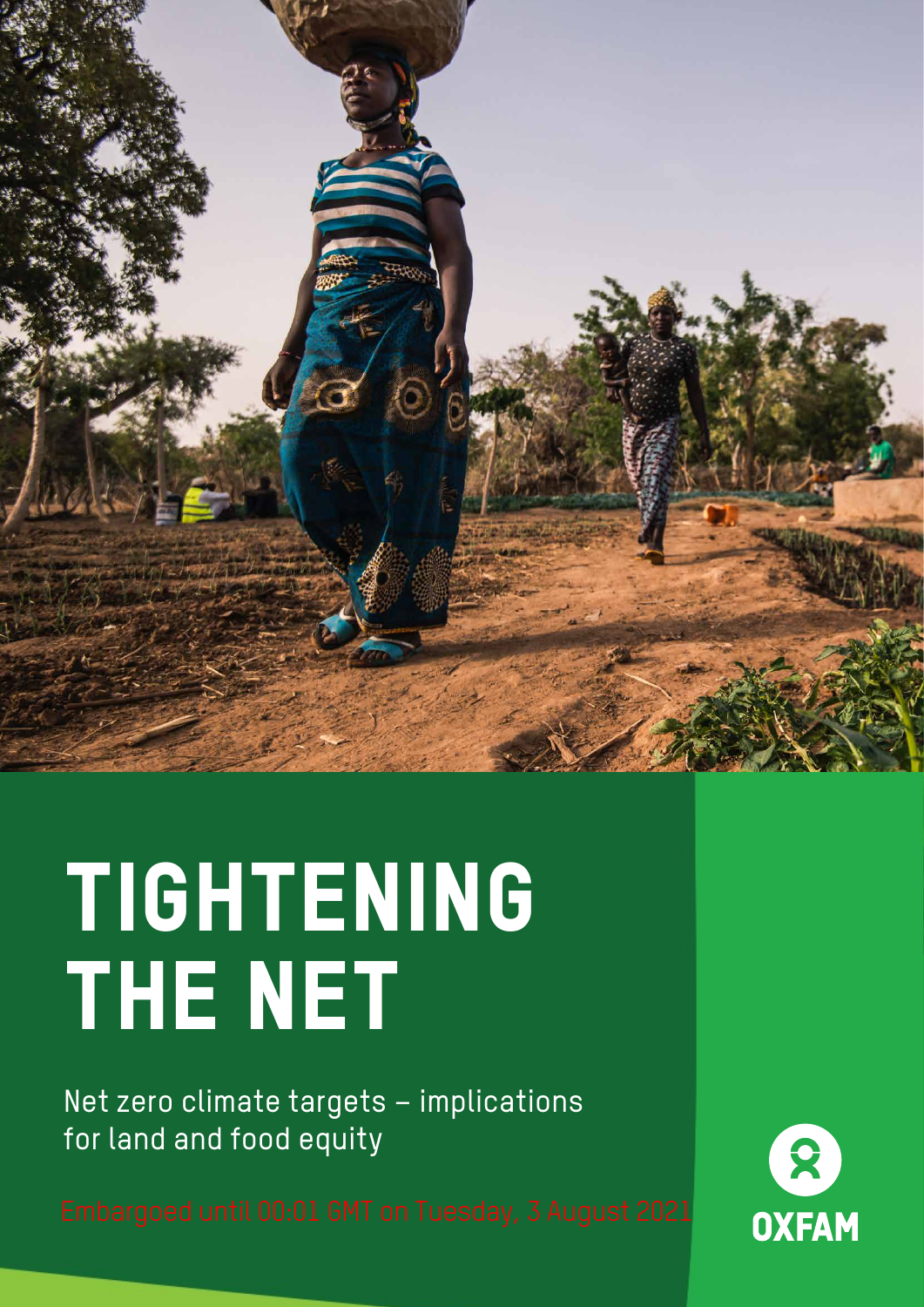#### OXFAM BRIEFING PAPER – AUGUST 2021

Many governments and companies are adopting net zero climate targets as they recognize the urgency of the climate crisis. Without clear definition, however, these targets risk being reliant on using vast swathes of land in low-income countries to capture carbon emissions, allowing the biggest emitters to avoid making significant cuts in their own emissions. 'Net zero' could end up being a dangerous distraction that could delay the rapid reductions in emissions that high-emitting countries and companies need to make if we are to avoid catastrophic climate breakdown. It could also lead to an explosion in demand for land which, if not subject to careful safeguards, might risk increasing hunger and fuelling land inequality. Net zero should be a pathway to real and transformative climate action and not greenwash. Carbon emissions need to be reduced now, and land-based climate solutions must centre 'food-first' approaches that help achieve both zero emissions and zero hunger.

#### © Oxfam International August 2021

This paper was written by Aditi Sen and Nafkote Dabi with valuable contributions from: Kiri Hanks; Kristen Hite; Max Lawson; Tim Gore; Robert Hoglund; Bertram Zagema; Marco Herman, Armelle Le Comte; Alba Saray Pérez Terán; Barbara Codispoti; Stephanie Burgos; Pubudini Wickramaratne; Lies Craeynest; Ruth Mhlanga; Clemence Abbes; Jacobo Ocharan; Tracy Carty; Kai Tabacek; Ruth Mayne; James Morrissey; and Helen Bunting. Oxfam thanks Kristal Jones for the data analysis, and Peter Riggs and Doreen Stabinsky from CLARA; Kai-Uwe B. Schmidt; Qi Zheng; Mark Turner; Michael Thompson from C2G; Richard King from Chatham House; Charlie Kronick from Greenpeace; and Martha Stevenson and Christa Anderson from WWF for providing feedback. This paper is part of a series of papers written to inform public debate on development and humanitarian policy issues. For further information on the issues raised in this paper please email [advocacy@oxfaminternational.org.](mailto:advocacy@oxfaminternational.org)

This publication is copyright but the text may be used free of charge for the purposes of advocacy, campaigning, education, and research, provided that the source is acknowledged in full. The copyright holder requests that all such use be registered with them for impact assessment purposes. For copying in any other circumstances, or for re-use in other publications, or for translation or adaptation, permission must be secured and a fee may be charged. E-mail [policyandpractice@oxfam.org.uk](mailto:policyandpractice@oxfam.org.uk).

The information in this publication is correct at the time of going to press.

Published by Oxfam GB for Oxfam International under ISBN 978-1-78748-779-6 in August 2021. DOI: 10.21201/2021.7796

Oxfam GB, Oxfam House, John Smith Drive, Cowley, Oxford, OX4 2JY, UK.

Cover photo: Soubo village, Ouahigouya commune, Burkina Faso. Aguiratou Ouedraogo is a farmer. She is 39 years old and a mother of seven children. She fetches water from a well to water her market garden crops, with the help of a female farmer with whom she shares the agricultural plot. © Matias Tellez/Oxfam.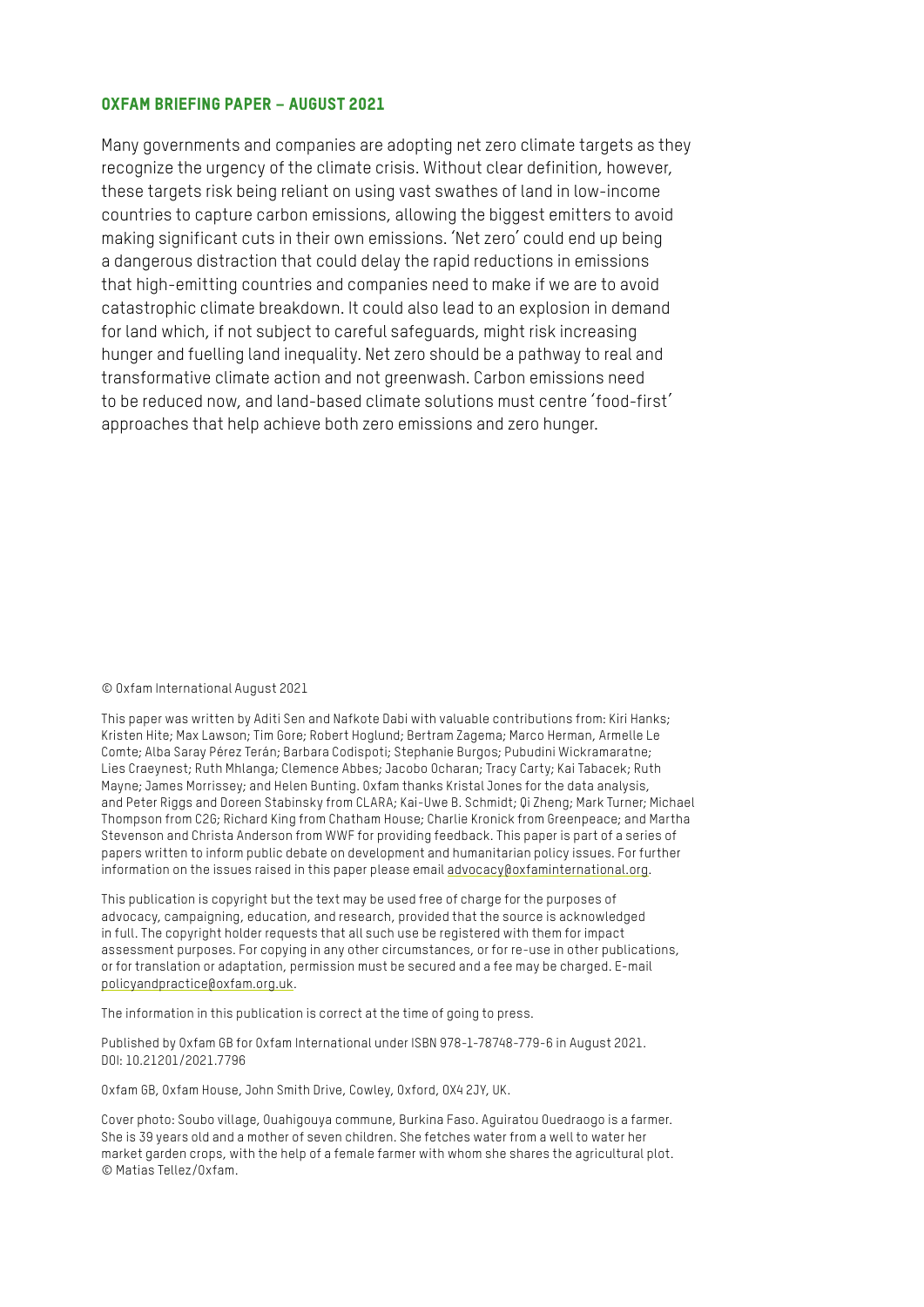### **CONTENTS**

| GLOSSARY                                                      | 4           |
|---------------------------------------------------------------|-------------|
| <b>SUMMARY</b>                                                | 6           |
| 1. INTRODUCTION                                               | $\mathsf g$ |
| 2. THE RACE TO NET ZERO: OPPORTUNITIES AND RISKS              | 11          |
| 3. LIMITS AND TRADE-OFFS OF LAND-BASED CARBON REMOVAL         | 14          |
| 4. THE LAND IMPLICATIONS OF NET ZERO COMMITMENTS MADE TO DATE | 18          |
| 5. FOOD FIRST APPROACHES TO LAND-BASED CLIMATE ACTION         | 25          |
| <b>6. POLICY RECOMMENDATIONS</b>                              | 30          |
| ANNEX: METHODOLOGY                                            | 33          |
| <b>NOTES</b>                                                  | 38          |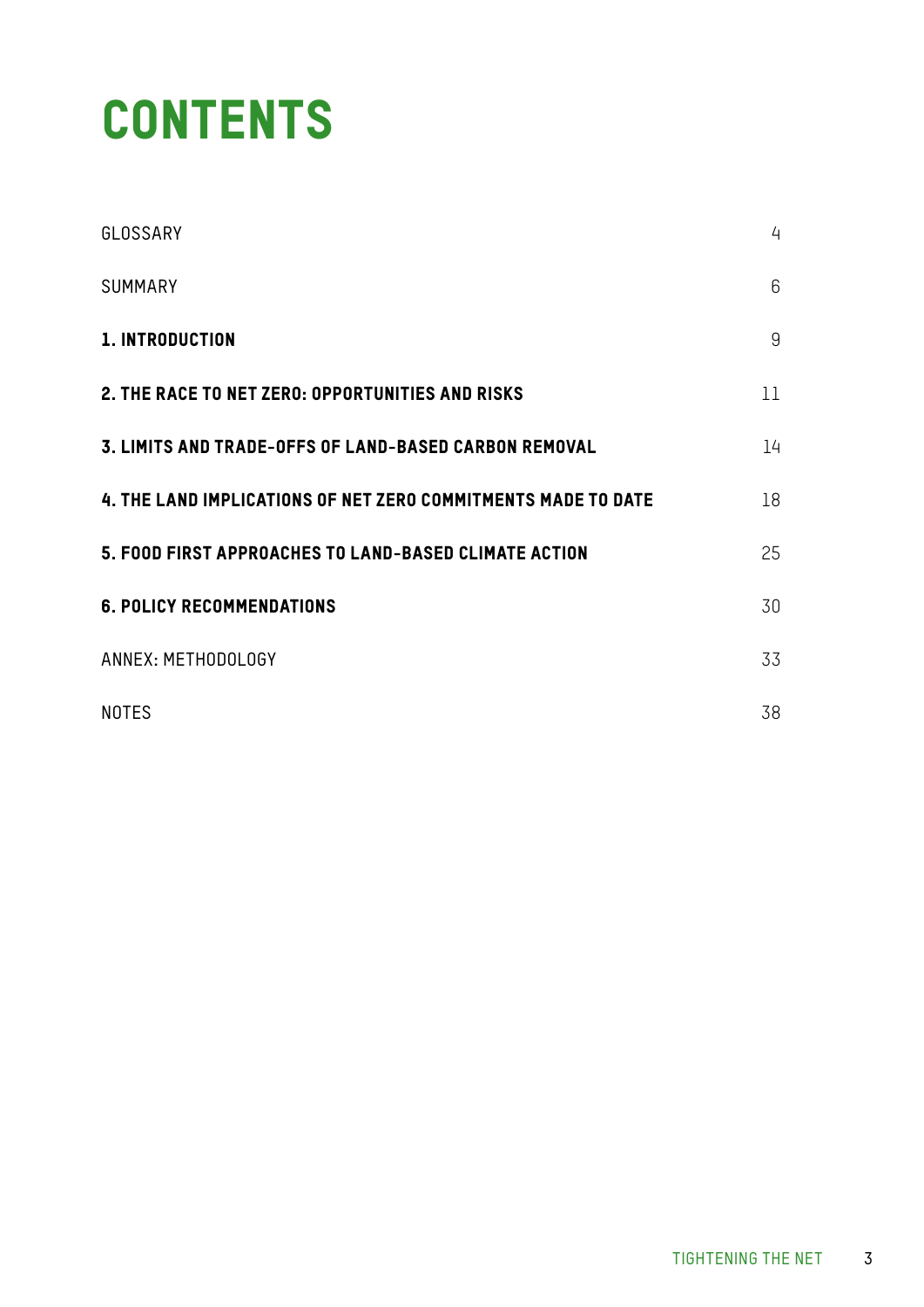### <span id="page-3-0"></span>GLOSSARY

**Avoided emissions** are emission reductions that occur outside of a product's life cycle or value chain, but as a result of the use of that product. Products that may have significant avoided emissions include low-temperature detergents and teleconferencing services. Avoided emissions also result from projects that reduce deforestation and forest degradation.

**Agroecology** is the science of applying ecological concepts and principles to the design and management of sustainable agriculture. By building synergies, agroecology can support food production and food security and nutrition while restoring the ecosystem services and biodiversity that are essential for sustainable agriculture. Agroecology can play an important role in building community resilience and adapting to climate change.

**A buffer pool** is an approach for addressing non-permanence that requires projects to maintain adequate buffer reserves of nontradable carbon offsets to cover unforeseen losses in carbon stocks. These non-tradable carbon offsets are pooled into a commingled 'buffer pool', with each project having its own buffer pool account.

**Carbon capture and storage (CCS)** is a process in which a relatively pure stream of carbon dioxide (CO2) from industrial and energy-related sources is separated (captured), conditioned, compressed and transported to a storage location for long-term isolation from the atmosphere.

**Carbon farming** covers a variety of agricultural methods to sequester carbon in the soil that would otherwise end up as CO2 in our atmosphere, causing climate change.

**Carbon removal** refers to efforts to remove carbon from the atmosphere and capture and store it, which could limit climate change but is not a substitute for direct emissions reduction.

**A carbon sink** is any process or mechanism which removes a greenhouse gas, an aerosol or a precursor of a greenhouse gas from the atmosphere.

**Carbon sequestration** is the process of storing carbon in a carbon pool.

**Cropland** is land used for the cultivation of crops, both temporary (annuals) and permanent (perennials), and may include areas periodically left fallow or used as temporary pasture.

#### **Direct air capture and storage (DACS)**

refers to a chemical process by which CO2 is captured directly from the ambient air, with subsequent storage.

**Mitigation** (of climate change) refers to human intervention to reduce emissions or enhance the sinks of greenhouse gases.

#### **Nationally determined contributions (NDCs)**

is a term used under the United Nations Framework Convention on Climate Change (UNFCCC) whereby a country that has joined the Paris Agreement outlines its plans for reducing its emissions. Some countries' NDCs also address how they will adapt to climate change impacts, and what support they need from, or will provide to, other countries to adopt low-carbon pathways and to build climate resilience.

**Negative emissions** are removals of greenhouse gases (GHGs) from the atmosphere by deliberate human activities, i.e. in addition to the removal that would occur via natural carbon cycle processes.

**Net negative emissions** are achieved when, as result of human activities, more greenhouse gases are removed from the atmosphere than are emitted into it.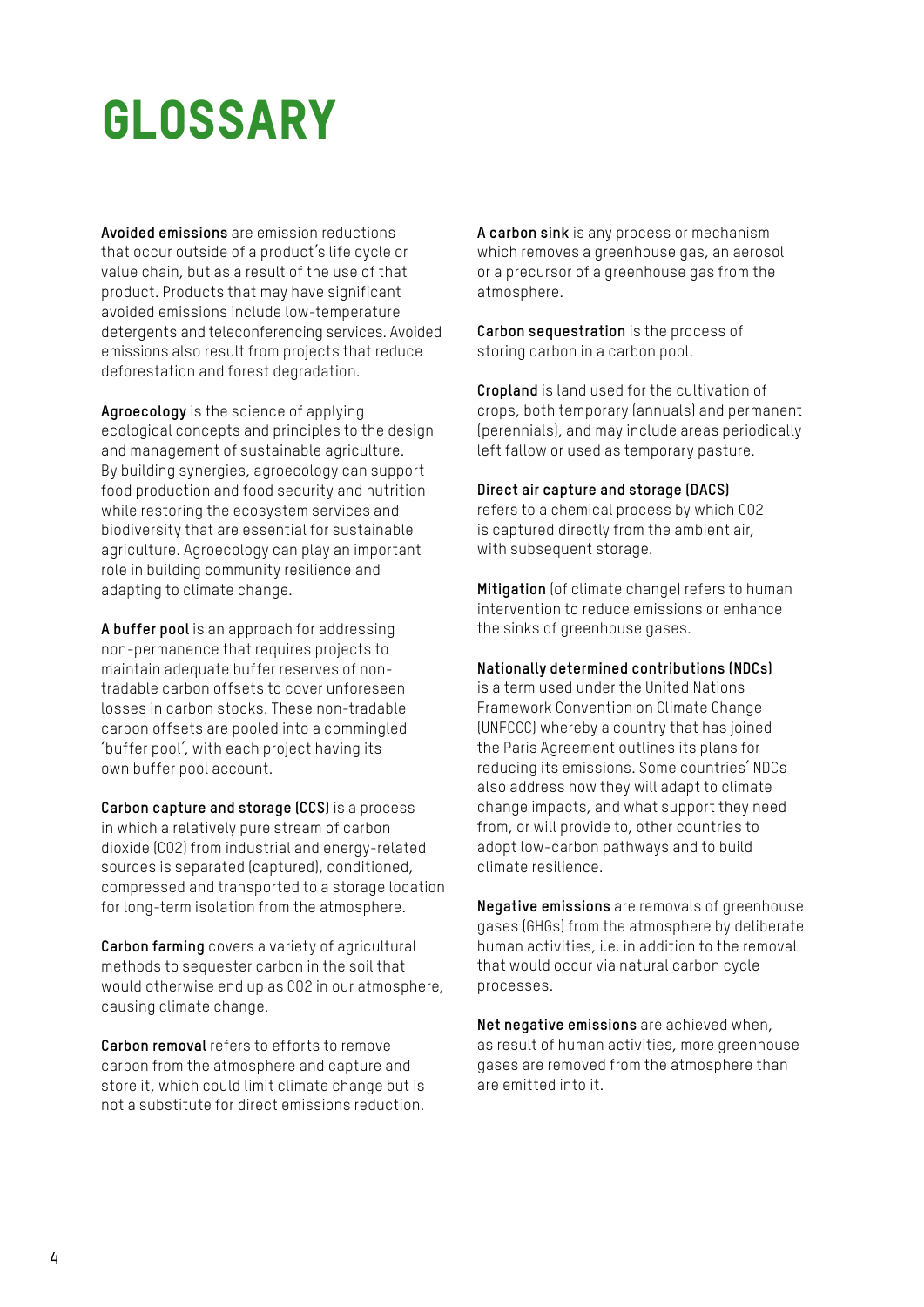**Net zero emissions** are achieved when anthropogenic emissions of greenhouse gases to the atmosphere are balanced by anthropogenic removals over a specified period.

**Offsets** are tradeable credits for any kind of mitigation effort – direct emissions reduction, carbon removal or sequestration, or avoided emissions, that are sold to a buyer who is not actually reducing emissions – just offsetting emissions by paying a seller for reductions or removals elsewhere. Offsets do not create an absolute mitigation benefit from a global carbon budget perspective.

**Reducing emissions from deforestation and forest** 

**degradation (REDD+)** is a mechanism developed by Parties to the UNFCCC. It creates a financial value for the carbon stored in forests by offering incentives for low and middle-income countries to reduce emissions from forested lands and invest in low-carbon pathways to sustainable development. Low- and middle-income countries would receive results-based payments for results-based actions. REDD+ goes beyond simply deforestation and forest degradation and includes the role of conservation, sustainable management of forests and enhancement of forest carbon stocks.

**The Science Based Target Initiative (SBTi)** is a partnership between CDP, the United Nations Global Compact, the World Resources Institute (WRI) and the World Wide Fund for Nature (WWF) that sets standards for climate action in the private sector by enabling companies to set science-based emissions reduction targets.

#### **Scope 1, 2 and 3 emissions:**

- Scope 1: All direct GHG emissions.
- Scope 2: Indirect GHG emissions from consumption of purchased electricity, heat or steam.
- Scope 3: Other indirect emissions, such as the extraction and production of purchased materials and fuels, transport-related activities in vehicles not owned or controlled by the reporting entity, electricity-related activities (e.g. T&D losses) not covered in Scope 2, outsourced activities, waste disposal, etc.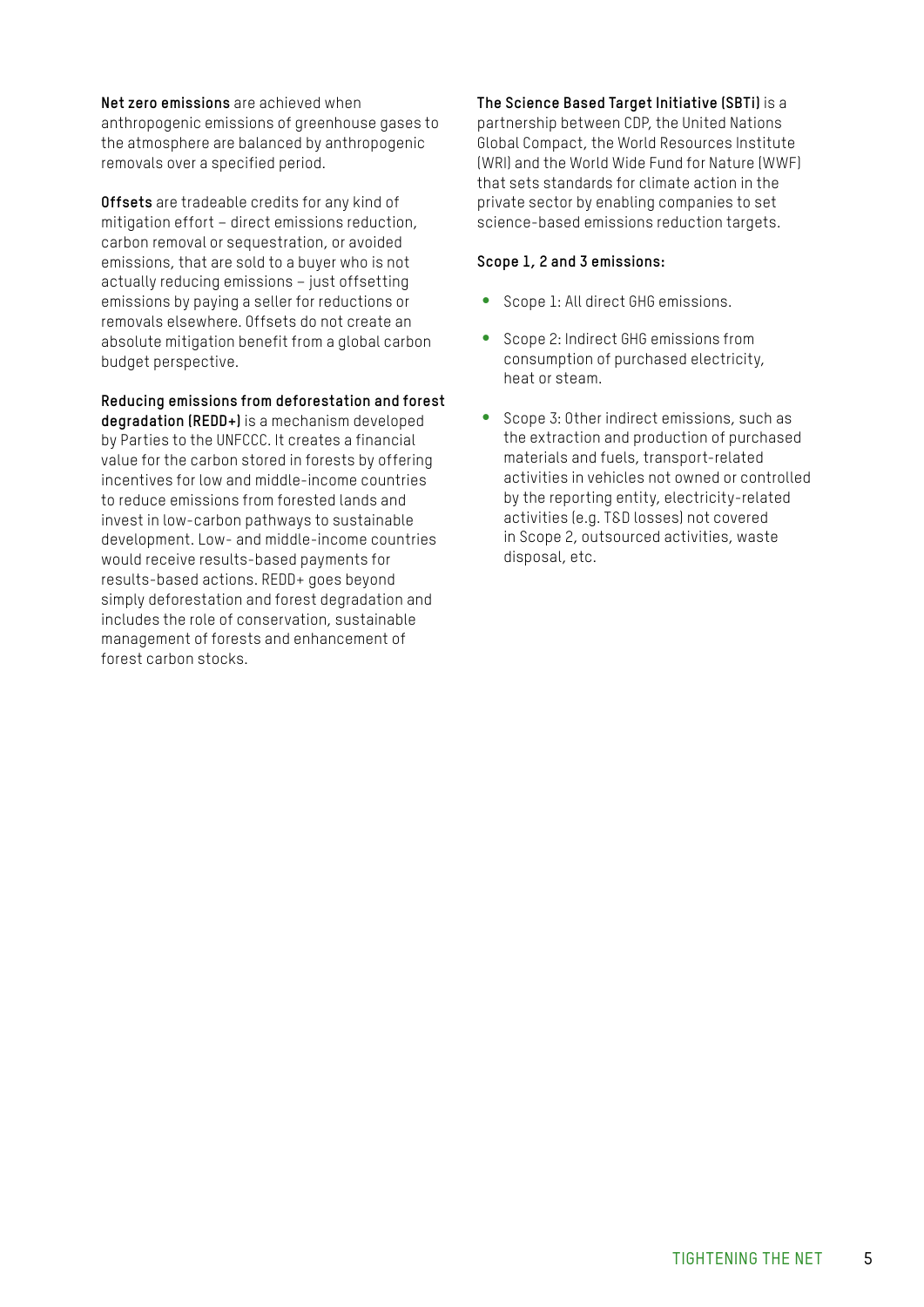### <span id="page-5-0"></span>SUMMARY

Lucy Njeri lives in the Rift Valley in Kenya. In late May her seeds began to germinate when the rains arrived. But instead of remaining for the long rainy season as they should, the rains stopped after a week. Since then, each day she scans the horizon looking for rain. The bean crop is already ruined. She has some faint hopes for the maize, but only if the rains come soon. If not they will not be able to plant again until next year, and there will be widespread hunger.

Every week a new country or corporation announces a target to achieve 'net zero' carbon emissions as their contribution to stopping climate breakdown. While these sound good and are often reported uncritically in the media, without clear definition, they risk being dangerous distractions that gamble with the planet's future.

The UK government was the first among the G7 to make such a commitment, in 2019, and it is using its presidency of COP26 in Glasgow to leverage similar commitments from others. Currently more than 120 countries, including those in the EU, the USA, China and Japan, have pledged to reach net zero by mid-century.<sup>1</sup> There has also been a wave of corporate net zero climate commitments from a range of companies and investors, including British Airways, Mars, Unilever, Citigroup, BlackRock, Shell and BP.

While in theory achieving net zero emissions is a worthy North Star and limiting warming to below 1.5°C will require a combination of emission reductions and removals, it is striking how much that one small word 'net' can obscure. 'Net zero emissions' and 'zero emissions' do not mean the same thing. Instead, in many cases, net zero targets are a greenwashing exercise that enable business as usual.

Net zero targets have proliferated because they give government and corporate leaders what they are desperate for: a convenient way to look like they are taking dramatic action to stop climate catastrophe while largely failing to do so.

What is needed is an immediate, dramatic and irreversible reduction in the billions of tonnes of carbon these countries and corporations are pumping into the atmosphere on a daily basis.

To meet the Paris targets, the world collectively should be on track to have cut carbon emissions by almost half by 2030, with the sharpest cuts being made by the biggest emitters. On current plans, we are on track to only have reduced emissions by 1% compared to 2010 levels%.2

Later this year, governments will come together in Glasgow, Scotland, for the follow-up climate summit to the 2015 Paris meeting. If we are to save our planet, and prevent millions of lives being lost, it is critical that governments **'CLIMATE CHANGE FOR US IS REAL. IT IS ALREADY HERE. IT IS CAUSING GREAT HUNGER.'**

*Lucy Njeri*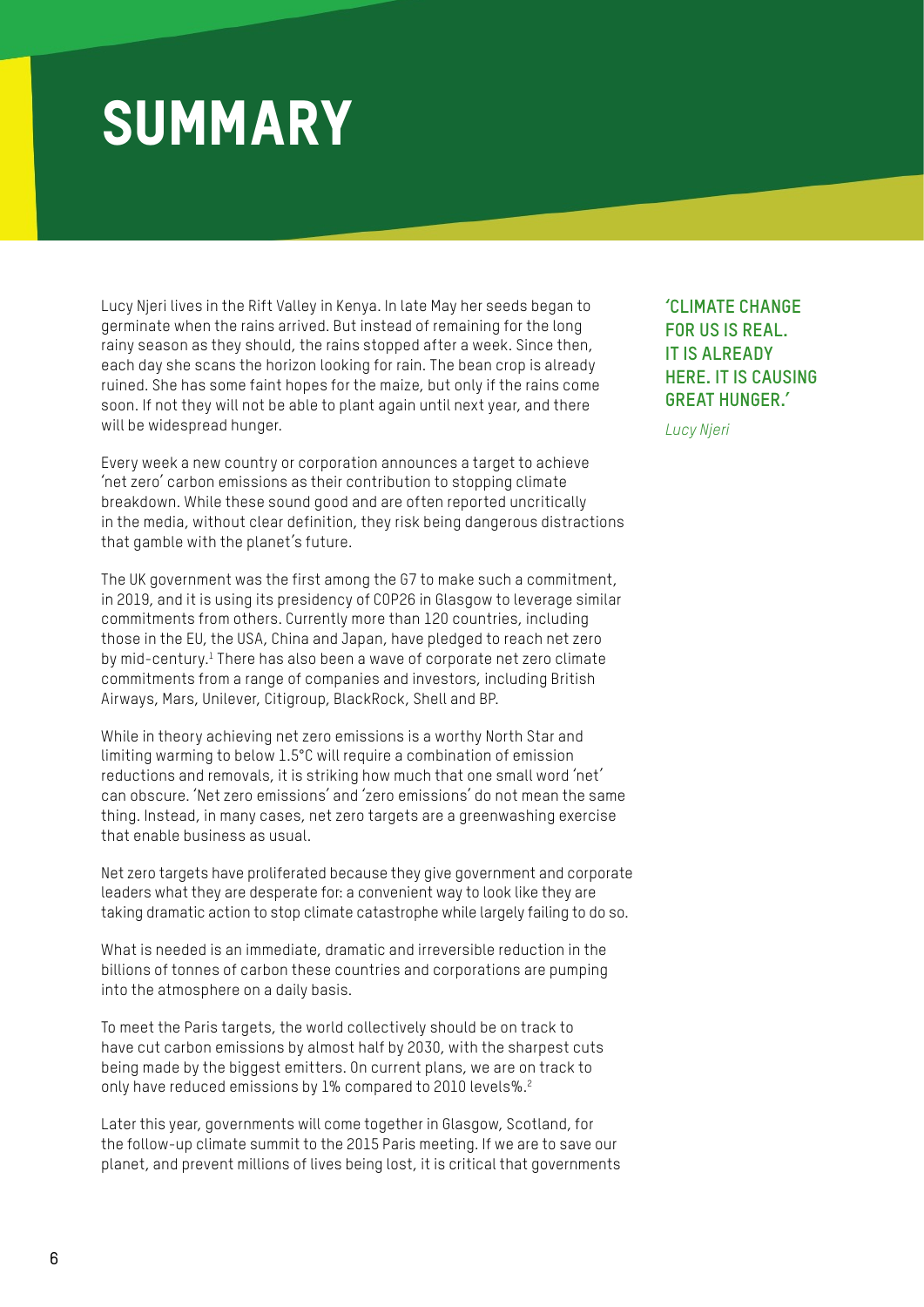and corporations are not permitted to get away with vague net zero targets. They must be asked continuously and relentlessly what their plans are to concretely cut their own carbon emissions. What they are going to do now, and in the next year? What deep and profound cuts in their carbon emissions will we see by 2025 and by 2030? How and when will they shift away from fossil fuels?

Net zero targets are also risky because instead of focusing primarily on the hard work of cutting carbon emissions, for example by rapidly ending the use of coal, oil and gas for electricity and oil for cars, they rely instead on using other methods to remove carbon from the atmosphere. This can allow countries and corporations to continue to pollute, as the millions of tonnes of carbon emissions their factories and powerplants produce will somehow then be removed from the atmosphere, cancelling out their pollution and supposedly achieving 'net' zero.

The problem is this removal of carbon either relies on virtually unproven new technologies, or on a level of land use that is completely impossible and would lead to mass hunger and displacement of people across the world.

Despite the buzz devoted to new technologies that will somehow rescue us from the need to stop belching CO2 into the atmosphere, none have yet proven possible to use at scale.3 The only proven way to remove carbon from the atmosphere is to use land to do so by growing billions of trees and storing carbon in trees and soil.

While stopping deforestation and sustainably restoring and managing lands wherever possible is of course a good thing to do and brings enormous environmental and social benefits, it is mathematically impossible to plant enough trees to meet the combined net zero targets announced by governments and corporations, as there is simply not enough land to do this.

Land is a finite resource that is a vital lifeline for growing food. It is central to the lives and livelihoods of millions of small farmers and local communities around the world.

- Oxfam has calculated that the total amount of land required for planned carbon removal could potentially be five times the size of India, or the equivalent of all the farmland on the planet.<sup>4</sup>
- Oxfam's analysis shows that several countries and companies are banking on land and natural sinks to meet net zero targets. The EU's plans rely on forests and nature to remove 225 Mt CO2e of emissions, which could require a maximum of 90m ha of land if EU countries were to rely solely on afforestation to meet this target.<sup>5</sup>
- Oxfam has analysed the net zero targets of just four of the big oil and gas producers (Shell, BP, TotalEnergies and ENI).<sup>6</sup> Their plans alone could require an area of land twice the size of the UK. If the oil and gas sector as a whole adopted similar net zero targets, it could end up requiring land that is nearly half the size of the United States, or one-third of the world's farmland<sup>7</sup>

There is a very real risk that the explosion in net zero commitments will fuel a new surge in demand for land, particularly in low- and middle-income countries, which would lead to mass displacement and hunger.

**NET ZERO TARGETS ARE ALSO RISKY BECAUSE INSTEAD OF FOCUSING PRIMARILY ON THE HARD WORK OF CUTTING CARBON EMISSIONS, THEY RELY INSTEAD ON USING OTHER METHODS TO REMOVE CARBON FROM THE ATMOSPHERE.**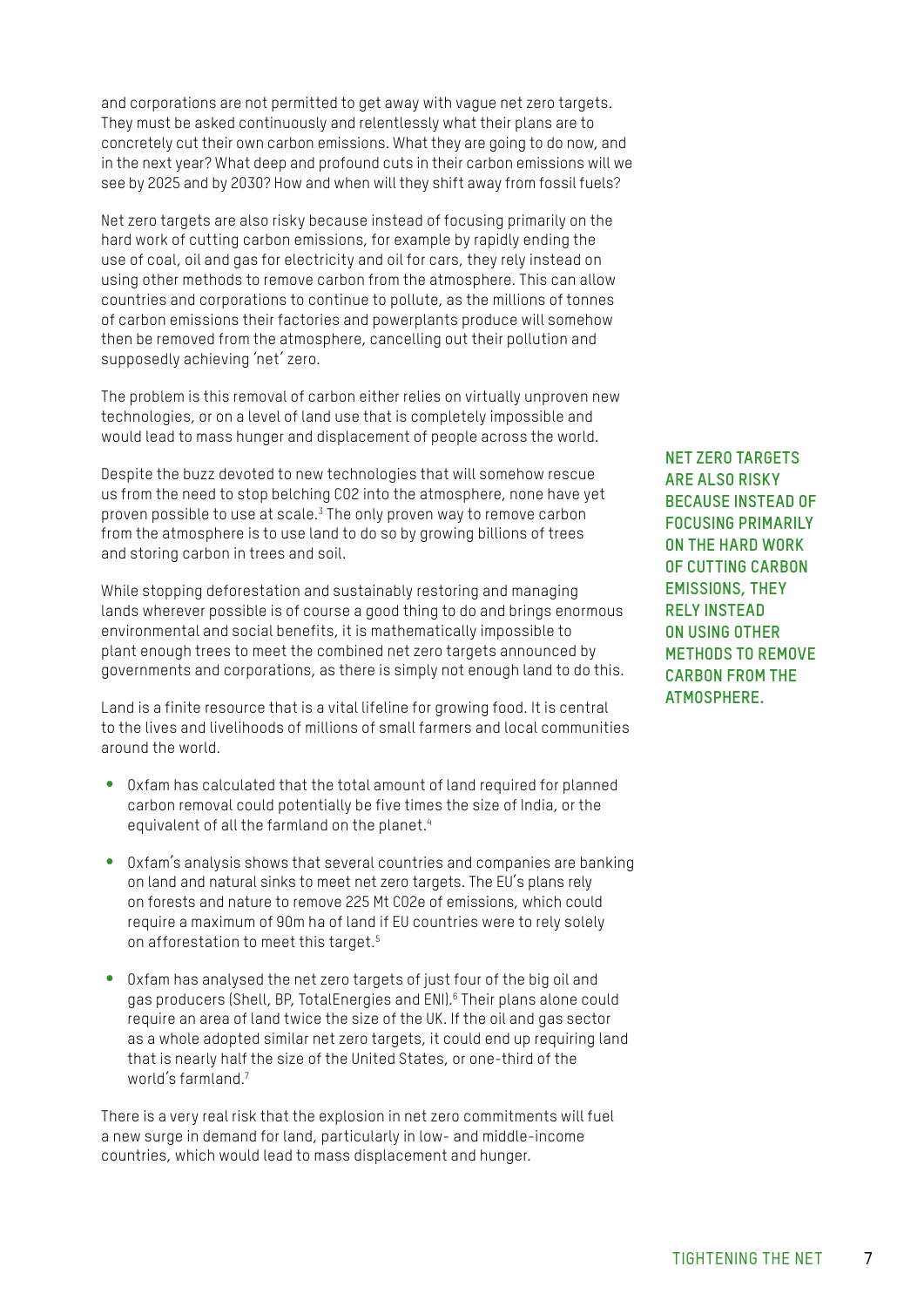In India, for example, as part of an afforestation drive, traditional lands have been fenced off, and communities who have rights to use this land have been forcibly evicted and left homeless. These conflicts are impacting nearly half a million tribal and forest-dwelling people.<sup>8</sup>

Instead of using land as a carbon farm that helps big emitters sound good while sidestepping the actual hard work required to cut emissions, we need to manage land in ways that tackle climate change and hunger together and strengthen the rights and resilience of communities. The success of agroecological approaches such as agroforestry in the Sahel show us it is possible to get to zero emissions and zero hunger.9

It is clear to us all that climate change has already begun, and unless drastic action is taken now a future of terrible hunger, extreme temperatures, floods, storms and droughts is a certainty.<sup>10</sup>

Yet we can still stop this. At the Glasgow Climate Summit, real, transparent, concrete and timebound cuts to carbon can be agreed for 2030. A forest of flimsy net zero commitments for 2050 and beyond risks letting governments and corporations off the hook, substituting the illusion of action for the hard work that must be done immediately if we are to avert climate disaster.

Oxfam is demanding:

- y **A much stronger focus on cutting carbon emissions in the near term (by 2030).** Unless the biggest emitters of carbon dioxide take urgent action to cut emissions by about half by the end of the decade, runaway climate breakdown will become inevitable.
- **•** That the G20 prioritizes ambitious climate action in the run-up to COP26 in Glasgow to ensure that global heating is kept below 1.5°C.
- **•** That companies cut emissions in their own operations and supply chains **first and foremost**. Ambitious action to cut emissions by 2030 requires **phasing out support for new fossil fuel production**. The fossil fuel industry cannot use net zero as a prop for continuing business as usual.
- **Transparent targets** that distinguish between reducing and removing carbon, instead of blurring the boundaries with short-term (2030), medium- (2040) and long-term targets.
- **That land use must ensure zero hunger.** Land and nature are important parts of the climate solution, but where we do use land for climate mitigation, it must prioritize food security and build the resilience of small-scale farmers who rely on land. Nature-based solutions must strengthen the rights and livelihoods of local communities and protect ecosystems, and be subject to strong social and environmental safeguards that ensure that local communities, Indigenous people and frontline defenders have a seat at the table.

**A FOREST OF FLIMSY NET ZERO COMMITMENTS FOR 2050 AND BEYOND RISKS LETTING GOVERNMENTS AND CORPORATIONS OFF THE HOOK, SUBSTITUTING THE ILLUSION OF ACTION FOR THE HARD WORK THAT MUST BE DONE IMMEDIATELY IF**  WE ARE TO AVERT **CLIMATE DISASTER.**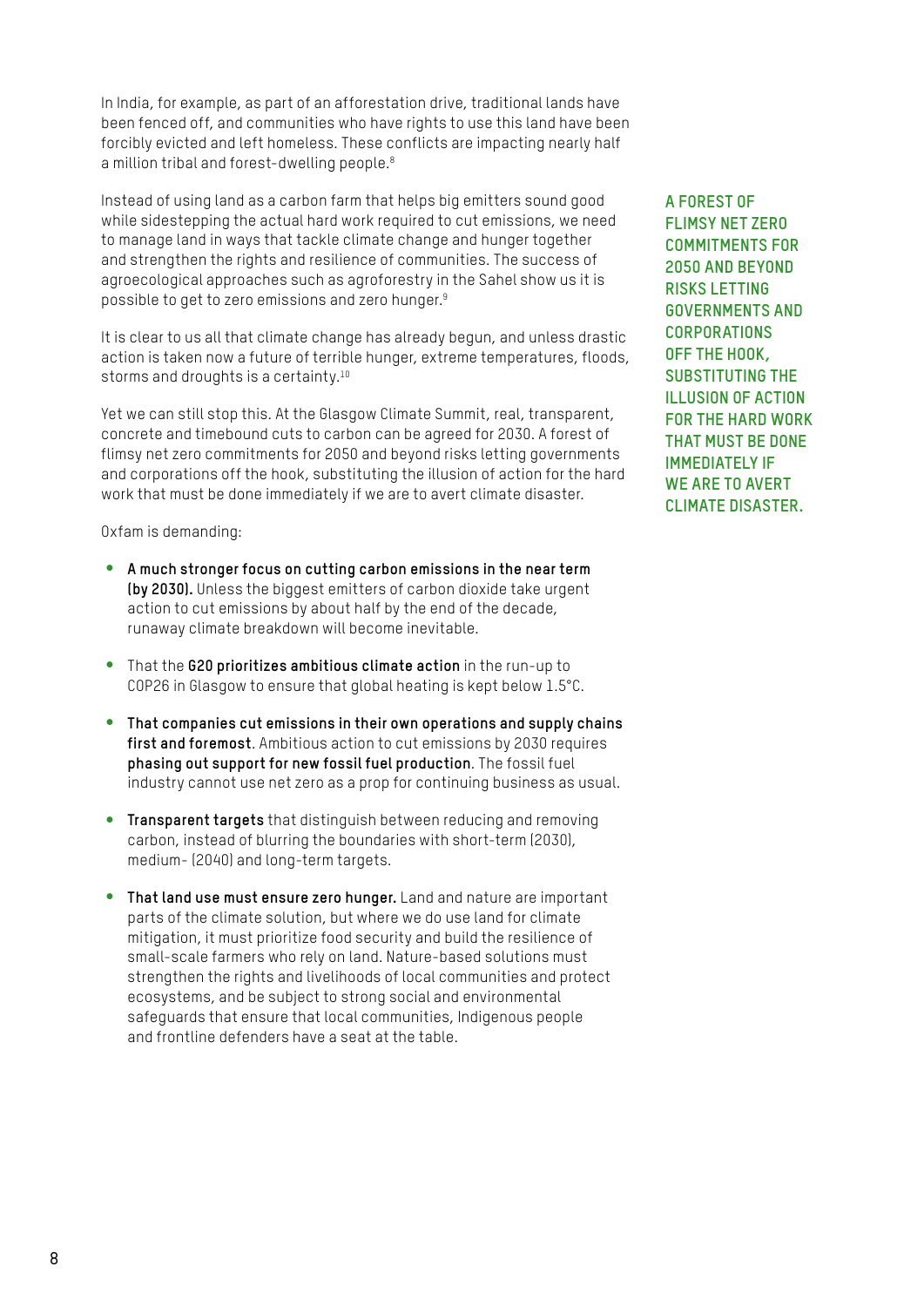## <span id="page-8-0"></span>1 INTRODUCTION

Over the past year, a growing number of governments and corporations have committed to long-term net zero climate targets, and many more are likely to announce net zero commitments ahead of COP26 in November. In many ways, net zero climate targets can offer an opportunity for supporting the kind of truly systemic transformation that is needed across sectors to tackle the climate crisis. However, the proliferation of net zero targets also presents several risks and could potentially end up being a dangerous distraction that delays real climate action.

The UK government was the first among the G7 to make such a commitment, in 2019, and it is using its presidency of COP26 in Glasgow to leverage similar commitments from others. Currently more than 120 countries, including those in the EU, the USA, China and Japan, have pledged to reach net zero by mid-century.<sup>11</sup> There has also been a wave of corporate net zero climate commitments from a range of companies and investors, including a number of the world's largest companies, such as British Airways, Microsoft, Unilever, Citigroup, BlackRock, Shell and BP.<sup>12</sup> Currently, 61% of countries, 9% of states and regions within the highest-emitting countries, and 13% of cities with a population of 500,000 or more have committed to net zero. Of the world's 2,000 largest public companies, representing annual sales of nearly \$14 trillion, at least one-fifth now have net zero commitments.13 New net zero climate commitments are being announced every week as citizens and consumers demand climate action. However, while some of these commitments are focused on pushing real and transformative climate action, many are simply attempts to burnish green credentials while continuing with business as usual.

Net zero commitments are meant to align with the latest science from the Intergovernmental Panel on Climate Change (IPCC), which suggests that the world needs to reach net zero emissions by the second half of this century if we are to limit global warming to 1.5°C above pre-industrial levels, as set out in the Paris Agreement. In practice, a net zero climate target means reducing greenhouse gas (GHG) emissions and 'netting' those emissions that cannot be reduced through the removal of CO2, also known as carbon dioxide removal (CDR). CDR technologies typically entail absorbing or capturing carbon through either natural or land-based solutions, such as planting trees, or through technological solutions that involve carbon capture and storage (CCS). The carbon removal that has happened to date has been almost exclusively through natural or land-based solutions. Although there is growing interest in technological removal methods such as direct air capture (DAC), most of these technologies are still untested and currently unviable at scale.

This means that the explosion of net zero commitments, many of which lack clarity and transparency, could lead to a surge in demand for land, particularly in low- and middle-income countries – which, if not subject to robust safeguards, could pose increasing risks to the right to land and the right to food, especially for people and communities whose livelihoods **THE PROLIFERATION OF NET ZERO TARGETS PRESENTS SEVERAL RISKS AND COULD POTENTIALLY END UP BEING A DANGEROUS DISTRACTION THAT DELAYS REAL CLIMATE ACTION.**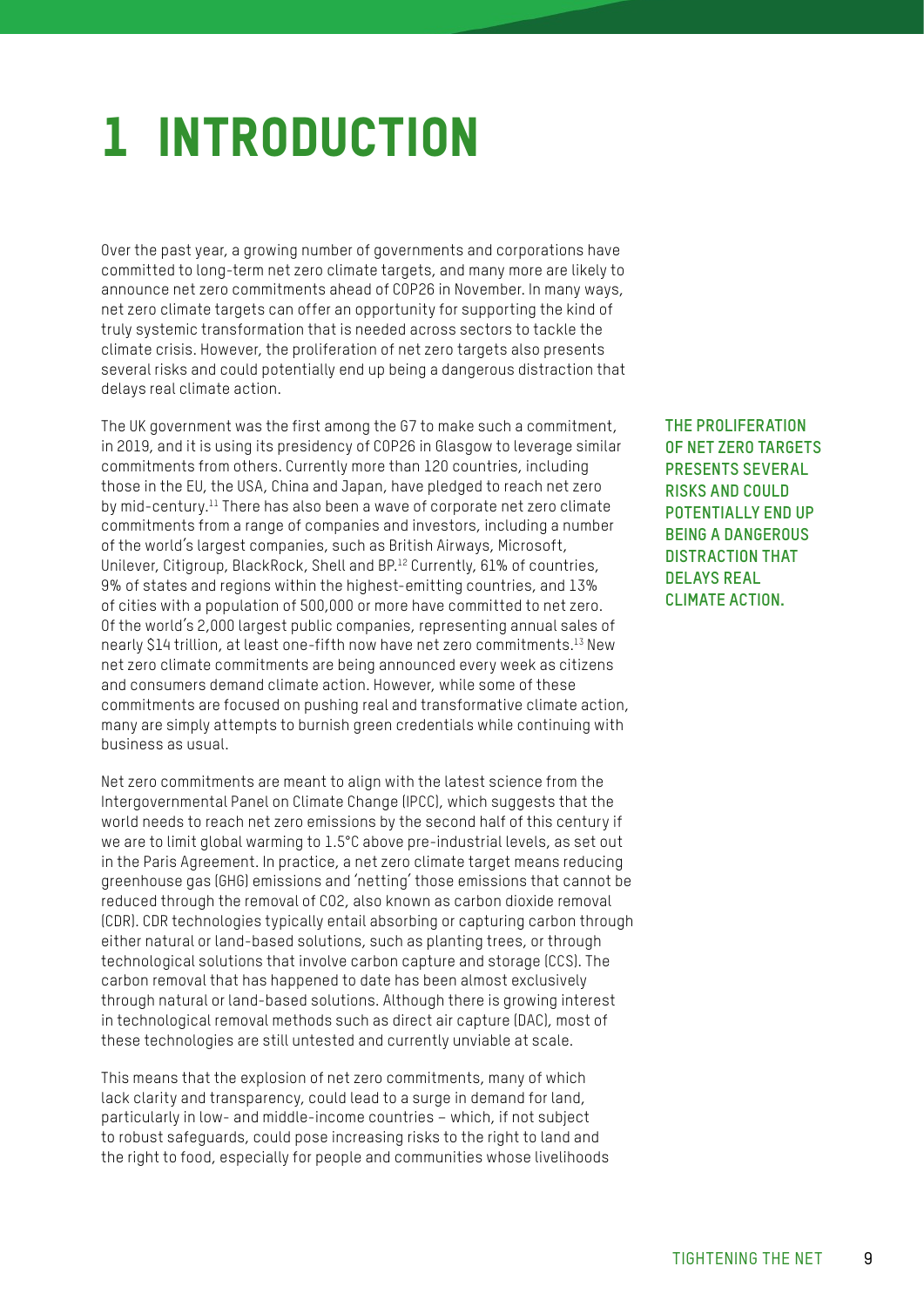depend on land. In addition, in the absence of near-term and significant reductions in emissions, especially in the energy and fossil fuel sector, the emphasis on longer-term net zero commitments risks delaying action to reduce emissions now and might shift the burden of mitigation from the biggest emitters towards land-based mitigation in lower-income countries, as well as onto future generations.

This paper unpacks what net zero climate commitments mean for achieving the climate ambition needed to keep warming below 1.5°C and the extent to which these commitments rely on land for carbon removal. Given that land is a finite resource that is crucial to the lives and livelihoods of millions of small-scale farmers and Indigenous and rural communities across the world, the paper highlights the risks to the rights to food and land associated with the recent wave of net zero commitments. It puts forward an alternative vision that would not exacerbate inequality by deploying land specifically for carbon removal, but instead would advance holistic land-based climate solutions that could help achieve not just zero emissions, but also zero hunger. Such 'food first' approaches build resilience and food and nutrition security, and strengthen the rights and livelihoods of small-scale farmers, women, Indigenous Peoples and local communities who rely on land, while also supporting climate mitigation.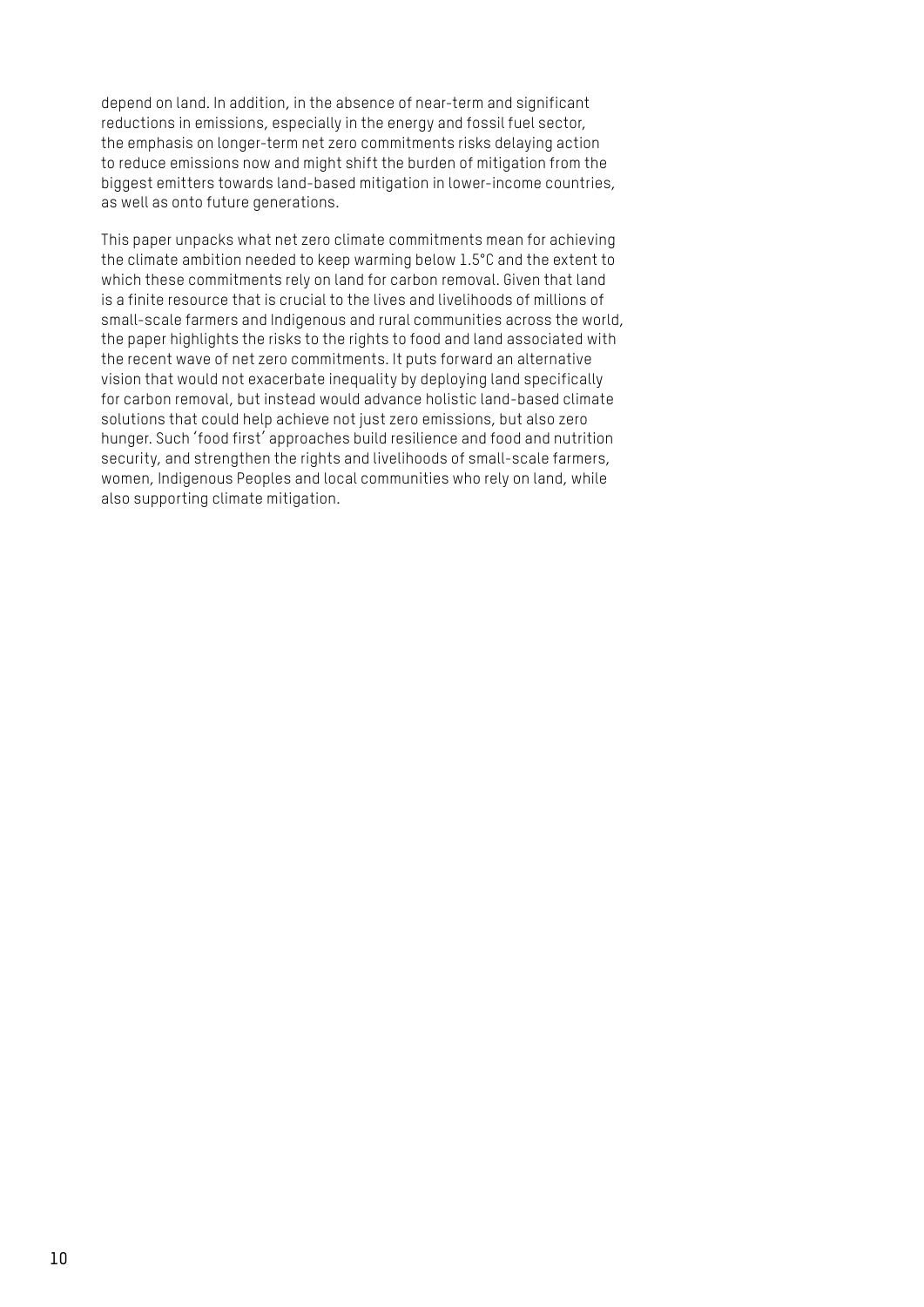### <span id="page-10-0"></span>2 THE RACE TO NET ZERO: OPPORTUNITIES AND RISKS

Limiting further warming to below 1.5°C or even 2°C, the targets set by the Paris Agreement, requires the world to reach net zero emissions by between 2040 and 2050. In this context, the fact that many countries and companies are adopting net zero climate targets that aim to reach net zero emissions by 2050 is a step in the right direction, and establishes a foundation for the scale of climate action needed over the next few decades.

Implicit in the 'net zero' goal enshrined in the Paris Agreement is the notion that a certain level of carbon removal will be needed together with reductions in emissions to achieve net zero emissions by between 2040 and 2050, if we are to keep warming below 1.5°C. The world has already warmed, on average, by just over 1°C since pre-industrial times.<sup>14</sup> Limiting further warming to below 1.5°C or even 2°C, the targets set by the Paris Agreement in 2015, will without doubt require some level of carbon removal. In the 1.5°C pathways set out by the IPCC, estimates of the amount of carbon removal required range from a low of about 5 gigatonnes of carbon dioxide equivalent (Gt CO2e) per year to a high of about 40 Gt CO2e per year.<sup>15</sup>

However, these net zero climate commitments will not be enough to avert catastrophic climate breakdown. According to the United Nations Environment Programme (UNEP), even if the current net zero commitments were fully implemented, our world would still see 2.7°C of warming by the end of the century. Even if the USA were included in the analysis, it would still result in 2.5°C of warming.<sup>16</sup> This would have profound consequences for people and vulnerable communities, increasing the likelihood of them facing more frequent and more intense droughts and flooding, while many might be forced to leave their homes as sea levels rise. Climate change is already wreaking havoc across the globe, and it is the poorest communities and women who are paying the heaviest price. Without urgent action to curb emissions, the climate crisis will push millions of people into poverty.

More concerning is that while net zero commitments appear promising on paper, many of these plans are far less ambitious in practice. Many of the net zero targets are vague and poorly defined, which means that they can be used as a way for countries and companies to 'greenwash' their activities as they go about business as usual. Despite the proliferation of net zero targets, there are no clear benchmarks or binding laws to achieve them, and information on how these targets are to be reached remains scarce. A recent global assessment of net zero targets shows how countries and companies are doing against a number of key benchmarks (Table 1).17

**WITHOUT URGENT ACTION TO CURB EMISSIONS, THE CLIMATE CRISIS WILL PUSH MILLIONS OF PEOPLE INTO POVERTY.**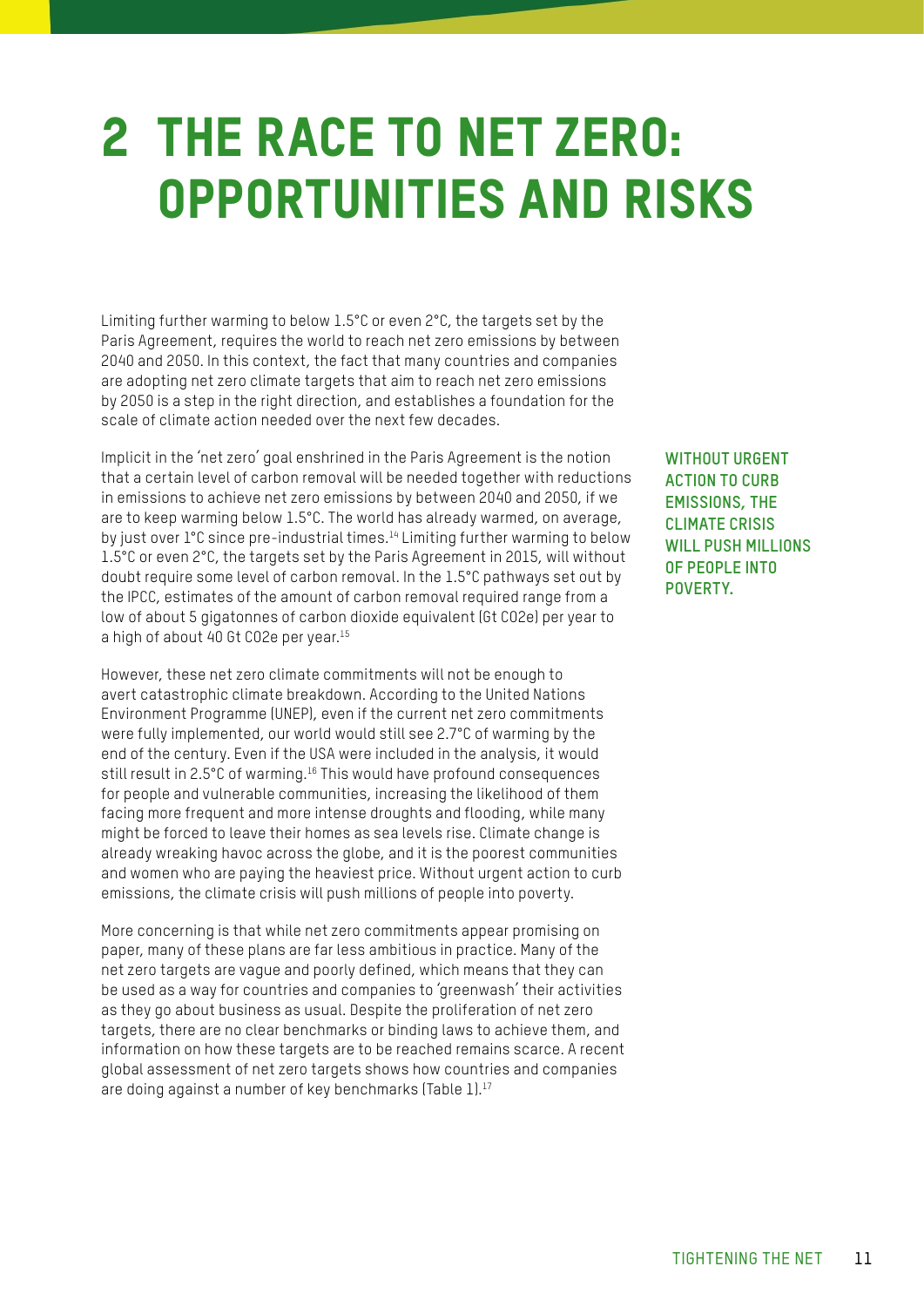#### **Table 1: How net zero targets measure up**

| <b>Status</b>       | The vast majority of net zero commitments - over 80% - are no further advanced<br>than the proposal or strategy stage.                                                                                                                                                                                                                                                                                                                                                                                                                                                                                                                                                                                                                                   |
|---------------------|----------------------------------------------------------------------------------------------------------------------------------------------------------------------------------------------------------------------------------------------------------------------------------------------------------------------------------------------------------------------------------------------------------------------------------------------------------------------------------------------------------------------------------------------------------------------------------------------------------------------------------------------------------------------------------------------------------------------------------------------------------|
| Timing              | Most targets are by 2050 (though China has a 2060 target.) A smaller number of<br>companies, countries or cities specify near-term 2030 targets.                                                                                                                                                                                                                                                                                                                                                                                                                                                                                                                                                                                                         |
| <b>GHG</b> coverage | Most countries, states and cities cover only CO2 emissions, while only 27% of<br>companies cover Scope 1, 2 and 3 emissions (as defined by the Greenhouse Gas<br>Protocol) in their targets.                                                                                                                                                                                                                                                                                                                                                                                                                                                                                                                                                             |
| Offsetting          | Across the board, there is little clarity in net zero targets on the extent to which<br>countries or companies are relying on offsetting - i.e. the practice of purchasing<br>credits based on mitigation efforts elsewhere, often by implication in low-income<br>nations - to meet their own targets. Offsetting projects can involve emissions<br>reduction activities (e.g. funding renewable energy installations), emissions<br>avoidance (e.g. forest preservation) or removal of CO2 from the atmosphere (e.g.<br>planting more trees). It is important to note that avoided emissions do not provide<br>a net mitigation benefit in terms of the global carbon budget. Also, very few<br>entities specify any conditions on the use of offsets. |
| Equity              | Even though the Paris Agreement stipulates the need to consider equity in net<br>zero targets, only about 10% of entities do so.                                                                                                                                                                                                                                                                                                                                                                                                                                                                                                                                                                                                                         |

Source: Energy & Climate Intelligence Unit (ECIU) and Oxford Net Zero. (2021). *Taking Stock: A global assessment of net zero targets*. [https://ca1-eci.edcdn.com/reports/ECIU-Oxford\\_Taking\\_Stock.pdf?mtime=20210323005817&focal=none](https://ca1-eci.edcdn.com/reports/ECIU-Oxford_Taking_Stock.pdf?mtime=20210323005817&focal=none)

Long-term net zero targets distract attention from delivering near-term and tangible climate action. The most recent estimates from the UN suggest that by 2030, emissions are currently likely to be just 0.5% below 2010 levels, compared with the 45% needed to achieve net zero emissions by 2050.18 Tackling the climate crisis means aggressively reducing emissions now and achieving a rapid decline over the current decade. Yet most countries and companies are not setting ambitious near-term targets.

Another consequence of net zero pledges is that they have shifted the framework for climate commitments from a focus on reducing emissions to a scenario that involves a mix of emissions reductions and removals. This blurs the boundaries between the two, making it impossible to tell whether a target meaningfully advances real climate action or is simply a cover for business as usual.

A major risk that is often overlooked in many net zero targets, as well as in climate conversations around net zero, is that such targets may end up being reliant on large-scale removal of emissions, which would require substantial amounts of land. Existing technology for large-scale carbon removal relies largely on natural systems for storing carbon and, in the absence of aggressive and sustained domestic action to reduce emissions, net zero commitments could dramatically increase demand for land to be used for carbon sequestration, jeopardizing people's rights to food and to land, especially those whose livelihoods depend on land. This would have the effect of shifting the burden of mitigation onto those who have done the

**LONG-TERM NET ZERO TARGETS DISTRACT ATTENTION FROM DELIVERING NEAR-TERM AND TANGIBLE CLIMATE ACTION.**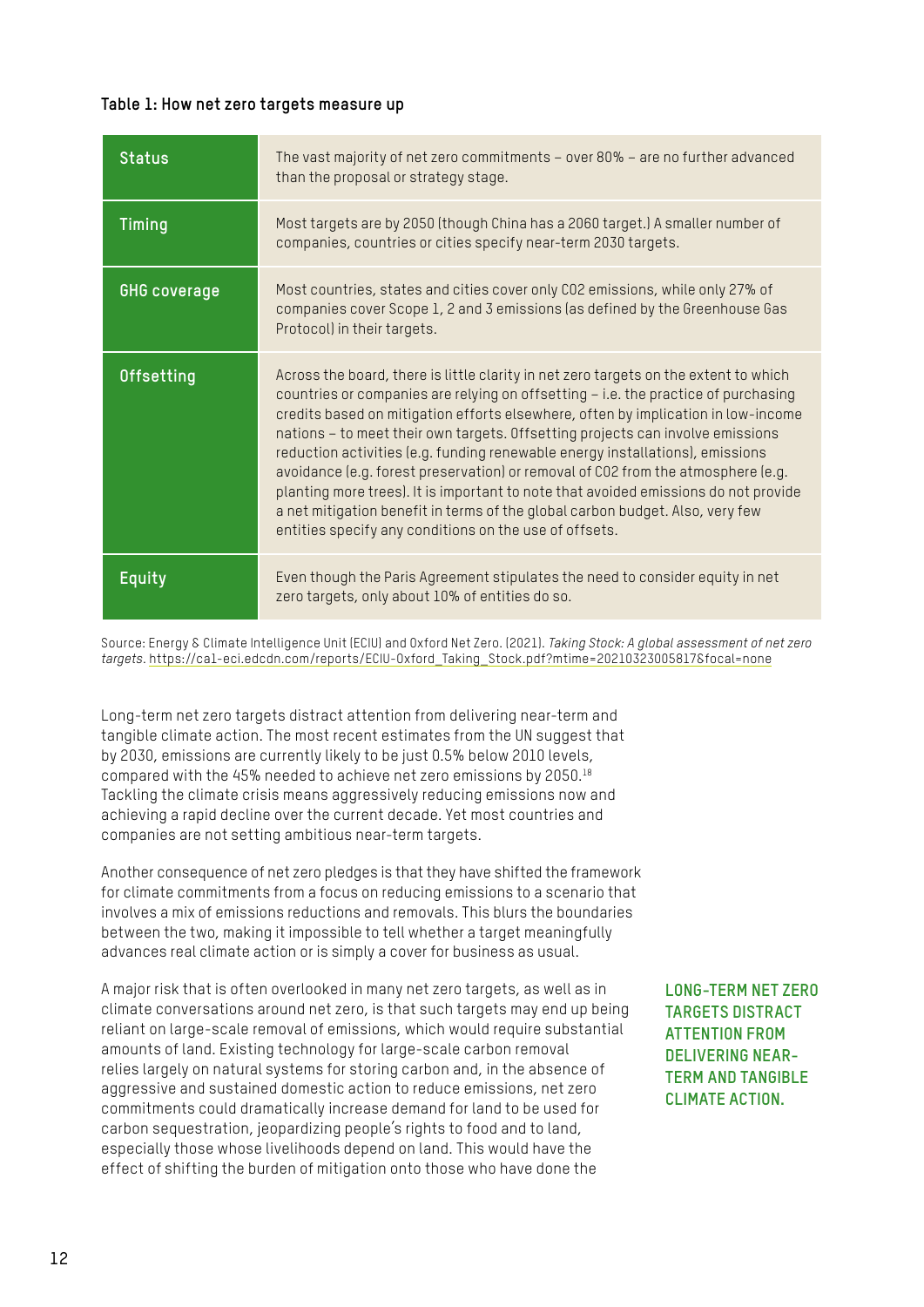least to contribute to the climate crisis and yet are bearing the brunt of its impacts – small-scale farmers, Indigenous communities, women and youth. Utilizing land for large-scale carbon removal could create tradeoffs with food security and land rights, and could potentially displace rural communities from their land.

### Box 1: Land-based carbon removal methods

Currently, the most viable options for absorbing carbon out of the atmosphere are nature-based solutions or land-based removal methods, which means that all of these methods require changes in how land – whether forestland, cropland or pastureland – is used or managed. This includes the following techniques.

**Enhancing carbon sequestration in forests:** Trees hold massive amounts of carbon, and continued forest loss contributes to the release of that carbon into the atmosphere. Protecting existing natural forests, restoring degraded forests and improving forest management can help remove and store carbon, while maximizing ecosystem integrity and protection of biodiversity.

**Afforestation/reforestation:** Afforestation means planting forests on lands where they did not previously grow, and reforestation refers to planting forests in areas that previously had forests, both with the assumption that the trees will absorb carbon as they grow. However, this typically results in large-scale tree plantations. At its worst, this can mean scaling up fastgrowing, commercial monoculture plantations as functional carbon removal factories – with all the problems of input-heavy, intensive agriculture and with corresponding implications for biodiversity, water demand and land rights.

**Enhancing soil carbon:** Soil carbon sequestration includes land management techniques that lock more carbon into soils: for example, switching to no-till agriculture, where farmers avoid ploughing soils and instead drill seeds into the soil; the use of cover crops, which are grown to cover the soil after farmers have harvested the main crop; and using species or varieties of plants with greater root mass. Agroforestry – growing trees within farming plots – is one technique which increases the amount of carbon stored below ground (as well as above ground). However, the extent to which soils store carbon is highly location-specific and is often hard to quantify.

**Biochar** is another way of getting carbon into soils. Biochar is a kind of charcoal created by incinerating biomass at extremely high temperatures. It can then be buried or ploughed into fields, where it can remain as a carbon store for decades or centuries depending on soil type, management and environmental conditions.

**Bioenergy with carbon capture and storage (BECCS)** is the process of burning biomass for energy and then capturing and storing the carbon before it is released back into the atmosphere. In integrated assessment models (IAMs), BECCS involves plantations of fast-growing trees or grasses to be burned in power plants to generate electricity, with the carbon emissions captured via CCS technology and stored underground.

Land-based removal methods, however, are not foolproof ways of removing carbon, and they come with a number of risks and uncertainties. First, there is the issue of permanence: the carbon stored in trees and in soils can easily be lost when trees are cut down or destroyed by fires or pests, and addressing the risk of reversal may end up requiring large amounts of 'buffer pools' – which again requires more land. Second, there is the issue of saturation: trees do not absorb carbon indefinitely, and their ability to do so decreases as they reach full growth. Finally, landbased carbon removal can be quite tricky to measure and quantify; this is especially true for soil carbon sequestration, where estimates vary significantly and are often subject to local factors.19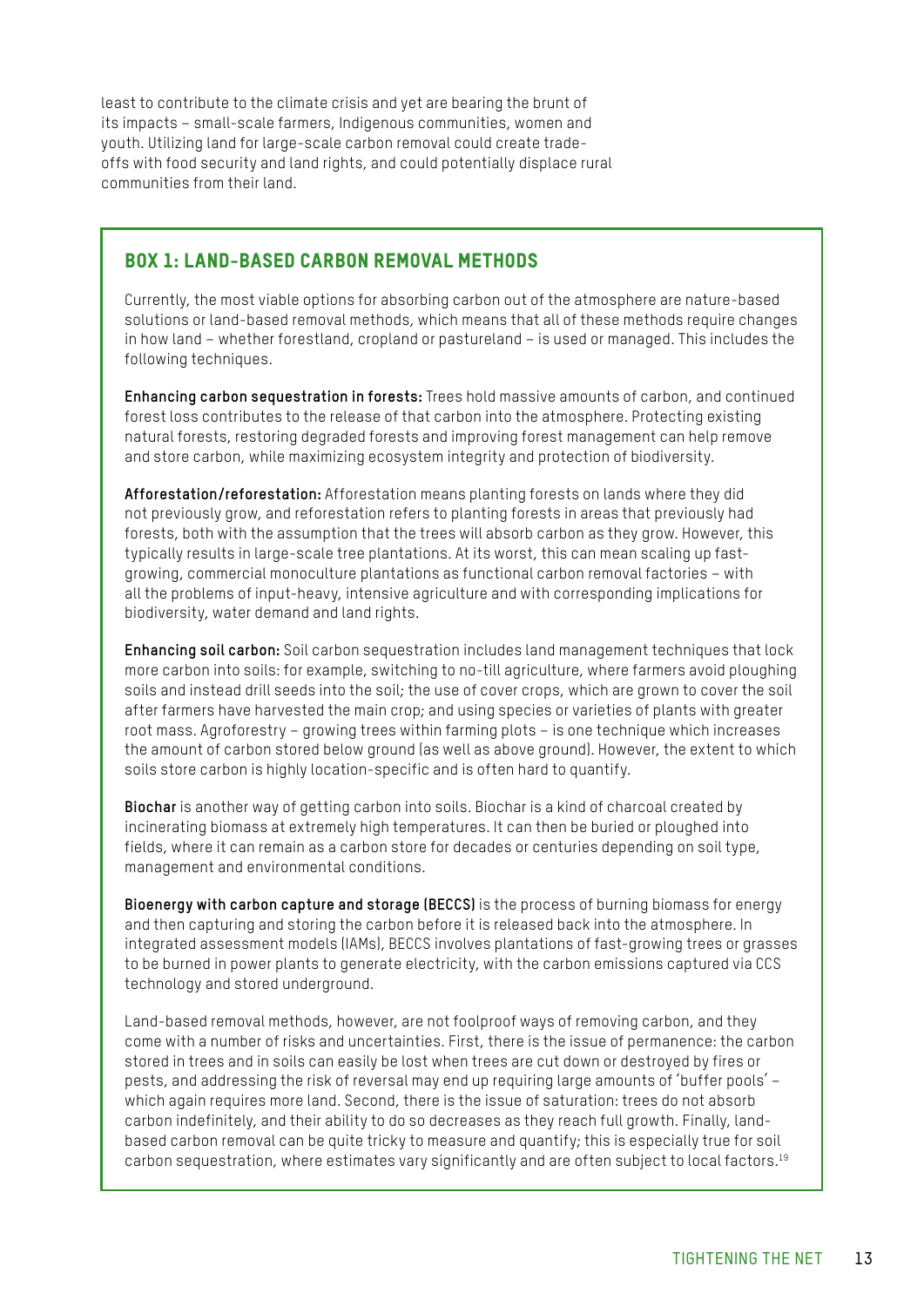### <span id="page-13-0"></span>3 LIMITS AND TRADE-OFFS OF LAND-BASED CARBON REMOVAL

Land is a finite resource that is already subject to fierce competition for many purposes, not least growing food. Land is a common good, providing water, food and natural resources that sustain all life. It is the guarantor of biodiversity, health, resilience and equitable and sustainable livelihoods. It is immovable, non-renewable and inextricably connected to people and societies.

Yet land inequality is pervasive and growing, and it directly threatens the livelihoods of an estimated 2.5 billion people involved in smallholder agriculture who depend on land as a source of income, food and identity. As corporate and financial investments in land have grown, ownership and control of land have become more concentrated and more opaque. As a result, conflicts over land have been growing and, in many cases, have led to violent and deadly attacks against communities seeking to protect their territories.<sup>20</sup>

The data shows that land inequality has been increasing over the past 40 years, and the largest 1% of farms already operate more than 70% of the world's farmland; yet recent research shows these figures significantly underestimate inequality levels.21 Land inequality is embedded alongside economic, social, political, environmental and territorial inequalities that are fuelling today's global crises and trends. As the pace and scale of largescale land acquisitions increase, many communities are being pushed off their land. The Land Matrix has documented that over the past decade, more than 42m hectares (ha) of land worldwide have been sold off to mostly foreign investors in large-scale agricultural land deals, half of which had been owned by communities.<sup>22</sup> Many of these deals have occurred without the free, prior and informed consent (FPIC) of affected communities or have entirely excluded local communities from negotiations, often resulting in farmers being forced from their homes and families being deprived of their livelihoods and left hungry. Africa is the most affected continent, but countries across all regions are similarly affected.

In the face of increasing land inequality and unabated land grabbing globally, and in a context of growing competition and conflict over land, banking on the use of land to remove large volumes of carbon from the atmosphere will only exacerbate land inequality and conflict, once again shifting the burden of the climate crisis onto those least responsible for it.

Using land for carbon removal, or 'carbon farming', at scale would inevitably result in trade-offs with food production and food security. Every IPCC pathway to 1.5°C assumes significant amounts of carbon removal, from 5 Gt to 40 Gt CO2e equivalent per year. The amount of land available simply does not allow for removal at the higher end of this estimate. Currently, roughly

**IN THE FACE OF INCREASING LAND INEQUALITY AND UNABATED LAND GRABBING GLOBALLY, AND IN A CONTEXT OF GROWING COMPETITION AND CONFLICT OVER LAND, BANKING ON THE USE OF LAND TO REMOVE LARGE VOLUMES OF CARBON FROM THE ATMOSPHERE WILL ONLY EXACERBATE LAND INEQUALITY AND CONFLICT, ONCE AGAIN SHIFTING THE BURDEN OF THE CLIMATE CRISIS ONTO THOSE LEAST RESPONSIBLE FOR IT.**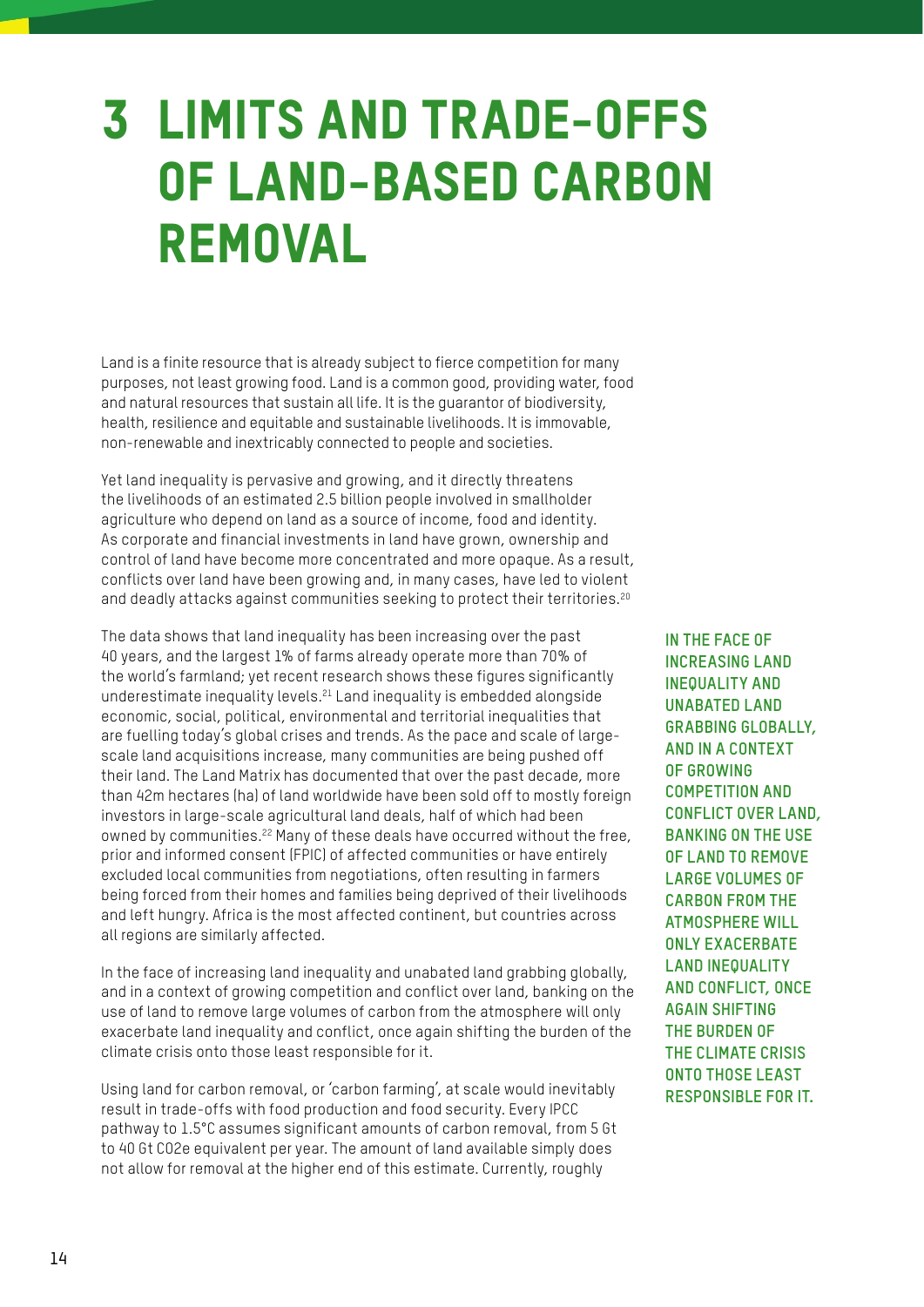1.57bn ha of land is cropland (1.4bn ha is arable land and another 0.2bn ha is permanent crops).<sup>23</sup> Removing 40Gt CO2e per year would require roughly 3.8bn hectares of land – more than two times the total amount of land that is currently cultivated in the world. The IPCC estimates that land-based carbon removal methods, including afforestation, reforestation and BECCS, could yield a maximum of about 30 Gt CO2e per year, but even that could require up to 1.62bn ha and would compete with food production.<sup>24</sup> BECCs alone, which the IPCC estimates to have the highest mitigation potential, would require large swathes of land. For example, the IPCC estimates that BECCS could remove 11 Gt CO2e per year, but that would mean devoting between 380m and 700m ha of arable land – an area up to twice the size of India – to growing bioenergy crops.25 Land used exclusively for carbon removal that could compete with food production could range up to 1.62bn ha, which is more than the total existing cropland.

#### **Figure 1: How much land will carbon removal require?**



Large-scale carbon farming or carbon removal would result in land conversion towards monoculture plantation forests or bioenergy crops and would have adverse effects on food production and food prices, worsening food security for many communities who are already struggling to feed themselves. Of course, there are food-secure solutions that are effective for mitigation, primarily through agroforestry and agroecological approaches – but if incentives are geared towards the commodification of carbon, then the land management regime will be repurposed accordingly.

For example, tree planting is commonly seen as an effective and readily available option for climate change mitigation, but often this does not factor in the consideration that afforestation requires a significant amount of land, potentially leading to large reductions in the amount of land available for agriculture. Increased competition for land could lead to higher food prices and a larger population at risk of hunger. Some estimates suggest that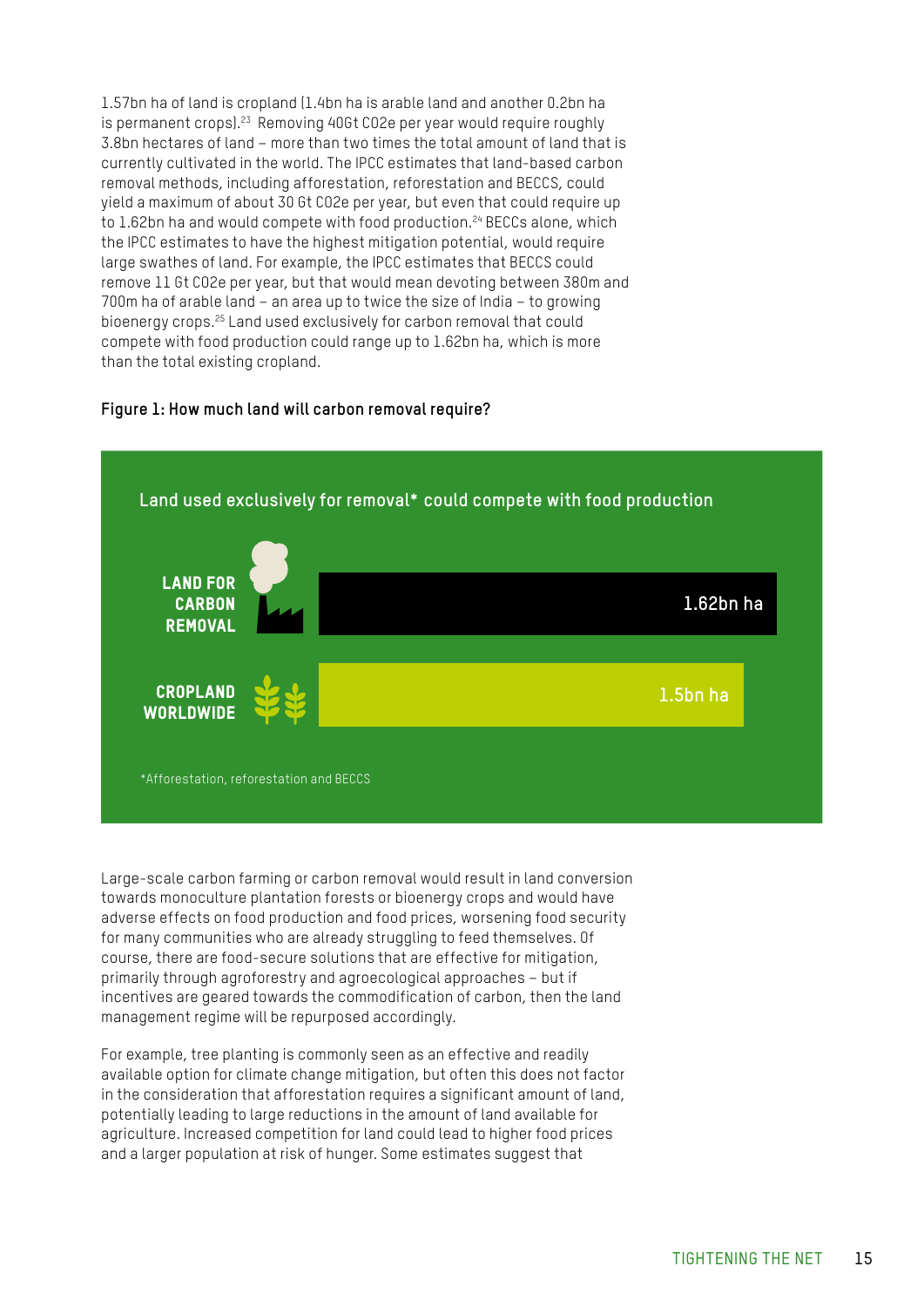large-scale afforestation could increase food prices by about 80% by 2050, which would push millions more people in vulnerable communities into hunger.26 Similarly, large-scale tree-planting efforts, even when well intentioned, can often worsen land degradation and water scarcity, making it harder for small-scale farmers to farm their land.<sup>27</sup> Using massive amounts of land for carbon removal could also put the land rights of millions of smallscale farmers, Indigenous communities and women at risk, increasing the likelihood of them being pushed off their land. As a result of weak territorial rights and land governance systems, there have been numerous instances where communities have lost access to their land and have been subject to forced evictions to make way for forest conservation and plantations.28

### Box 2: Violation of community consent in afforestation plantations

India has undertaken plantation drives across the country, through state forest departments, to increase the country's green cover.<sup>29</sup> These afforestation projects are, in part, supposed to help meet India's commitments under the Paris Agreement on Climate Change. As part of the agreement, India has pledged to increase its forest cover by 5m ha by 2030.

However, recent research by Oxfam partner Land Conflict Watch<sup>30</sup> suggests many of these drives are being carried out in community forestlands that are used by forest dwellers who have rights over these lands, often without the consent of local communities. Most of these plantations have been taken up under the Compensatory Afforestation Fund Act, according to which projects that use forestland are required to plant trees to make up for the loss of forests. Often, these plantations do not survive; they comprise monoculture tree species that do not make up for the loss of the biodiversity of natural forests, and they take away communities' access to traditional forests.

Conflicts have been recorded in several states covering over 100,000 ha of land. These lands were home to 56,480 forest dwellers who have traditional rights over these land parcels. In many cases, the state forest department did not obtain consent from the communities. Instead, traditional lands were fenced off, even though communities had received land titles under the Forest Rights Act (FRA), which is meant to strengthen the customary land rights of tribal communities and requires the government to recognize these rights.

In their testimony, affected people, activists and lawyers have claimed that the state forest departments have strategically used afforestation as a tool to gain control over tribes' community lands.

Similar land conflicts have emerged in protected areas where the government's effort to create protected areas without human habitation by fencing off forests has rendered tribal families living near and in these protected areas homeless. These conflicts impact close to 500,000 tribal and forest-dwelling people, and many communities have faced forcible eviction in the process.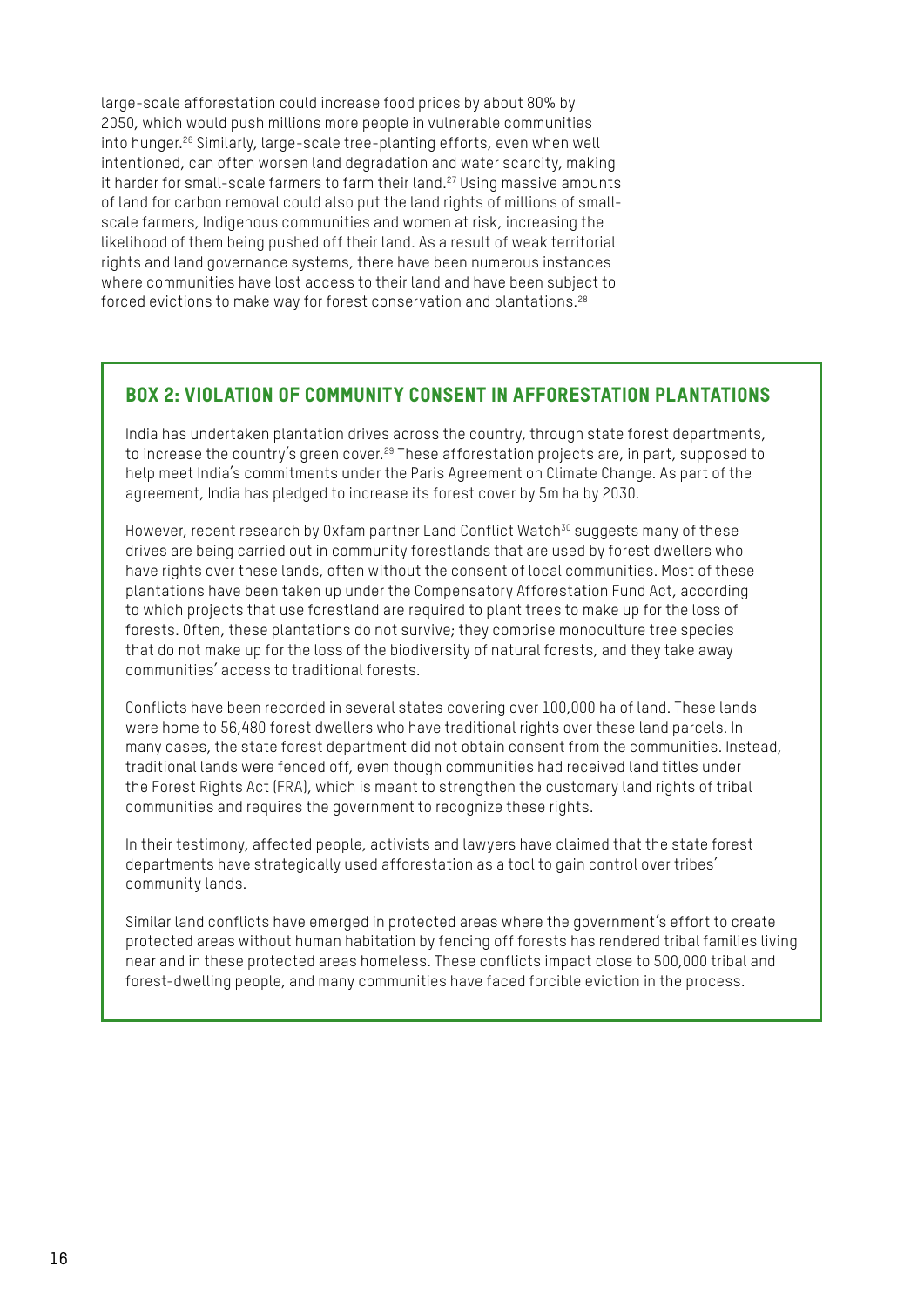As already noted, land is a finite natural resource with multiple uses, ranging from forests to cropland and grazing land, and built infrastructure. Over the past few decades, there has been rapid change in land use, and today, close to 70% of the world's ice-free land is subject to human use and hence pressure.31 Banking on using land for the removal of large volumes of carbon will only exacerbate this pressure. So, while in theory land has the potential to remove up to 30 Gt CO2e per year,<sup>32</sup> experts warn that when uncertainties around the potential of carbon sequestration and concerns about food security, land rights and biodiversity are factored in, the higher end of these estimates is not feasible, either socially or ecologically. While estimates for how much land is available for carbon removal vary, the Climate Land Ambition and Rights Alliance (CLARA) estimates the sequestration potential of multifunctional land use to be close to 9.7 Gt CO2e per year. CLARA estimates that there is roughly 350m ha of land that would not compete with food production –this would not entail using land specifically for carbon removal but instead would rely largely on enhancing the potential for carbon removal in existing forests, ecosystems and croplands.<sup>33</sup> It is important to recognize that this does not mean that this land is necessarily freely or readily available for companies or investors to use. Small-scale farmers and local and Indigenous communities may have rights over it, and there is a risk that these rights might be violated in large-scale land transfers if robust safeguards are not put in place.

The trade-offs between land for food and communities and land for carbon farming will worsen if urgent action is not taken to transform the current trajectory of emissions-intensive economic and energy models and carbon-intensive lifestyles. The longer we delay action on reducing emissions, the more removals will be needed – emissions are cumulative. Conversely, shifting away from energy that is dependent on fossil fuels and moving towards more sustainable lifestyles could help to minimize the trade-offs required.

**THE TRADE-OFFS BETWEEN LAND FOR FOOD AND COMMUNITIES AND LAND FOR CARBON FARMING WILL WORSEN IF URGENT ACTION IS NOT TAKEN TO TRANSFORM THE CURRENT TRAJECTORY OF EMISSIONS-INTENSIVE ECONOMIC AND ENERGY MODELS AND CARBON-INTENSIVE LIFESTYLES.**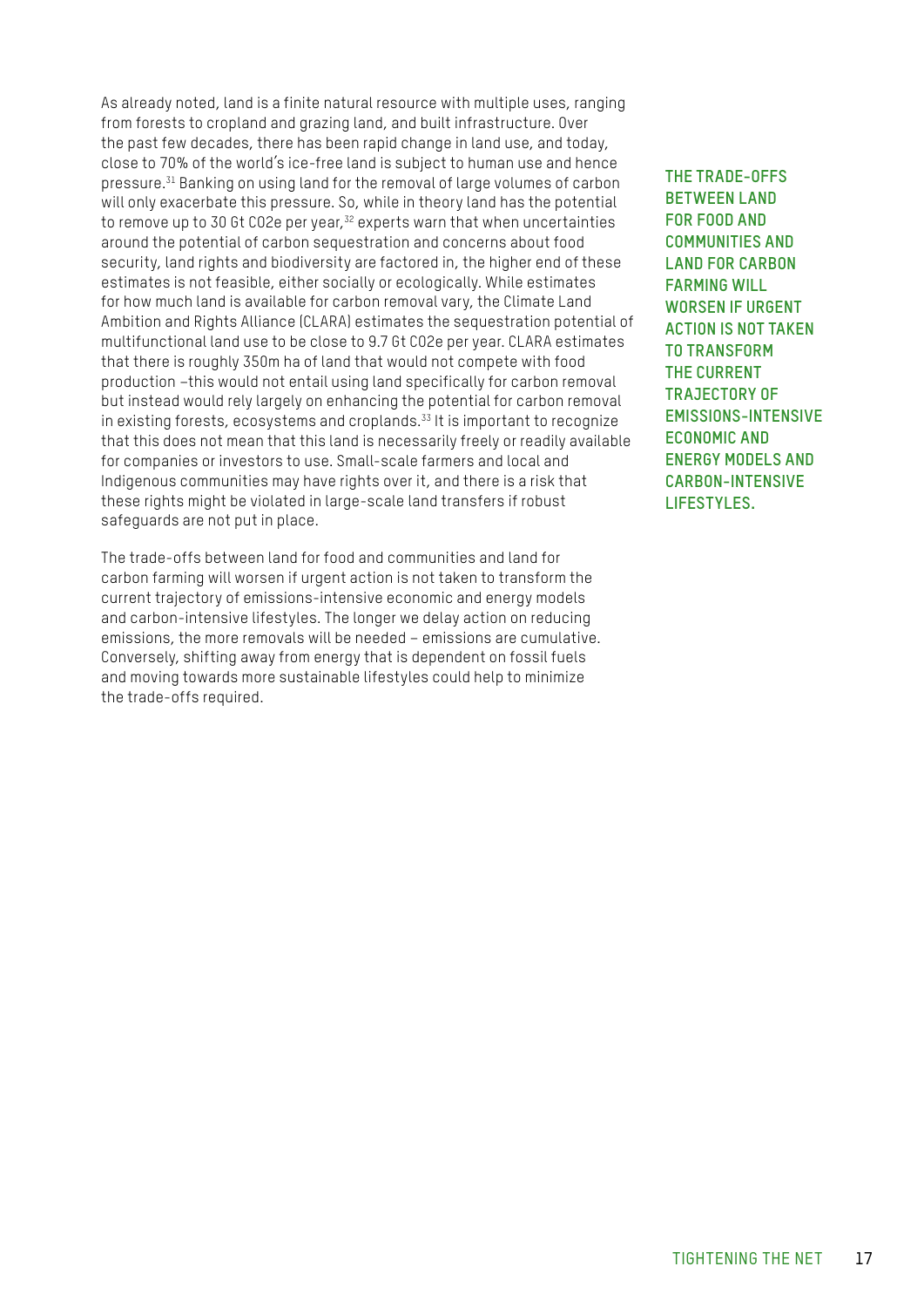### <span id="page-17-0"></span>4 THE LAND IMPLICATIONS OF NET ZERO COMMITMENTS MADE TO DATE

### **Corporate commitments**

A growing number of corporations have announced net zero climate commitments. This includes companies across a range of sectors – food and beverages, finance, technology, aviation and fossil fuels. Unfortunately, the quality of voluntary pledges of this kind varies widely, and many are very difficult to scrutinize because they lack transparency. The result is a kind of 'Wild West': while some commitments appear to be robust and sciencebased, others are likely to be empty promises which rely on offsets as a means to continue business as usual.

Nature-based solutions (NBS) often feature prominently in several corporate strategies for reaching net zero climate targets. These solutions rely on removal and storage of carbon dioxide through land and ecosystems. While investments in protecting and enhancing natural ecosystems can yield multiple benefits that support climate resilience and biodiversity outcomes, without ambitious decarbonization they could also end up being a convenient greenwashing guise for perpetuating business as usual practices. The reliance on carbon removal through NBS offsets for achieving net zero targets may also fuel increased demand for land. In this section, we look at corporate climate commitments, specifically of companies in the oil and gas sector, and we find that most companies risk banking on a great deal of land to meet their net zero targets – more than is sustainable given what is available at the global level.

**Net zero climate pledges in the oil and gas sector**

Given the disproportionate role the fossil fuel sector plays in perpetuating the climate crisis, we look at what oil and gas companies are doing to meet their net zero targets and the extent to which companies that have these targets rely on land-based carbon removal. Emissions from fossil fuels are the dominant cause of global warming. If the world is to avoid climate breakdown, the oil and gas sector must reduce production of fossil fuels and set near-term targets that lead to direct and deep reductions in emissions and are compatible with limiting global warming to no more than 1.5°C.

We have analysed the policies of the four biggest fossil fuel companies to have made net zero pledges to date – Shell, BP, TotalEnergies and Eni. These four companies are among the more progressive companies when it comes

**IF THE WORLD IS TO AVOID CLIMATE BREAKDOWN, THE OIL AND GAS SECTOR MUST REDUCE PRODUCTION OF FOSSIL FUELS AND SET NEAR-TERM TARGETS THAT LEAD TO DIRECT AND DEEP REDUCTIONS IN EMISSIONS AND ARE COMPATIBLE WITH LIMITING GLOBAL WARMING TO NO MORE THAN 1.5°C.**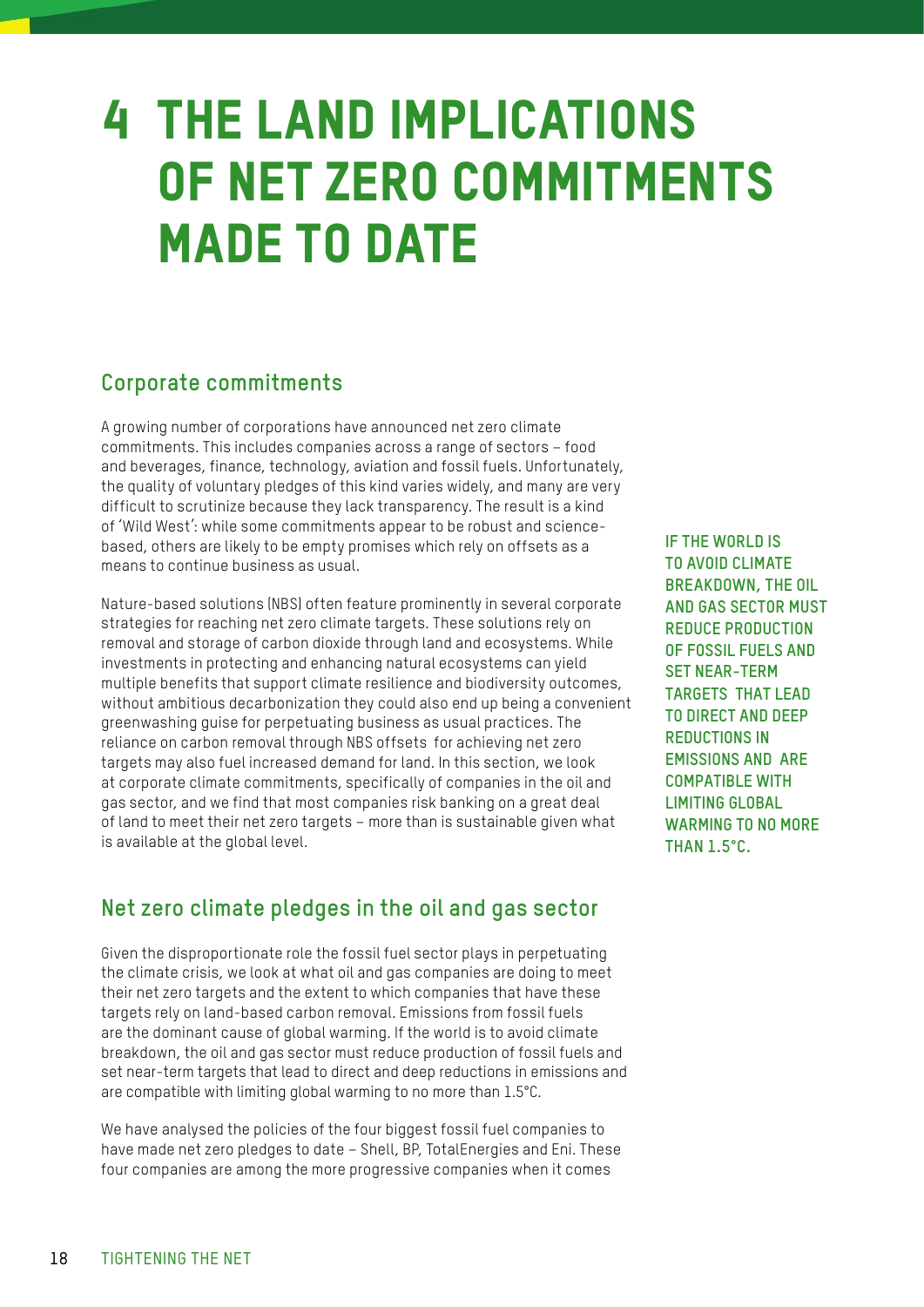to addressing the climate challenge and are beginning to take steps to reduce direct emissions in operations and value chains. However, none of the climate plans or pledges made by the oil majors are geared towards achieving a level of decarbonization that is aligned with the Paris Agreement's goal of keeping warming below 1.5°C. Recent analysis of climate commitments made by the big fossil fuel companies shows that virtually none of them has meaningful plans to phase out new production.34 Some of the biggest players in the sector, from state-owned Saudi Aramco to ExxonMobil and Chevron, have so far declined to set any targets, effectively burying their heads in the sand, and abdicating their climate responsibility.

Focusing on the companies that are serious about tackling the issue, this section assesses the extent to which they rely on land-based carbon removals, based on publicly available data. Given that the availability of data is limited, some key assumptions have been made to arrive at these estimates (see Annex for the methodology used in the analysis).

### **Table 2: Energy companies' planned and estimated emissions reductions through land-based removals to meet net zero targets**

| Company              | 2030 absolute<br>emissions<br>reductions<br>from land-<br>based removals | Absolute emissions<br>reductions stated<br>or estimated<br>from land-based<br>removals (tonnes<br>CO <sub>2</sub> | Area stated or<br>estimated as<br>needed to achieve<br>land-based<br>removals target<br>(ha) | Area per<br>tonne<br>of CO <sub>2</sub><br>captured<br>(ha/tonne) |
|----------------------|--------------------------------------------------------------------------|-------------------------------------------------------------------------------------------------------------------|----------------------------------------------------------------------------------------------|-------------------------------------------------------------------|
| <b>TOTALENERGIES</b> | 7%                                                                       | 5,000,000 (2030)<br>23,800,000 (2050)                                                                             | 476,000 (2030)<br>2,600,000 (2050)                                                           | 0.10                                                              |
| <b>SHELL</b>         | 35%                                                                      | 120,000,000 (2030)<br>300,000,000 (2050)*                                                                         | 11,400,000 (2030)<br>28,600,000 (2050)                                                       | 0.10                                                              |
| <b>ENI</b>           | 23%                                                                      | 20,000,000 (2030)<br>40,000,000 (2050)                                                                            | 8,000,000 (2030)<br>16,000,000 (2050)                                                        | 0.40                                                              |
| <b>BP**</b>          | 15%*                                                                     | 18,960,000 (2030)<br>54,150,000 (2050)                                                                            | 1,800,000-<br>7,900,00(2030)<br>5,000,000-<br>22,500,000 (2050)                              | 0.10                                                              |

\* These are estimates35 (Italicized figures are derived from estimates - see Annex for the methodology used in the analysis).

\*\* BP has indicated that it will not use land based removals to meet its 2030 net zero aims – this analysis is based on estimates based on projected scenarios.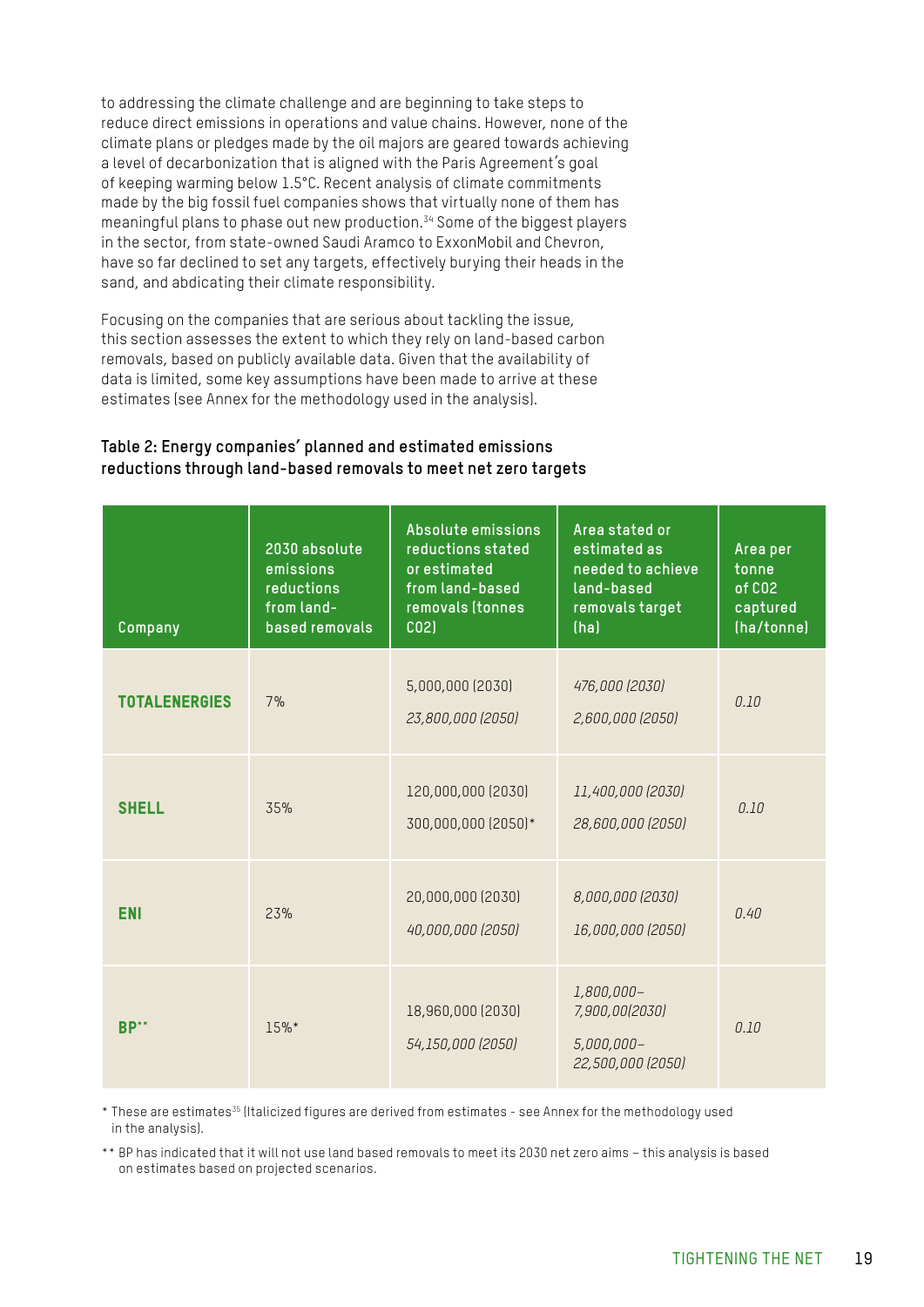This analysis finds that the four biggest 'net zero' oil majors are planning to remove carbon through nature-based solutions while continuing to make space for more fossil fuel production. Even a conservative estimate indicates that the plans of these four companies alone to remove carbon by planting new forests could require a huge amount of land. Among these four companies, the land area needed in 2030 to contribute reported and estimated land-based removals is between 21,676,000 ha and 27,776,000 ha (an area the size of the UK). Among these four companies, the land area needed in 2050 to contribute reported and estimated land-based removals is between 50,362,000 ha and 69,400,000 ha (an area double the size of the UK).

**COMPANIES COULD BE BANKING ON MASSIVE AMOUNTS OF LAND TO MEET NET ZERO TARGETS.**

### **Figure 2: Estimated land needed for carbon removals by four energy companies to meet net zero targets**



If all energy companies were to set similar net zero targets by 2050, and even if 15% of that was met through land-based removals, the energy sector could end up using 500m ha of land by 2050 to meet net zero goals – an area that is roughly half the size of the United States and significantly more than the land available for carbon removal that would not compete with crop production.

Fossil fuel companies cannot rely on land-based offsets to meet their climate targets. Exploitation and development of new oil and gas fields must stop now for the world to limit warming to 1.5°C and stay within the safe limit of global heating. In its latest report, the International Energy Agency (IEA) has also warned that there is no place for fossil fuels if the world is to reach net zero emissions by 2050.36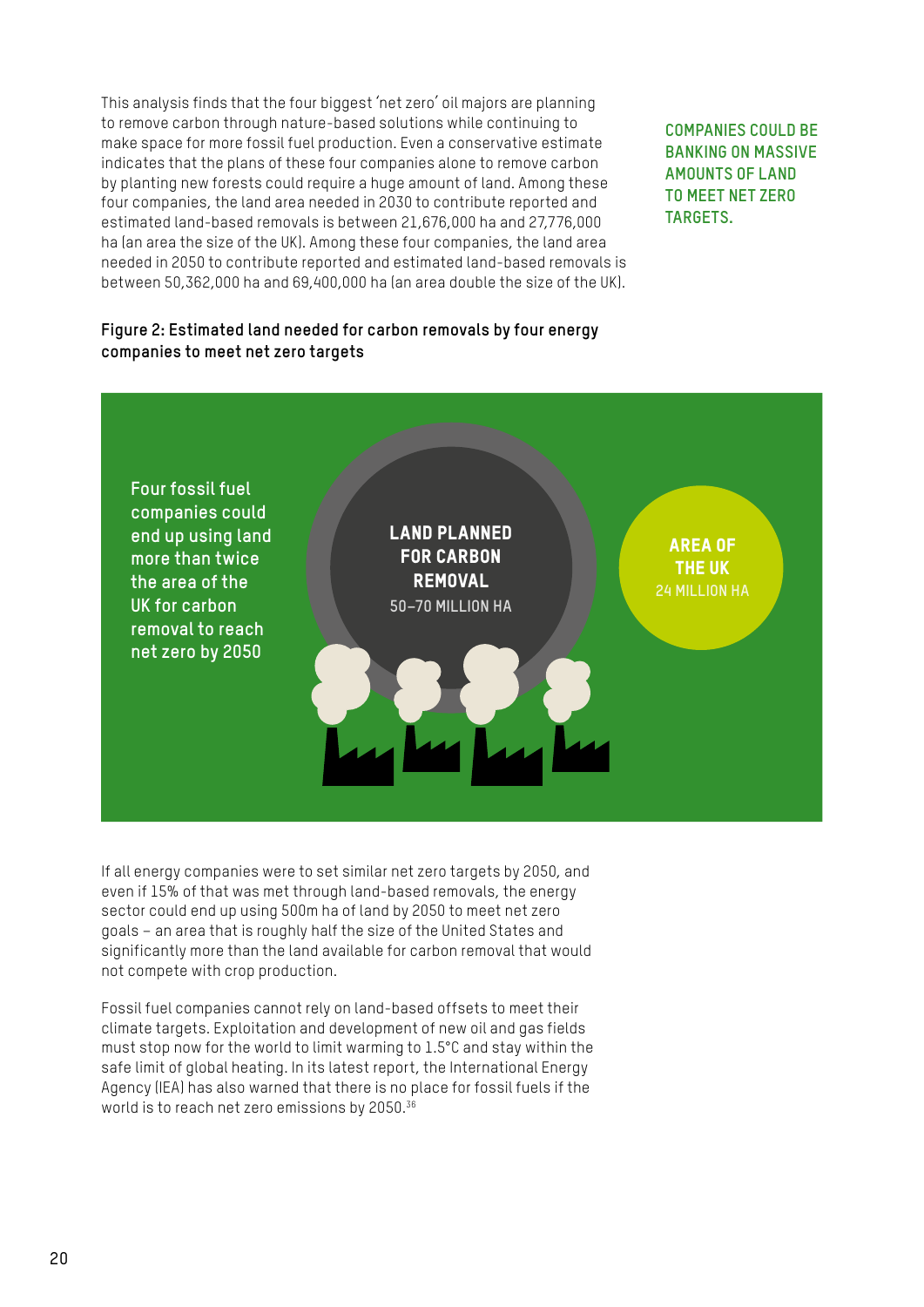**Figure 3: Estimated land needed by the energy sector for carbon removals to meet net zero targets**



### Box 3: Net zero targets in other sectors

A growing number of companies across sectors have adopted net zero targets. These include major food and beverage companies such as Unilever, Nestlé, General Mills, Mars and PepsiCo, but encouragingly, they have also adopted robust science-based targets aligned with the 1.5°C goal for reducing emissions across their operations and value chains. These companies have set targets to reduce the all-important Scope 3 emissions associated with supply chains and the sourcing of agricultural ingredients, since the vast majority of the food sector's emissions come from agriculture and land use.37 For example, 75% of Mars' emissions come from agriculture and land use change activities within the company's supply chain. By and large, Mars is expected to meet its climate targets through stopping deforestation and reducing agricultural emissions in its supply chain.38 While companies like Mars have also included some removals in their targets, the removals are linked to investments within their own value chains – for example, through supporting farmers to adopt better farming practices and establishing agroforestry systems.

Several aviation and technology companies have also adopted net zero targets, and many of these companies rely on nature-based solutions to achieve their targets. For example, Apple, which has committed to achieving net zero emissions by 2030,<sup>39</sup> recently announced the launch of a \$200m fund that aims to remove at least 1m tonnes of CO<sub>2</sub> annually. The company plans to directly eliminate 75% of emissions from its supply chain and products by 2030, and the fund is intended to help address the remaining 25% of emissions by removing carbon through forestry projects.<sup>40</sup> Similarly, Delta, which has also announced a plan to become climate neutral, is planning on investing in nature-based offsets to achieve its climate target.<sup>41</sup>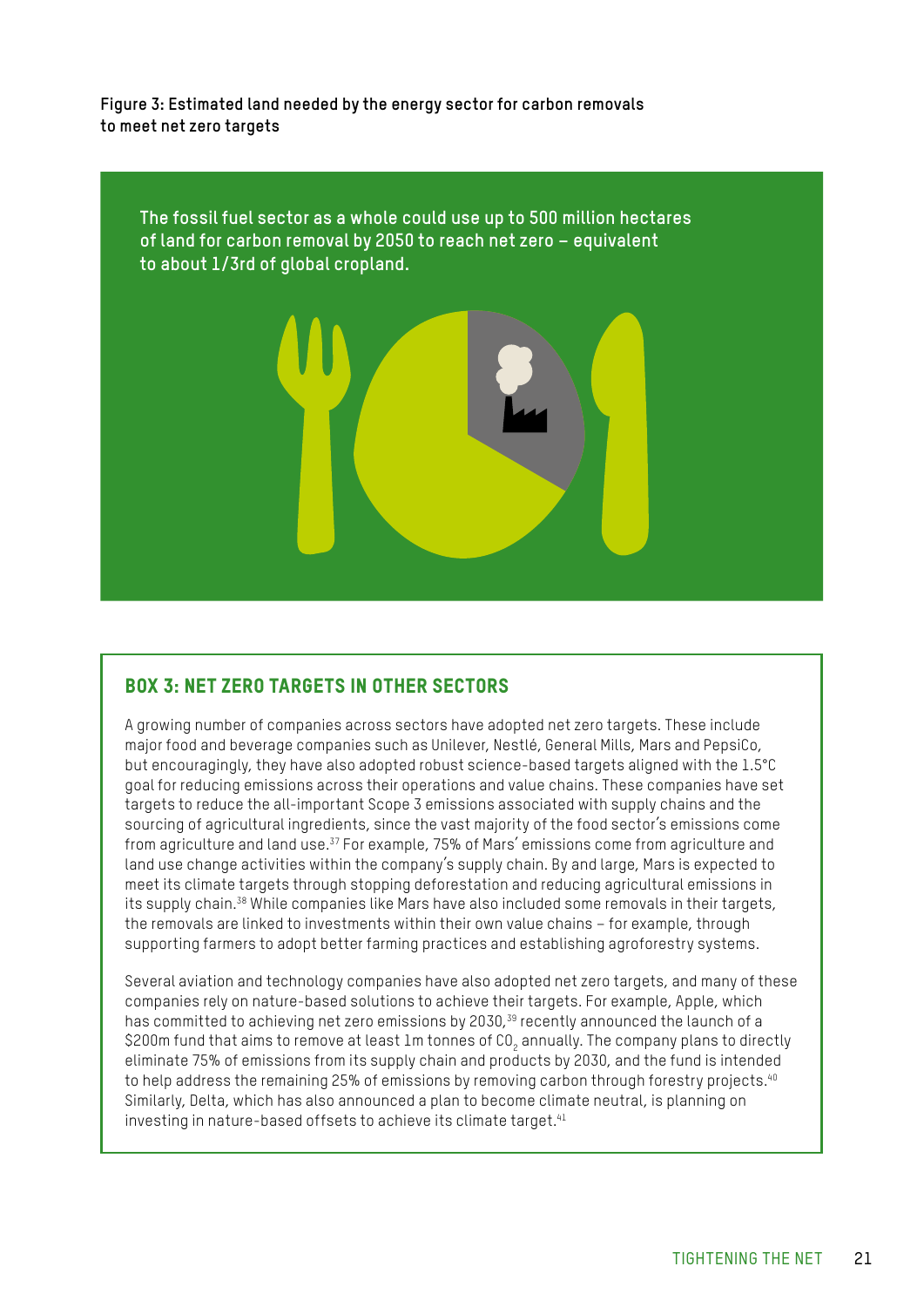### **Country commitments**

Many countries, both high- and low-income, are banking on land to meet their climate targets as part of the net zero commitments they have made. The first thing to say is that this is a positive step – land is an important source and sink of GHG emissions and it needs to be part of countries' climate plans. Robust targets for land (i.e. forests and agriculture) should be a part of any country's climate plans or nationally determined contributions (NDCs), as set out in the Paris Agreement. That said, there are questions that need to be addressed around exactly how land-based mitigation targets are being achieved. To what extent do such targets include a conversion of land from food or forests to carbon farming, and are the mitigation estimates realistic? To what extent do the targets of higher-income countries rely on land-based mitigation in lower-income countries? Most importantly, do the land-based mitigation pathways also support and strengthen the rights and livelihoods of small-scale farmers, Indigenous Peoples and local communities who rely on land?

This section looks at a number of countries in different parts of the world that have committed to net zero and assesses the extent to which their climate plans depend on land. Since information on how NDCs are to be achieved is still quite scarce, it also outlines some questions around which countries need to provide more clarity as they further develop their plans to achieve net zero targets.

### **Colombia**

Colombia's updated NDC, submitted in December 2020, is based on a vision of the country becoming climate-neutral by 2050. The updated NDC, which plans a 51% reduction in emissions by 2030 compared with the businessas-usual scenario, relies heavily on the land sector. One of the mitigation measures it proposes with the highest estimated potential is reducing the rate of deforestation to 50,000 hectares per year by 2030, which corresponds to mitigation of almost 60m tonnes of CO2 equivalent (Mt CO2e) in 2030.42 Colombia has also pledged to move forward with plans to undertake massive reforestation and landscape restoration projects as part of its NDC, including a commitment to reforest 1m ha of land by 2030, which could sequester 10.5 Mt CO2e, or roughly 6% of its total emissions reduction.<sup>43</sup>

*Questions:* Deforestation rates have continued to rise in the post-conflict period, and Colombia's target is not aligned with existing national plans, which indicate increasing deforestation in the coming years.<sup>44</sup> So how is the country going to stem the tide of deforestation, especially when the government's plans indicate a reduction of the budget allocated for environmental and forest protection?<sup>45</sup> Equally important, what processes will ensure that the voices of local communities can be heard and prioritized in forest protection and restoration efforts, particularly when there are ongoing concerns about a lack of transparency and a lack of participation by local communities and Indigenous Peoples in national forest protection and restoration plans?<sup>46</sup> There are also further questions about the government's plans to ensure engagement of peasant communities, who have often been criminalized.47

**MANY COUNTRIES, BOTH HIGH- AND LOW-INCOME, ARE BANKING ON LAND TO MEET THEIR CLIMATE TARGETS AS PART OF THE NET ZERO COMMITMENTS THEY HAVE MADE.**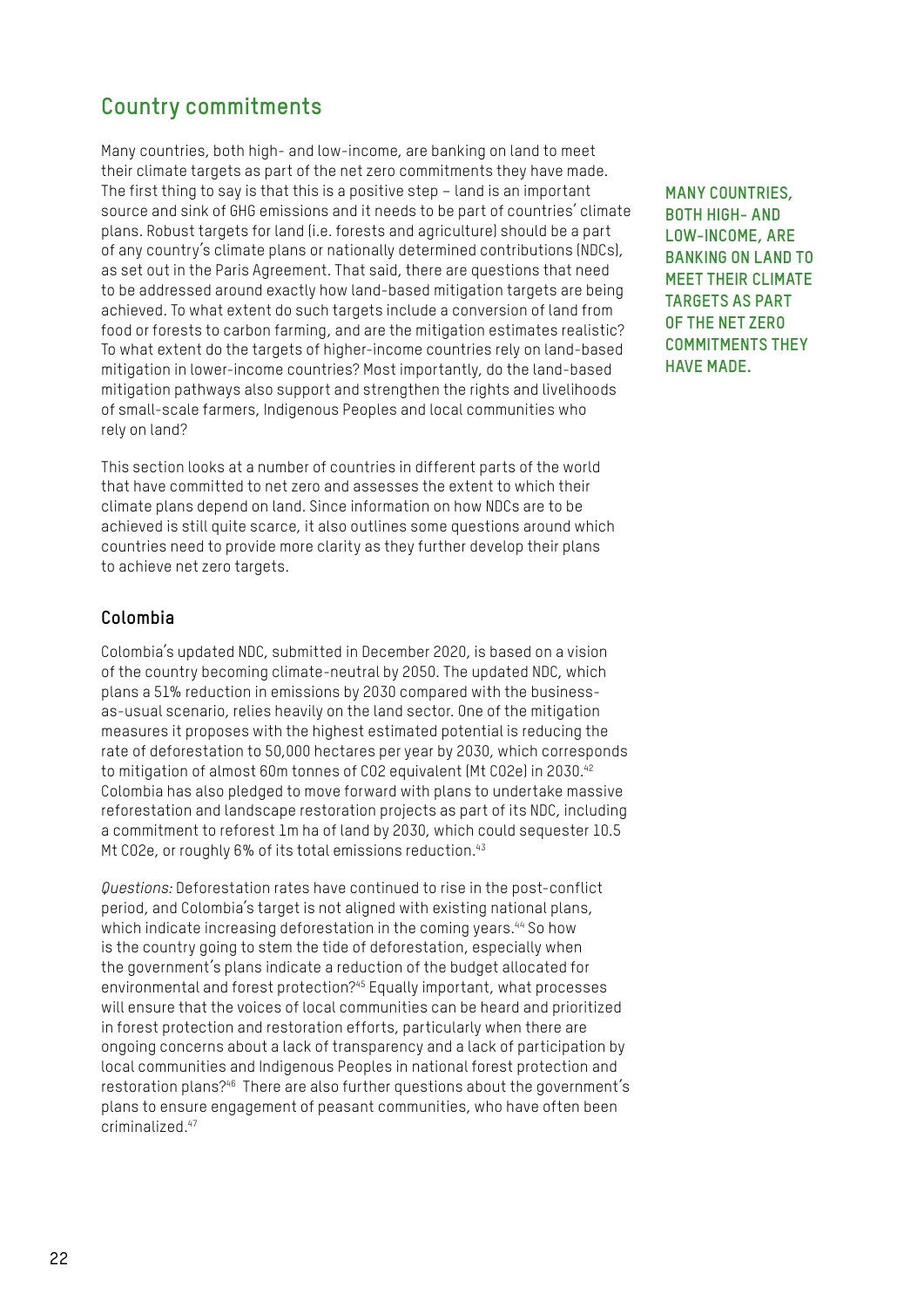### **Ethiopia**

Ethiopia is a country with very low levels of emissions and yet it has made a commitment to become carbon-neutral, and unlike many highemitting countries it is doing its fair share in terms of tackling the climate crisis. Ethiopia intends to reduce its GHG emissions in 2030 by 64%, which constitutes a reduction of 255 Mt CO2e.48 A big part of this reduction comes from land and includes 90 Mt CO2e from agriculture and 130 Mt CO2e from forestry. As part of this plan, Ethiopia intends to increase its ambition by expanding its forest cover beyond its initial target for afforestation and reforestation of 7m ha.<sup>49</sup> In fact, Ethiopia has embarked on one of the most ambitious tree-planting campaigns anywhere as part of its Green Legacy initiative, with the aim of planting 20bn trees over the four years between 2020 and 2024.50 Combining the land area needed in the best- and worstcase scenarios for agricultural land-based removals with the area needed for forestland-based removals, roughly 50–60% of Ethiopia's total land area is projected to be used for NDC-related land-based removal activities.

*Questions:* There is no doubt significant potential in mitigation in the land sector in Ethiopia, but the country will need large amounts of financing to achieve its targets. What strategies will be put in place to ensure that mitigation in the land sector holistically incorporates opportunities to strengthen adaptation, resilience and food security through the adoption of food-first approaches, and puts at its centre the rights and livelihoods of rural communities, and in particular women and youth? The issue of climate finance, however, raises another question as to whether Ethiopia will use the finance to achieve its own already ambitious NDC, or to make land available to support 'net zero' commitments elsewhere.

### **Switzerland**

Switzerland plans to reduce its GHG emissions by 50% from 1990 levels by 2030 and by 70–85% from 1990 levels by 2050. It aims to achieve 12.5% of its near-term target through financing climate protection projects abroad.<sup>51</sup> It has already signed carbon credit agreements with Peru and Ghana, with the aim of earning credits towards its national emissions target while supporting lower-income countries to embark on a sustainable development path. Through this scheme, Switzerland plans to offset an estimated 3.3m tonnes of carbon to reach its 2030 target.52 This could require between 416,406 and 832,812 ha of land, with the lower estimate being equivalent to more than 250 times the size of Geneva (or 50 times the size of Zurich). This demonstrates how even a small country like Switzerland is depending on land and other nature-based solutions to achieve its emissions reductions targets.

*Questions:* Switzerland plans to use international offsets, for instance through forests in Peru and Ghana, to reduce its emissions. Low-income countries like Peru and Ghana also plan to rely on land and other naturebased solutions. Will there be enough land to help reduce national emissions and also offset Switzerland's emissions without compromising sustainable development and communities' rights to land and food? In addition, what measures will be put in place to avoid double-counting of reductions in emissions?

**ETHIOPIA HAS EMBARKED ON ONE OF THE MOST AMBITIOUS TREE-PLANTING CAMPAIGNS ANYWHERE AS PART OF ITS GREEN LEGACY INITIATIVE.**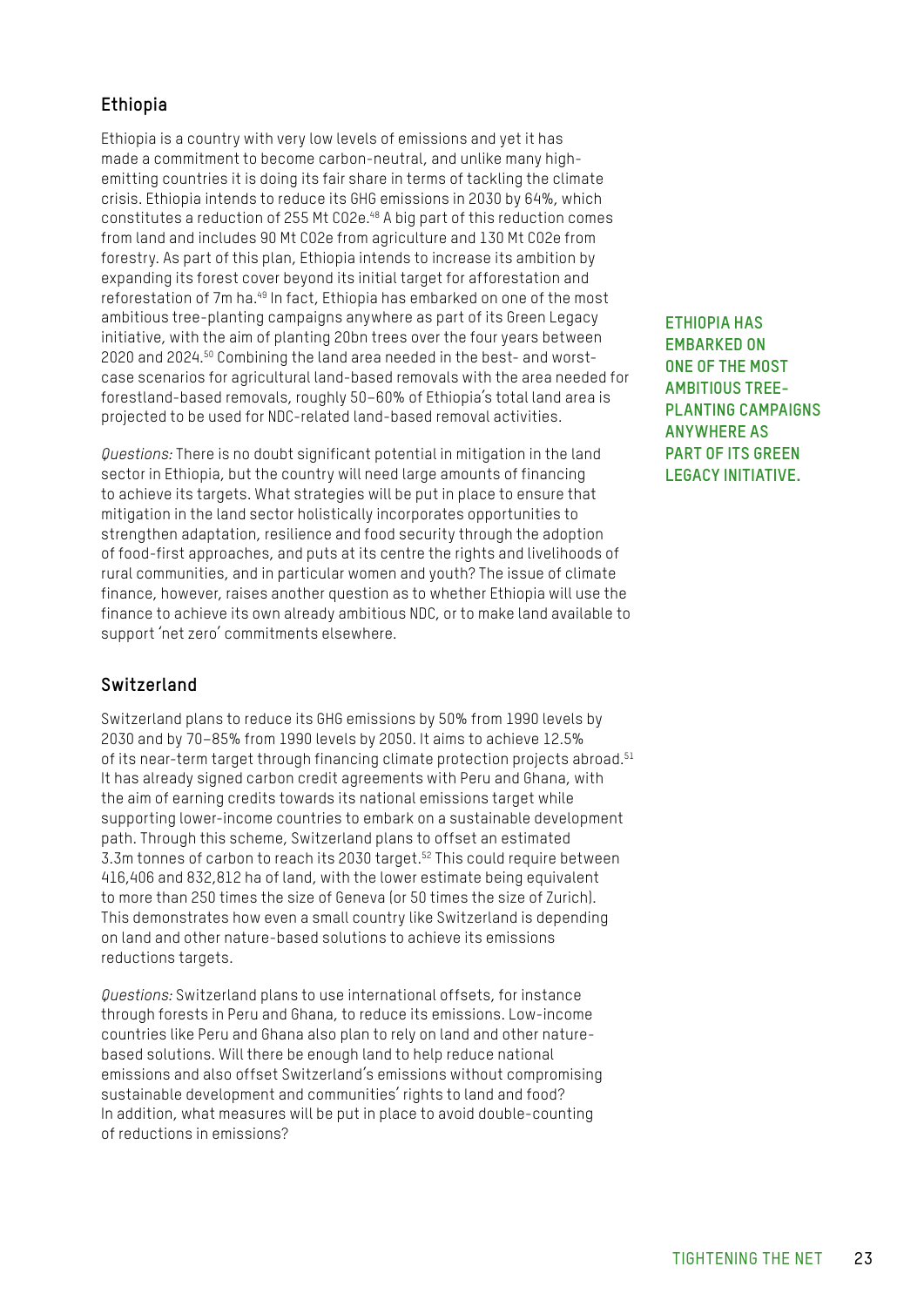### **European Union (EU)**

The EU's updated NDC commits to an overall 55% net reduction in emissions by 2030 compared with 1990 levels, and to climate neutrality by 2050. However, despite its updated target, from 40% to 55%, the EU's climate plan is insufficient. If other countries adopted similar targets with comparable ambition, global heating would range between 3°C and 4°C. Based on fair share principles, the EU needs to reduce its emissions by 65% from 1990 levels by 2030 to be in line with the 1.5°C target.

The bloc has been criticized for relying in part on land-based 'carbon sinks' to soak up carbon and to achieve its stated 55% emissions reduction. According to the EU Climate Law, an estimated 2.2% of emissions reduction, which amounts to 225 Mt CO2e, will be achieved through forests and other natural sinks.53 If the EU relies on afforestation for carbon removal, this will require a minimum of 30m ha and a maximum of 90m ha of land.<sup>54</sup>

*Questions:* The EU is the third biggest emitter in the world, with a huge historical responsibility for global emissions. Furthermore, EU policies on the import of agricultural commodities and biofuels have implications for deforestation and the rights of communities where these commodities are produced. In terms of equity and climate justice, what is the bloc's plan to increase ambition for for addressing the climate crisis? At the minimum, it should reduce emissions by 65% from 1990 levels by 2030. It should also account for the climate footprint of its policies on biofuels and agricultural imports.

**THE BLOC HAS BEEN CRITICIZED FOR RELYING IN PART ON LAND-BASED 'CARBON SINKS' TO SOAK UP CARBON AND TO ACHIEVE ITS STATED 55% EMISSIONS REDUCTION.**

### Box 4: The impacts of the EU's biofuel policy

The EU's biofuel policy to meet its energy demand and reduce emissions has often led to adverse land and human rights impacts in low- and middle-income countries. Since 2003, the bloc has set a series of biofuel-related targets and incentives to increase the share of renewables in its energy mix, which has led to an increase of biofuels production in countries such as Brazil, Peru and Tanzania. In many instances this has fueled environmental destruction, including deforestation, land conflict and violations of indigenous and labour rights. For instance, an ethanol operation in Chira Valley in Peru has had negative environmental and social impacts on local communities. Spurred by the increase in demand for biofuels in the EU and investments from European countries such as Belgium, in 2006 Maple Ethanol acquired over 10,000 ha of land at a price far below the market value in Chira Valley, and a few years later started growing sugarcane for ethanol export to EU countries. Local communities who used to rely on the land for their food and livelihoods lost their rights. Furthermore, the local government gave away access to water rights to the company. Some community members who used to live on the land were forcibly displaced. Local people's health was also impacted by company operations, including sugarcane field burning activities. Communities in Chira valley have seen different companies come and go, but to this day they are left with the environmental and social costs. Currently, at least three countries in the EU – Belgium, the Netherlands and Germany – as well as the UK, buy bioethanol from Peru.

It is important, therefore, to ensure that net emission reduction targets such as the EU's 55% reduction target for 2030 are not used as a strategy to continue harmful mandates for promoting unsustainable bioenergy, which have been proven to have adverse impacts on communities, their lands and the environment, without delivering any meaningful climate benefits.

Source: Oxfam België-Belgique, 2021. Fuelling human rights violations: *Consequences of EU and Belgian biofuel policies in northern Peru*. [https://www.oxfamsol.be/](mailto:/?subject=)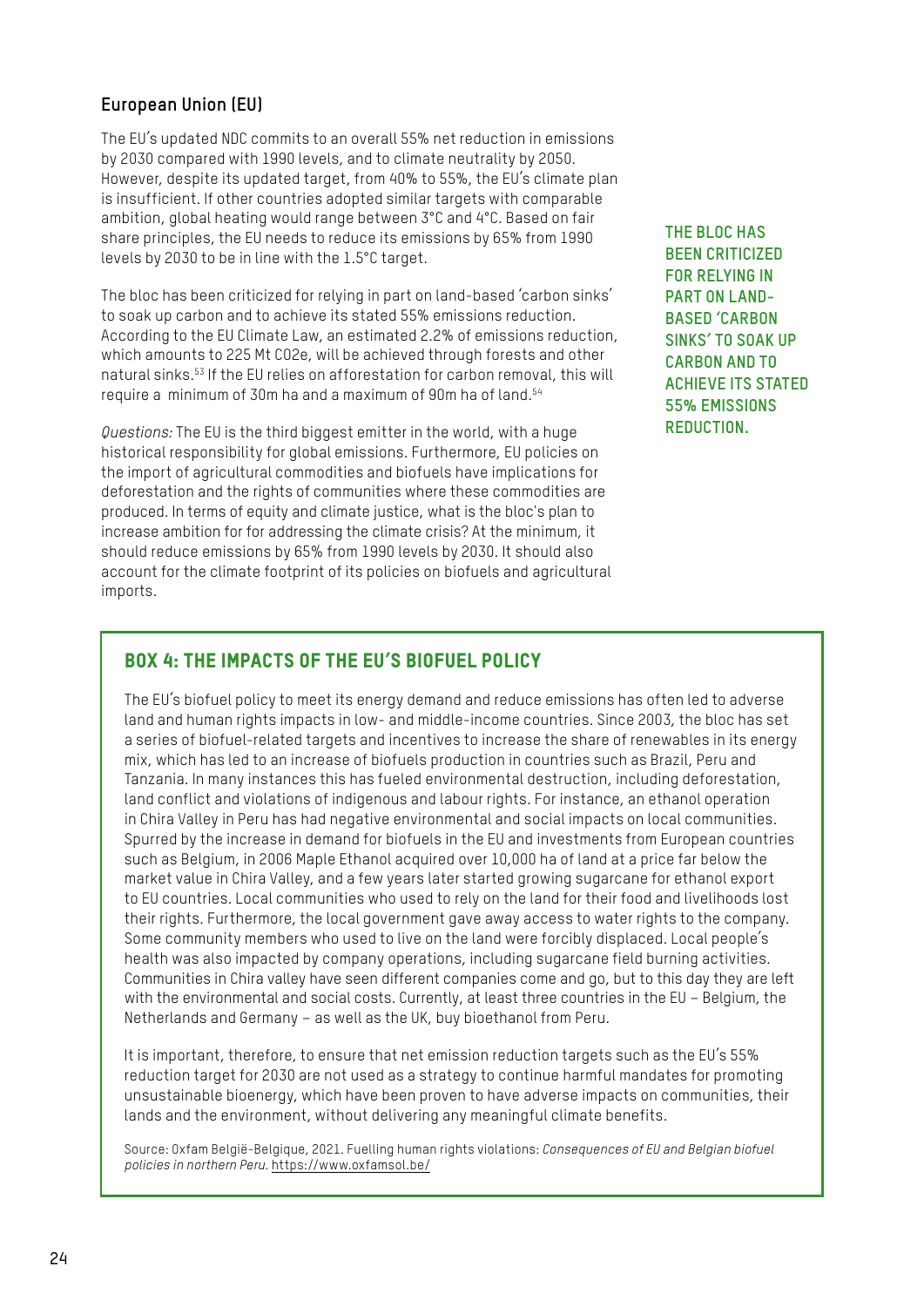### <span id="page-24-0"></span>5 FOOD FIRST APPROACHES TO LAND-BASED CLIMATE ACTION

Relying excessively on land-based carbon removal methods to meet net zero targets is not realistic and involves significant trade-offs that risk worsening poverty and hunger; however, land remains central to the fight against climate change and hunger. Land-based mitigation actions are vital for keeping global heating below 1.5°C, but this must be done in ways that holistically respond to the interlinked challenges of climate change and food security. 'Food first' approaches do not entail converting land specifically for carbon removal and minimize trade-offs, but instead enable synergies to help achieve both zero emissions and zero hunger.

A food first response needs to start with a recognition that the way we use land and grow our food is itself fuelling the climate and hunger crises. Land, agriculture and food systems more broadly are responsible for close to 30% of global emissions, driven largely by industrial agriculture and growing demand for commodities such as palm oil, soy and meat; this typically leads to deforestation on a massive scale and to increases in emissions from the use of fertilizer and methane emissions from livestock and rice paddies. At the same time, climate change is having severe impacts on the land on which people rely to feed their families. Extreme weather events such as droughts and floods, changing rainfall patterns and rising temperatures mean drier and less fertile lands where fewer crops survive each planting season, poorer soil health, increased water scarcity and a less nutritious harvest overall. Currently, over 820 million people experience hunger, with climate change being a key driver of food insecurity.<sup>55</sup> What is more, many millions live in rural areas and rely on land and agriculture for their livelihoods, making them susceptible to climate impacts on land. For instance, an estimated 3.2 billion people worldwide – about two-fifths of the global population – are directly affected by land degradation.<sup>56</sup> As the impacts of climate change intensify, more communities could face food insecurity and farmers and rural communities could be forced to migrate to find food.

Food first approaches build on the clear need to shift away from the conventional models of large-scale and monoculture industrial agriculture that we know are worsening the climate crisis. Profound changes are needed in the way we grow food to address the urgency of the climate crisis, as well as to enhance food security and nutrition and build resilience in the face of the impacts of climate change on farmers. Agroecological approaches and innovations can help transform food systems by applying ecological principles to agriculture and ensuring a regenerative use of natural resources and ecosystem services, while also addressing the need for socially just and equitable food systems within which communities' rights and choices are respected.

**A FOOD FIRST RESPONSE NEEDS TO START WITH A RECOGNITION THAT THE WAY WE USE LAND AND GROW OUR FOOD IS ITSELF FUELLING THE CLIMATE AND HUNGER CRISES.**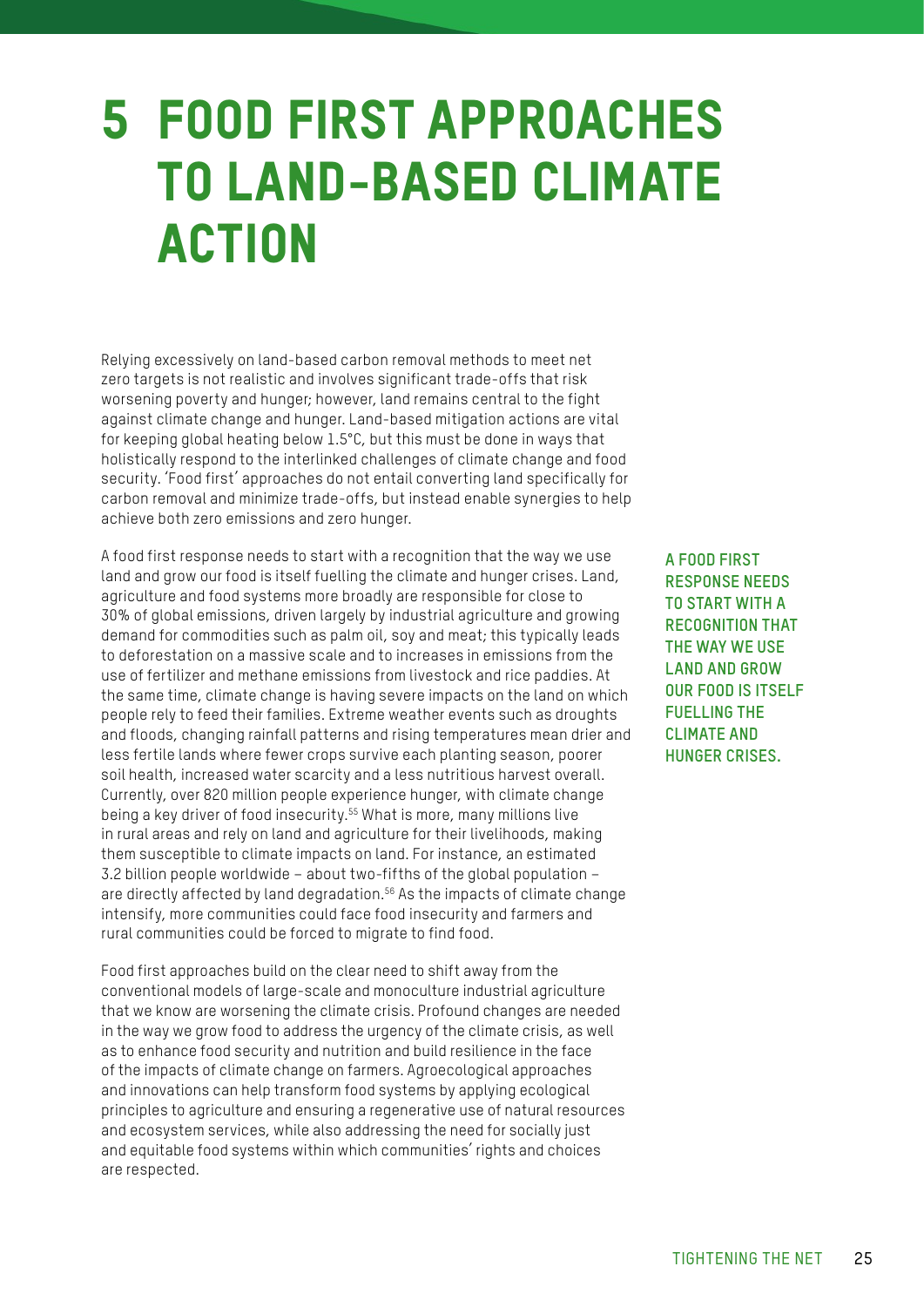### **So, what do food first approaches look like?**

### **Protecting and restoring natural forests and ecosystems**

Standing forests, in particular tropical forests, are by far the most important means of mitigating climate change. Yet the world is losing forests at an alarming rate: in 2020 alone, over 12m ha of primary forest disappeared.<sup>57</sup> The Amazon River basin, which stretches across nine countries in South America, is still a net carbon sink but it will be teetering on the edge of becoming a net source of carbon if forest loss continues at current rates.<sup>58</sup> Globally, deforestation and peatland degradation contribute to about 12% of global emissions. This is why curbing deforestation, which is driven mainly by large-scale agriculture for commodities like palm oil and soy, must be a priority. Not only do protecting intact forests and restoring natural forests, as well as grasslands and wetlands, play an essential role in climate mitigation, but healthy forests also have the potential to contribute to the protection of biodiversity and to equity, through the provision of ecosystem services that can enhance the food security and resilience of local communities.<sup>59</sup>

### **Recognizing Indigenous Peoples and local communities as owners and stewards of their forests and lands and protecting their rights**

There is growing evidence that strengthening land rights is one of the most effective strategies for reducing deforestation. Lands held by Indigenous Peoples are better protected from environmental destruction than other areas of forest. For example, a recent study shows that deforestation rates in Brazil's Amazon were two-thirds lower on titled Indigenous land.<sup>60</sup> Indigenous and community lands are a globally important carbon sink, holding at least 22% of the carbon stored in tropical and subtropical forests and at least 17% of the total carbon (including soil carbon) stored in forests.61 There is considerable potential for more carbon to be stored on degraded Indigenous and community lands if such lands were secured, better protected and restored.62 Unfortunately, while over 50% of land is inhabited by Indigenous Peoples and rural communities, only about 10% is legally recognized as legally belonging to those communities.<sup>63</sup> Strengthening land tenure and protecting rights would not only protect critical carbon sinks but would also build the ability of farmers, communities and organizations to make changes to land that could advance adaptation and mitigation.

### **Improving cropland and pastureland management to increase carbon storage in soils**

Switching to more ecologically sustainable farming and grazing practices such as the use of cover crops, crop rotation, reduced tillage, improved water and nutrient management, and improved grass varieties on grazing land can help to build resilience and agricultural productivity while reducing land degradation and sequestering carbon in the soil. For example, soil management in croplands through practices such as cover cropping not only improve yields but could also offer a significant mitigation dividend. Cover crops, for example, could sequester one-twelfth of the total emissions from agricultural production if they were cultivated on a quarter of global croplands. $64$ 

**THERE IS GROWING EVIDENCE THAT STRENGTHENING LAND RIGHTS IS ONE OF THE MOST EFFECTIVE STRATEGIES FOR REDUCING DEFORESTATION.**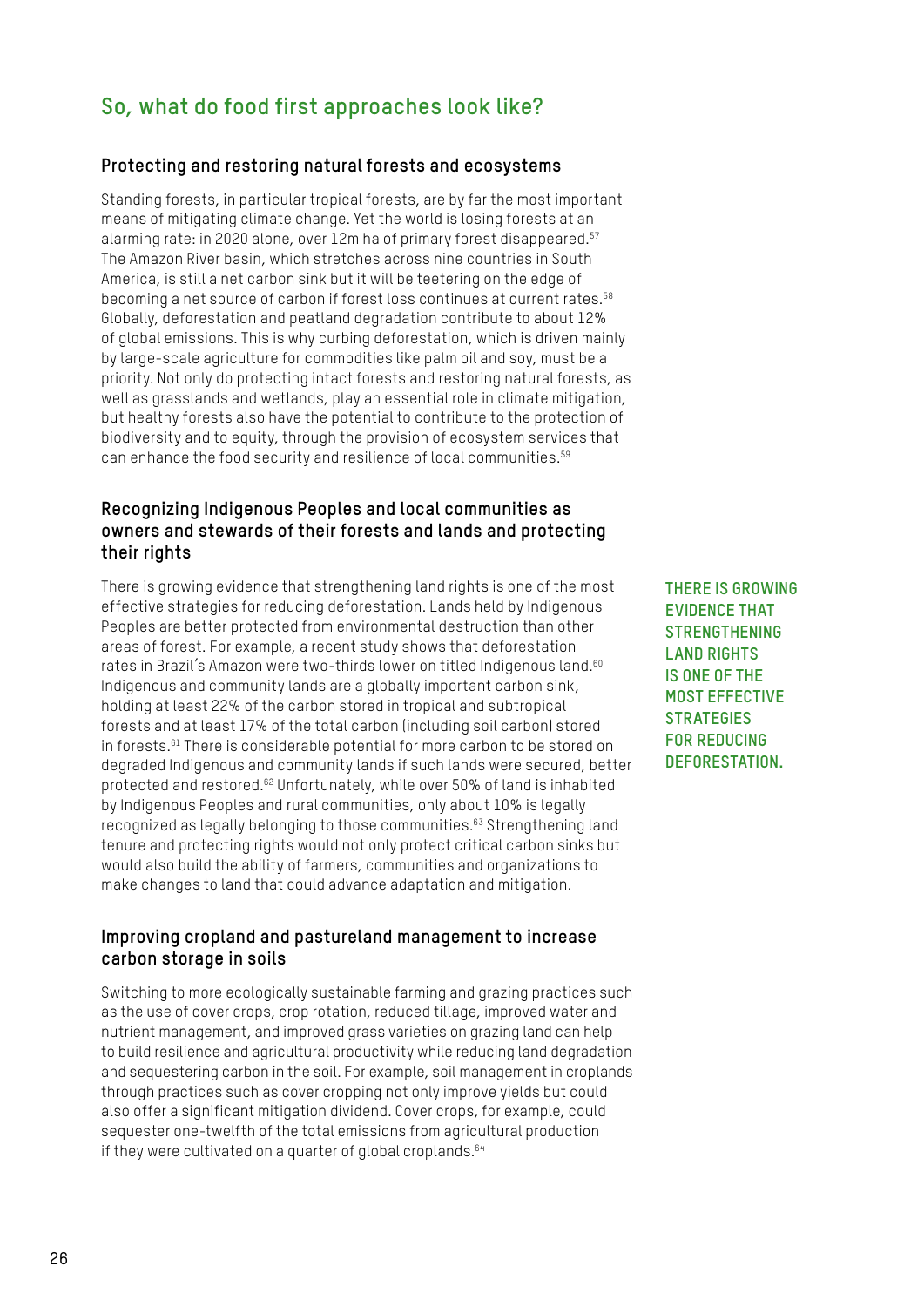### **Agroforestry systems**

Agroforestry can help to address soil degradation and improve yields and productivity, while also storing carbon. Studies show a consistently positive relationship between agroforestry and food security.65 Its impacts come largely from the co-benefits to soil and water quality of incorporating tree cover into cropping and rotational systems. Because of the increases in yield and productivity associated with agroforestry systems, this method of cultivation can also enhance livelihoods by diversifying sources of income.<sup>66</sup> Recent evidence suggests that, within cropping and pastureland systems, agroforestry systems can sequester 10–20% more soil carbon than lands that do not have trees.67

### Box 5: Regreening the Sahel through agroecological approaches to community resilience and climate mitigation

Across large areas of the Sahel region of West Africa, one of the poorest and most environmentally precarious areas of the continent, a decades-long revolution in agroecology has produced remarkable results in terms of improving food security and reversing environmental degradation. Once-denuded landscapes are now home to abundant trees, crops and livestock.

Sahelian farmers, driven to desperation by the severe droughts of the early 1970s and the 1980s, have ingeniously modified traditional agroforestry, water and soil management practices to restore the fertility of their land. In Niger, farmers have developed innovative ways to regenerate and propagate valuable trees whose roots already lay under their land. This 'farmer-managed natural regeneration' (FMNR) system was first pioneered by outside actors but was spread rapidly by farmers once they observed its success. Changes to forestry laws and reforms of government structures that enable greater decentralization and local control of natural resources have also been significant enablers of change.

In Burkina Faso, local farmers – of whom Yacouba Sawadogo, winner of a Right Livelihood Award in 2018 (considered 'the Alternative Nobel Prizes'), is perhaps the most famous – experimented with zaï, which are planting pits containing manure to retain moisture and nutrients, and with stone bunds known as diguettes to hold back rainwater and allow it to soak into the soil. Farmers like Sawadogo deliberately set about encouraging the spread of successful techniques to their neighbours, and then further afield, by creating farmer-to-farmer spaces, schools and networks, supported in their efforts by a wide range of international non-governmental organizations (INGOs).

The results have been improved food security for some three million people; increases in household gross incomes, by an average of 18–24%; the reversal of environmental degradation and desertification across some 6m hectares of land (an area three times the size of Wales); and around 200m new trees being grown, with a production value of over \$260m. Improvements in nutrition may, in turn, help build resilience to future health pandemics. Climatically, the changes have meant decreased soil erosion, reduced wind speed, decreases in local temperatures and increases in rainfall, along with greater biodiversity.

Source: J. Magrath. (2020). *Regreening the Sahel: A quiet agroecology revolution*. Oxfam GB. [https://policy-practice.](https://policy-practice.oxfam.org/resources/regreening-the-sahel-a-quiet-agroecological-evolution-621091/) [oxfam.org/resources/regreening-the-sahel-a-quiet-agroecological-evolution-621091/](https://policy-practice.oxfam.org/resources/regreening-the-sahel-a-quiet-agroecological-evolution-621091/)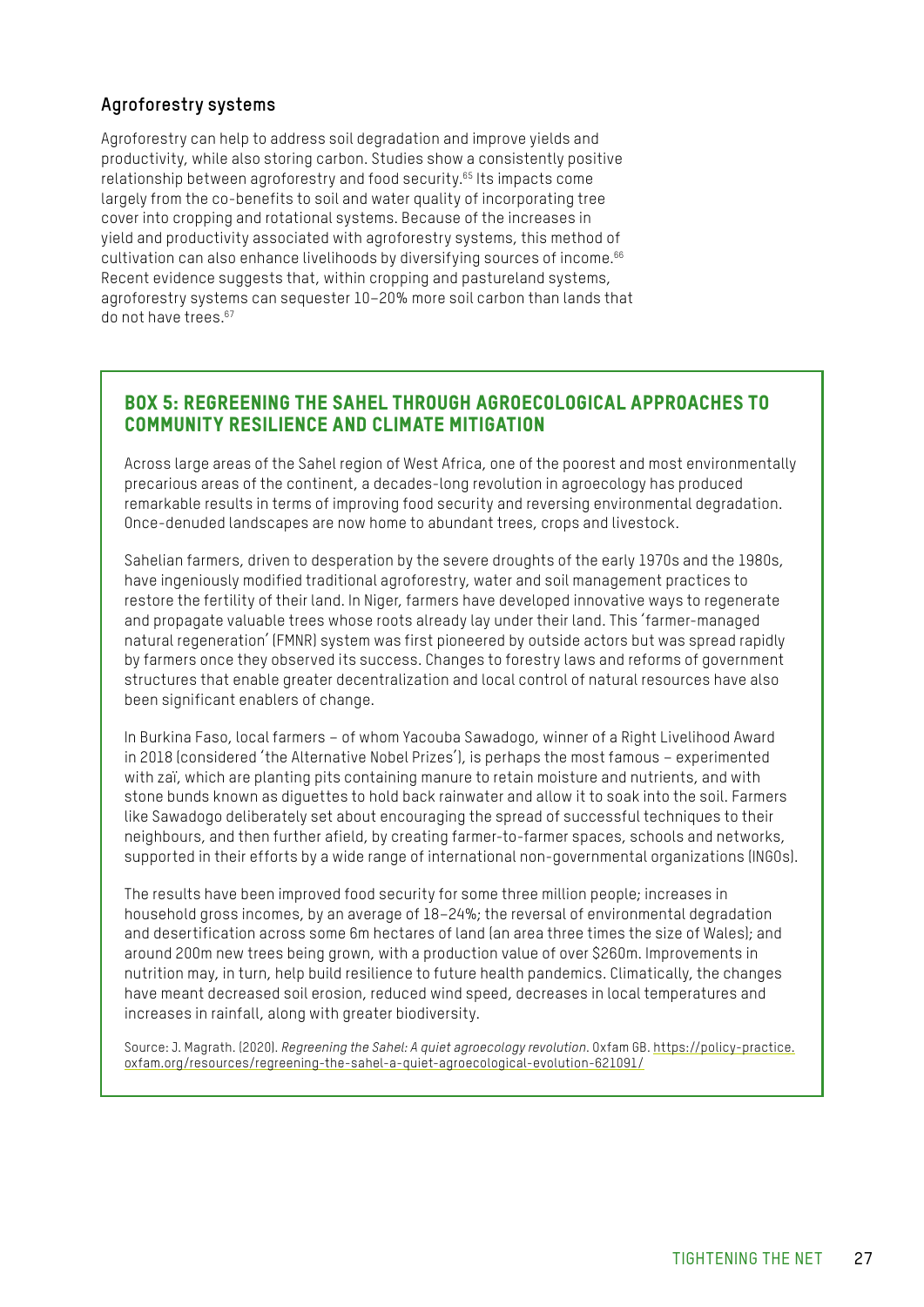**Table 3: Comparative evidence on land-based climate action that supports zero hunger and zero emissions68**

|                                                                                     |                                               | ïO1                       |  |
|-------------------------------------------------------------------------------------|-----------------------------------------------|---------------------------|--|
| Land-based climate change<br>mitigation strategies                                  | GHG emissions'<br>[GtCO <sub>2</sub> eq/year] | Food security<br>(People) |  |
| <b>Bioenergy (BECCS)</b>                                                            | $5.85(0.4 - 11.3)$                            | $-150$ million            |  |
| Afforestation                                                                       | $4.7(0.5 - 8.9)$                              | $-100$ million**          |  |
| Reforestation                                                                       | $5.75(1.5-10)$                                |                           |  |
| Forest management (avoided<br>degradation and deforestration,<br>active management) | $5.78(1.48 - 10.08)$                          | 100 million               |  |
| Agroforestry                                                                        | $2.90(0.11 - 5.68)$                           | 1.3 billion               |  |
| Soil management in croplands<br>(tilage, cover, and fertilizer)                     | 3.885 (0.28-7.49)                             | 60-225 million            |  |
| Pasture management<br><i><b>Isoils and manurel</b></i>                              | $1.58(0.33 - 2.82)$                           | 1 billion                 |  |
|                                                                                     |                                               |                           |  |

Positive impact: High Medium CLow Negative impact:  $\bullet$ 

Note: Minus sign indicates the number of individuals estimated to potentially be harmed by the strategy. \* Median estimate (range of estimates). \*\* Pooled estimate for afforestation and reforestation activities.

Land use choices that recognize the multifunctional nature of land and prioritize food security and community rights can deliver a significant climate mitigation dividend. Estimates by CLARA suggest that nature- and peoplefriendly land use choices that provide multiple benefits could shift land from being a net source of emissions to a net sink that would remove roughly 10 Gt CO2e per year by 2050.<sup>69</sup> Built into this analysis is limiting the maximum area of land for reforestation to about 350m ha.<sup>70</sup> A food first approach also yields a significant mitigation potential of about 13 Gt CO2e per year, primarily from avoided emissions and reduced emissions from the protection of existing forests and ecosystems. The combined mitigation potential of food first land use approaches (avoided emissions, reductions and removals) is estimated to be about 23 Gt CO2e per year.71 Lifestyle and dietary shifts can also play an important role in this context. Reducing meat consumption and cutting down on food waste and loss, for example, could go a long way towards reducing

**LAND USE CHOICES THAT RECOGNIZE THE MULTIFUNCTIONAL NATURE OF LAND AND PRIORITIZE FOOD SECURITY AND COMMUNITY RIGHTS CAN DELIVER A SIGNIFICANT CLIMATE MITIGATION DIVIDEND.**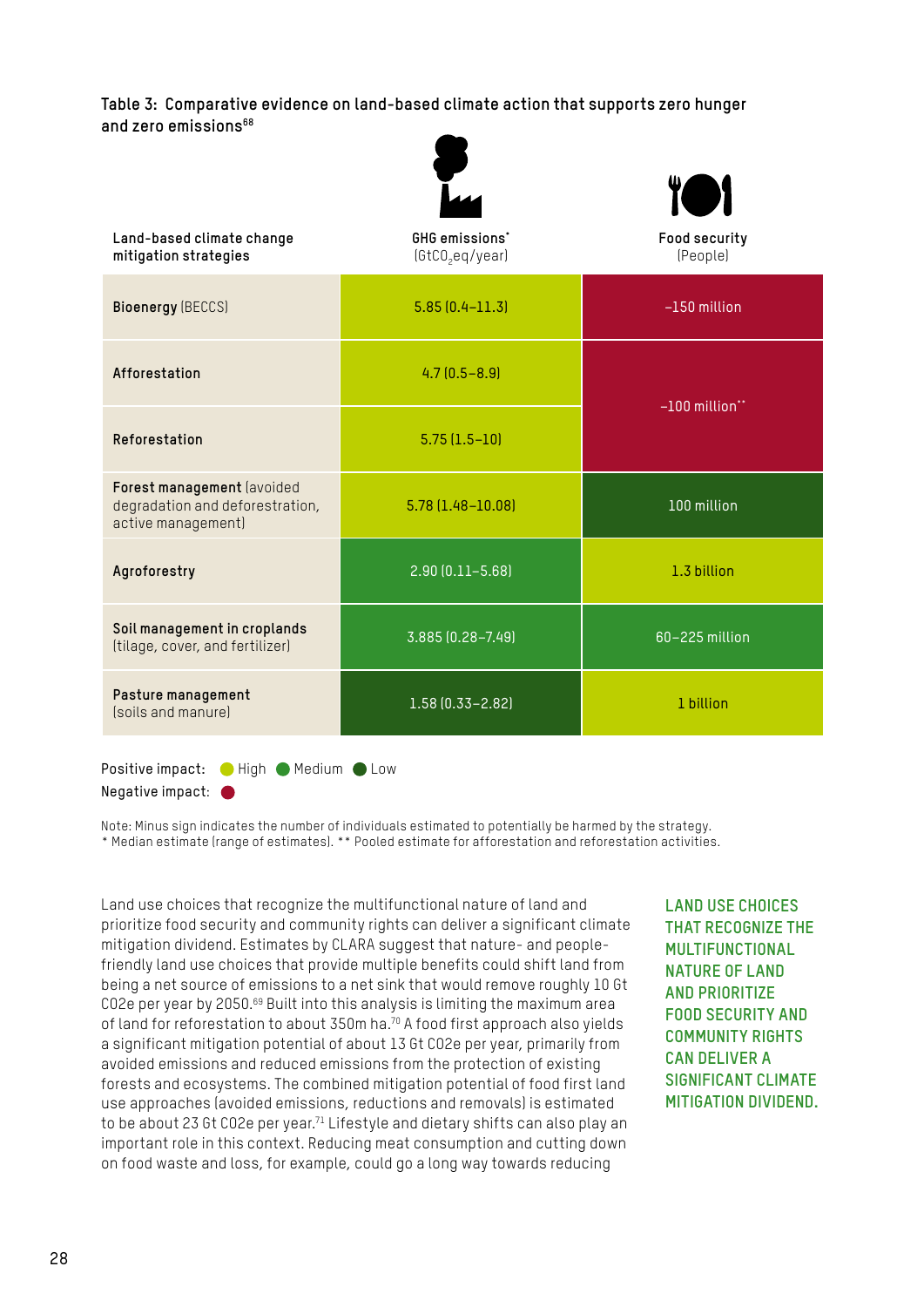emissions from food systems and land use while also providing other cobenefits. For example, shifts in diets could potentially yield 0.7–0.8 Gt CO2e per year in mitigation potential.<sup>72</sup>

Agriculture and land use climate policies must not focus solely on mitigation but must also provide a pathway for scaling up investments in adaptation and resilience. Climate change is already having a disproportionate impact on small-scale farmers in vulnerable communities. Their dependence on rain-fed and marginal lands puts them on the front line of managing climate impacts such as extreme weather events like drought and floods, and they are seeing a direct impact on agricultural productivity as climate change intensifies land degradation, desertification, and water scarcity. In this context, women farmers face two compounding layers of exclusion – as smallholder farmers and as women. The devastating impacts of the climate crisis on small-scale farmers is one of the major drivers of hunger and food insecurity. These impacts are likely to become increasingly severe by 2030 and beyond, putting global food security and the livelihoods of hundreds of millions of people at risk. Climate investments and action on land and agriculture must prioritize support for adaptation and resilience by small-scale farmers and must identify mitigation opportunities that enhance their resilience. Countries' climate plans or NDCs can be an important vehicle for delivering on mitigation and adaptation in tandem.

**THE DEVASTATING IMPACTS OF THE CLIMATE CRISIS ON SMALL-SCALE FARMERS IS ONE OF THE MAJOR DRIVERS OF HUNGER AND FOOD INSECURITY.**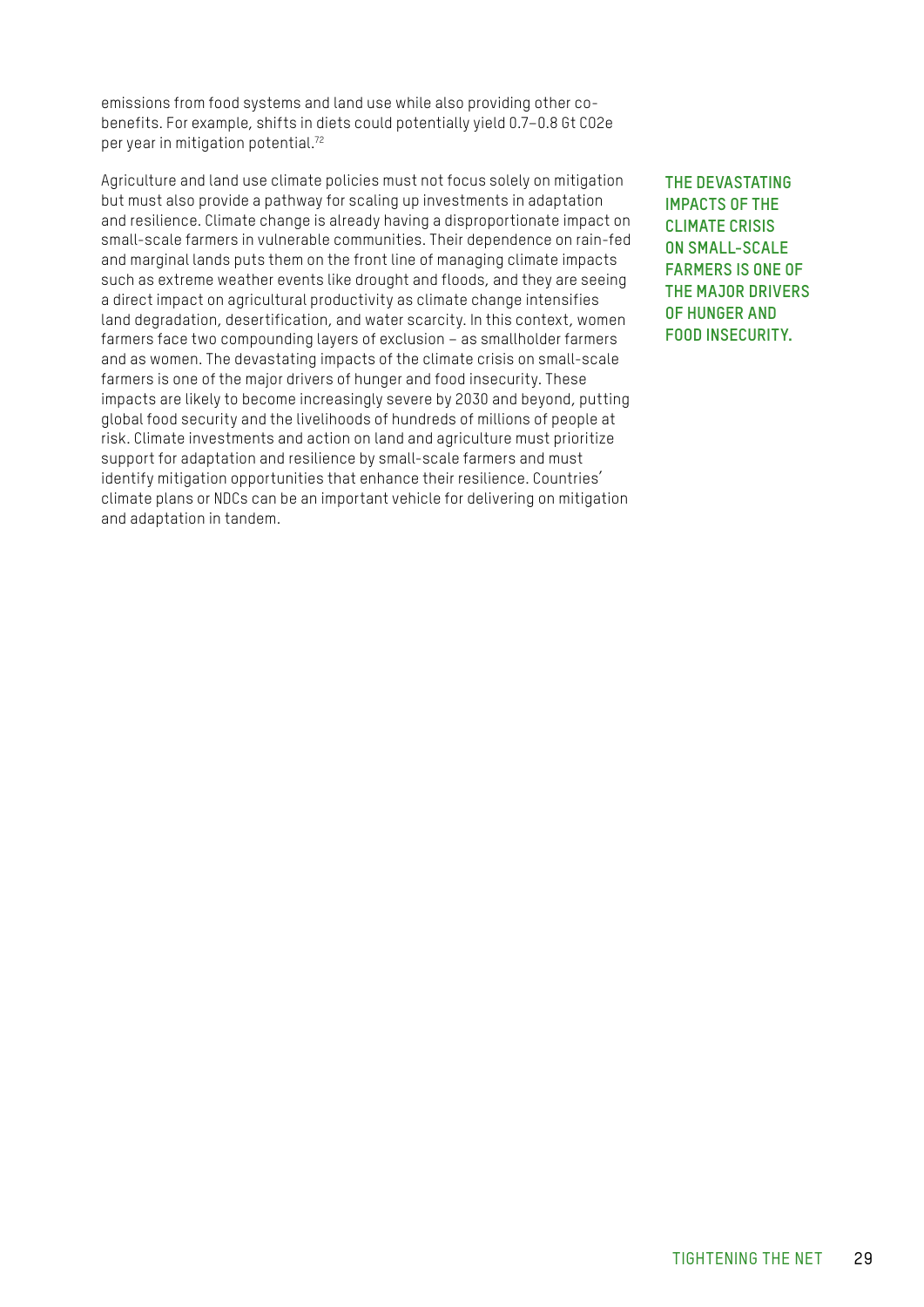### <span id="page-29-0"></span>6 POLICY RECOMMENDATIONS

According to the IPCC, all pathways that will limit global warming to 1.5°C, with no or limited overshoot, require rapid and far-reaching changes in energy, land, urban areas and infrastructure (including transport and buildings) and industrial systems. The changes required are unprecedented in scale and imply sharp reductions in emissions in all sectors. Done right, net zero targets provide a guiding principle for climate actions that could spur massive decarbonization and a just transition away from unequal and carbon-dependent economic models towards more equitable and sustainable models that secure the future and livelihoods of workers and their communities. However, vague net zero targets risk being a dangerous distraction that could exacerbate the climate crisis as well as inequality.

To drive real and equitable climate action forward, net zero targets should be based on clearly defined criteria that build on the following foundational principles.

### **Net zero targets must prioritize ambitious emissions reductions to align with the goal of limiting warming to below 1.5°C and ensure rapid decarbonization by 2030.**

- The wealthy, and historically the largest emitting countries, who are responsible for a disproportionate share of the current output of greenhouse gases, can – and should – make the sharpest cuts in emissions to ensure an equitable distribution of the remaining global carbon budget.
- Given the urgency and scale of the transition needed away from fossilbased energy sources, it is critical that any net zero commitments made by G20 countries are not used as a fig leaf to allow unsustainable ongoing fossil fuel emissions. This requires tackling harmful subsidies and tax breaks that continue to prop up the fossil fuel industry.
- Net zero targets must be achieved by focusing on domestic emission reductions. Limiting global temperature increases to well below 1.5°C requires global emissions to be slashed by nearly half by 2030, which is why it is important that countries' net zero targets are anchored in 2030 targets that are based on ambitious domestic reductions in emissions and not on offsets.
- Removals will be needed but should be accounted for separately and used to draw down residual emissions that are hard to abate, and should not be used to continue avoidable emissions.

**VAGUE NET ZERO TARGETS RISK BEING A DANGEROUS DISTRACTION THAT COULD EXACERBATE THE CLIMATE CRISIS AS WELL AS INEQUALITY.**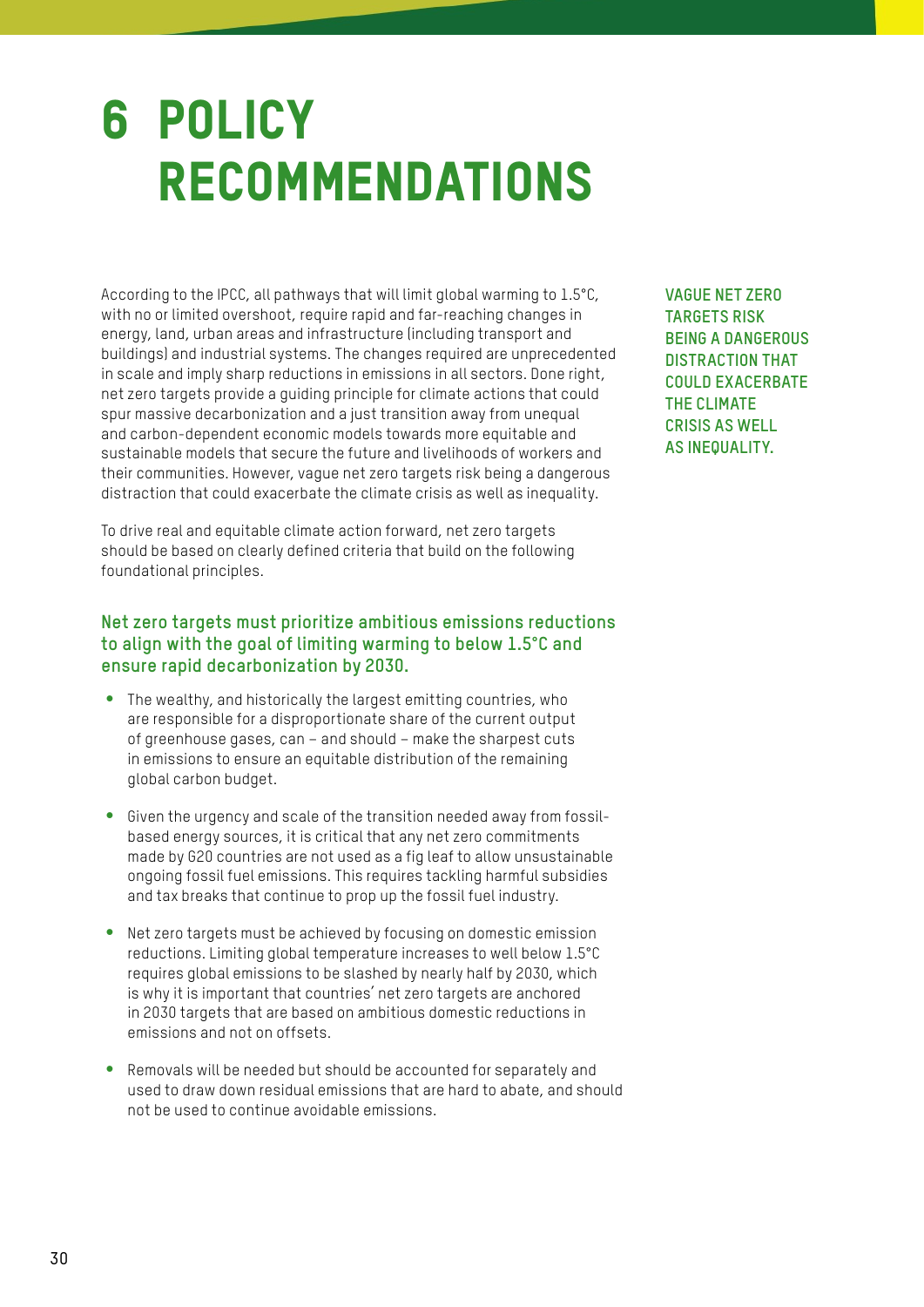y While international cooperation can be an important tool to enhance mitigation efforts globally, international offsets should not be used as a substitute for ambitious domestic emissions reductions. Where international partnerships are pursued, they must promote equitable and sustainable development, ensure environmental integrity and be subject to robust oversight, and put in place social and environmental safeguards that protect the rights of communities and ecosystems.

### **For companies, it is important that long-term net zero targets are based on robust science-based targets aligned with the goal of limiting warming to below 1.5°C.**

- y Companies should commit to deep and sustained emissions reductions in the near term, to choosing a path with the least cumulative emissions and to reaching net zero by 2050 or earlier.
- Companies should disclose and commit to reducing emissions across all scopes (Scopes 1, 2 and 3) in accordance with the Science Based Targets initiative (SBTi).
- While land-based removals could be necessary for companies whose value chains are based on land use and agriculture, companies should account for them separately.
- Companies should not include the use of offsets as part of their efforts to reduce emissions and meet their science-based targets. SBTi requires that companies set targets based on emission reductions through direct action within their own operations and/or their value chains.<sup>73</sup> Where companies want to scale up their ambitions and efforts beyond reducing their own emissions in line with their science-based targets, they can help finance the transition to net zero by mid-century or earlier through high quality offsets that provide environmental and social value and have the right safeguards in place.
- Given the outsized role of the fossil fuel sector in contributing to the climate crisis, companies in the sector must commit to phasing out investments in expanding fossil fuel production as part of their net zero targets. Companies are welcome to support community ecosystem-based solutions, but they cannot count the carbon removed to meet their net zero targets.

#### **Net zero commitments must be backed by meaningful transparency and disclosure.**

- Net zero commitments must include a clear road map for achieving net zero emissions with near-term (2030), medium-term (2040) and long-term (2050) targets.
- Commitments must be broken down into distinct targets for reductions and removals.
- Commitments should cover all key sectors and include sector-specific targets, including separate targets for energy and the agriculture, forestry and land use sector. Targets should include non-CO2 GHG emissions such as methane.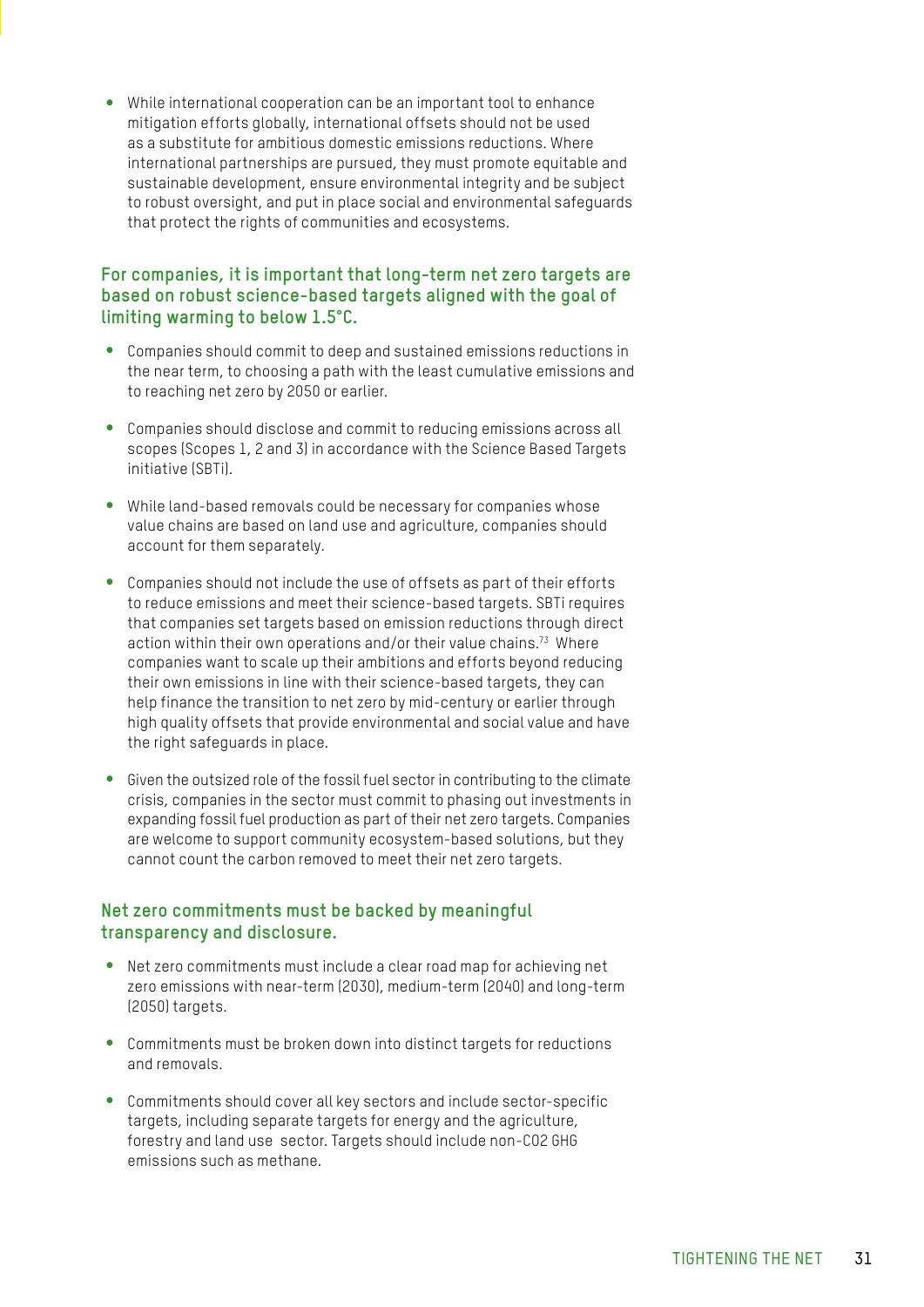• There should be mechanisms for ongoing reporting and tracking of progress towards the implementation of net zero commitments.

#### **Land-based climate action must be anchored in food first, rights-based approaches that help to achieve zero hunger and zero emissions.**

- Land is an important part of the climate solution. However, the use of land-based removal methods as offsets must be limited in net zero targets. Given that land is scarce and necessary for the food and livelihoods of the vast majority of those living in poverty, large-scale use of land-based removal technologies such as afforestation and BECCS would set unacceptably high trade-offs with land rights and food security and must be avoided. Land-based climate action should instead advance a holistic response to climate and food security and nutrition goals through investments in food-first approaches that drive forward not just mitigation but also adaptation and resilience. Such approaches facilitate a shift towards more equitable and sustainable food and land use systems that put small-scale farmers, Indigenous Peoples, women and communities at the centre of solutions and strengthen their rights and livelihoods, while protecting biodiversity and ecosystems.
- Where land-based mitigation strategies are used to meet net zero targets, it will be essential to apply robust safeguards and to promote equitable and inclusive approaches that strengthen respect for the rights of indigenous communities and the livelihoods of small-scale farmers, women and local communities. This should include the following considerations:
	- Strengthening land governance must be a prerequisite to any land- or nature-based climate solution.
	- Participatory land use planning that supports inclusive and multifunctional landscape approaches should be promoted.
	- Governments and companies must ensure that the land rights of communities and Indigenous Peoples are protected as part of landbased mitigation efforts.
	- Any land acquisitions must be subject to careful due diligence and must not result in forced evictions. They must adhere to the principles set out in the Voluntary Guidelines on the Responsible Governance of Land, Fisheries and Forests (VGGT) and mechanisms to ensure robust implementation of the principle of free, prior and informed consent (FPIC).
	- UNFCCC and REDD+ safeguards for Indigenous and tribal peoples, local communities and small-scale farmers must be implemented and expanded.
	- Communities must have mechanisms for effective public participation and redress of grievances where their rights have been violated.
	- Equitable and transparent benefit-sharing arrangements must ensure that all stakeholders, including Indigenous Peoples and communities, are recognized and rewarded for their role in reducing and removing emissions, including through forest conservation and sustainable forest management.

**LAND IS AN IMPORTANT PART OF THE CLIMATE SOLUTION. HOWEVER, THE USE OF LAND BASED REMOVAL METHODS AS OFFSETS MUST BE LIMITED IN NET ZERO TARGETS.**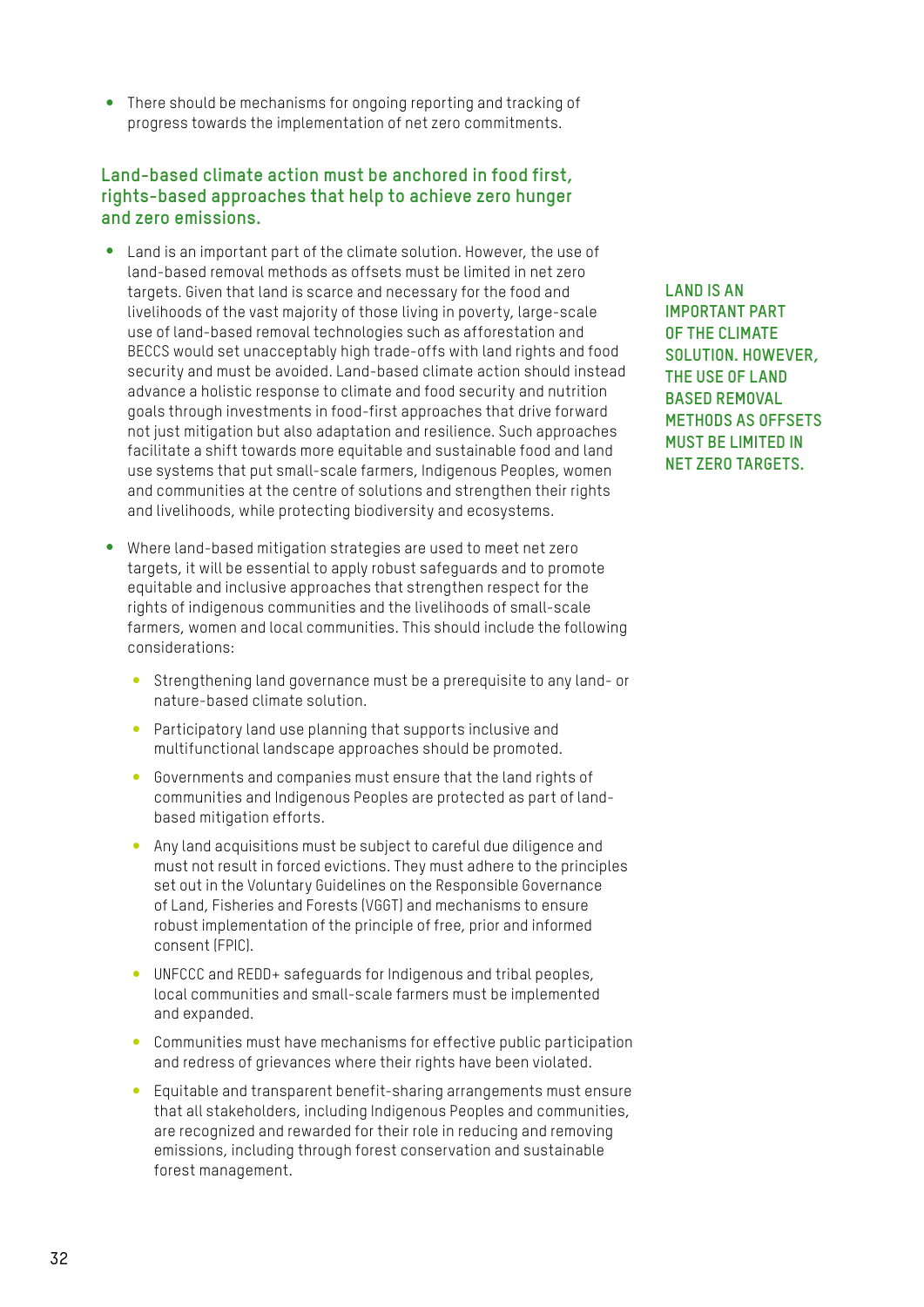## <span id="page-32-0"></span>ANNEX: METHODOLOGY

### **Note on methodology and calculations for net zero targets of fossil fuel companies**

The focus of this project has been to estimate the amount of land required to meet the specific portion of company net zero targets that rely on any land-based sequestration activities. It should be noted that we are not estimating the area used to reduce emissions via avoided emissions, so forest management, avoided deforestation and avoided land conversion are not included in our estimates. While several companies are using offsets generated through REDD+, avoided emissions do not neutralize or draw down existing emissions and were therefore not counted towards a company's net zero target.

### **Assumptions**

First, we assume that sequestration activities, whether within a company's own value chain or through the purchase of credits, will come from afforestation and reforestation activities. That is because the majority of sequestration activities rely on trees, not soils, especially for generating carbon credits. Second, we need to estimate the amount of CO2 that one ha of land can sequester when planted with trees.<sup>74</sup> We take an average across three estimates of tropical forest carbon capture from Pan et al. (2011)75 and estimate that tropical forest regrowth activities, as the most dominant type of land-based removal activity that provides carbon offsets, on average sequester 2.87 tonnes carbon/ha. Converting carbon to CO2 (using a conversion rate of 1 tonne of carbon = 3.67 tonnes of CO2), we estimate that one ha of tropical forest regrowth captures 10.5 tonnes of CO2/ha/year. These figures are similar to those in Goodman and Herald (2014)76 and Harris et al. (2021).77 This means that sequestering one tonne of CO2 requires 0.1 ha of tropical forest. This is the equivalent of one tonne of carbon sequestration requiring 0.35 ha of tropical forest. Similarly, one tonne of CO2 sequestration requires 0.4 ha of temperate forests, which is the equivalent of one tonne of carbon sequestration requiring 1.5 ha of temperate forest.

The analysis is based on a combination of reported figures, and where information was not available, on estimated figures. Data has been based on publicly available information as of April 30, 2021.

Among these four companies, the land area needed in 2030 to contribute reported and estimated land-based removals is between 21,676,000 ha and 27,776,000 ha (an area the size of the UK). Among these four companies, the land area needed in 2050 to contribute reported and estimated land-based removals is between 50,362,000 ha and 69,400,000 ha (an area double the size of the UK).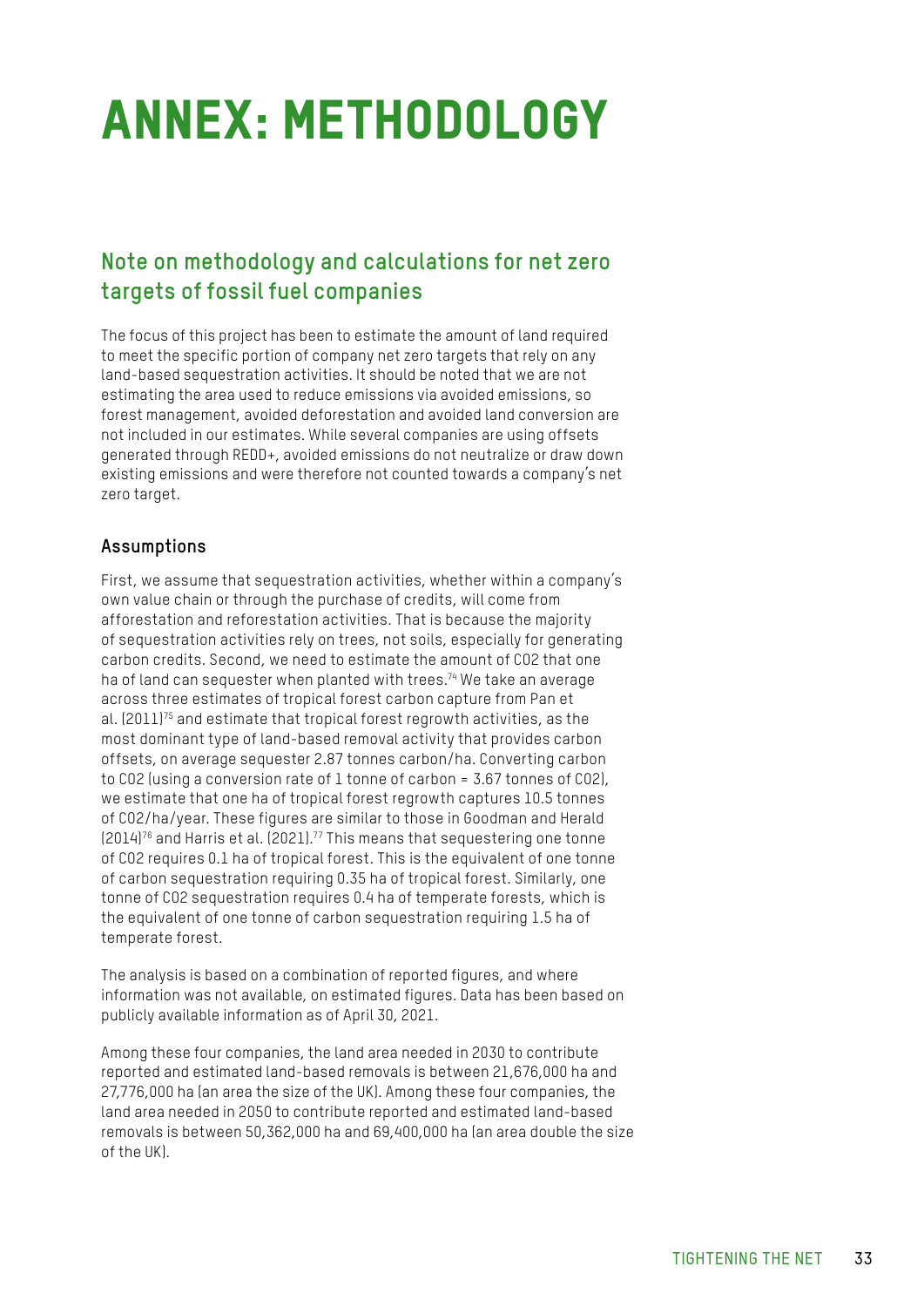### **Table 1: Reported and estimated figures (estimated figures in italics)**

| Company              | 2030 Absolute<br>emissions<br>reductions<br>from land-<br>based<br>removals | Absolute emissions<br>reductions stated<br>or estimated from<br>land-based removals<br>(tonnes co2) | Area stated<br>or estimated<br>as needed to<br>achieve land-<br>based removals<br>target (ha) | Area per<br>tonne<br>of $CO2$<br>captured<br>(ha/tonne) |
|----------------------|-----------------------------------------------------------------------------|-----------------------------------------------------------------------------------------------------|-----------------------------------------------------------------------------------------------|---------------------------------------------------------|
| <b>TOTALENERGIES</b> | 7%                                                                          | 5,000,000 (2030)<br>23,800,000 (2050)                                                               | 476,000 (2030)<br>2,600,000 (2050)*                                                           | 0.10                                                    |
| <b>SHELL</b>         | 35%                                                                         | 120,000,000 (2030)<br>300,000,000 (2050)*                                                           | 11,400,000 (2030)<br>28,600,000 (2050)*                                                       | 0.10                                                    |
| <b>ENI</b>           | 23%                                                                         | 20,000,000 (2030)<br>40,000,000 (2050)*                                                             | 8,000,000 (2030)<br>16,000,000 (2050)*                                                        | 0.40                                                    |
| <b>BP</b>            | 15%*                                                                        | 18,960,000 (2030)*<br>54,150,000 (2050)*                                                            | 1,800,000-<br>7,900,00 (2030)*<br>$5,000,000 -$<br>22,500,000 (2050)*                         | 0.10                                                    |

\* Estimates

The methodology for this analysis was peer reviewed and Oxfam provided an opportunity to comment to all companies. and Their responses are summarized below alongside the publicly available information that this analysis is based on.

### **TotalEnergies**

TotalEnergies' 2020 annual report included the estimate of sequestering 5 Mt of CO2/year by 2030 and mentions an agroforestry project in sub-Saharan Africa that could sequester 10Mt of CO2 over 35 years, or roughly 286,000 tonnes of CO2/year.78 In March 2021, TotalEnergies did report a new partnership with Microsoft to jointly support each other in reaching their net zero targets.79 TotalEnergies reports a reduction in energy intensity of 15% per megajoule of energy produced in 2030 when compared to 2015.80 Taking into account a 15% increase in energy demand by 2030<sup>81</sup> and reducing energy intensity by 15% leads to an estimated emissions reduction of 85 Mt. The company has stated that it will remove 5 Mt through land-based strategies, or 7% of their total reductions. Applying these same calculations to its 2050 target of a 60% drop in intensity per unit of energy, and assuming 7% of their total emissions reductions still comes from land-based mitigation, leads to our high-end 2050 estimates.

TotalEnergies' response: The company's 2030 targets for oil & gas operations worldwide include reducing GHG emissions (Scopes 1 & 2) on the Group's operated oil & gas facilities of 46 Mt CO2e in 2015 to less than 40 Mt CO2e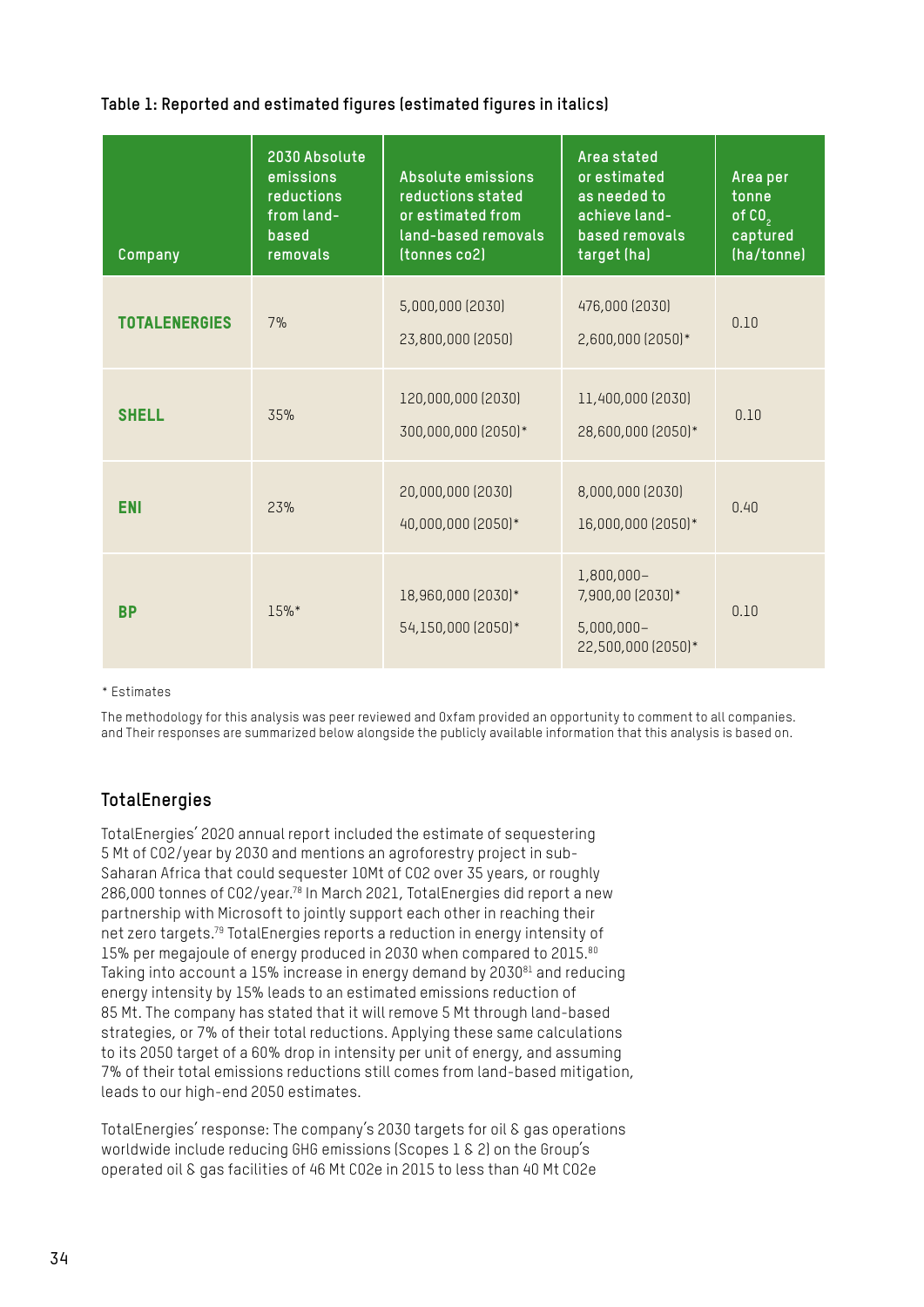by 2025 (a 15% decrease). By 2030, the target is a reduction of at least 40% of the net emissions compared to 2015 for its operated oil & gas activities; reduce the average carbon intensity of the energy products used by customers worldwide by more than 20% between 2015 and 2030 (Scopes 1, 2, 3). Total aims to develop NBS projects that create environmental and societal co-benefits (e.g. looking for multiple land credits: carbon but also food, biodiversity, jobs, livelihood...) in line with the recent statement: 'The Group is acting on the principle that, in order to be viable over time, natural carbon sinks must be connected to an agricultural or forestry value chain that is local and sustainable. Regional issues related to carbon sink management can then be comprehensively addressed.' More information can be found at: [https://www.totalenergies.com/commitment/climate-change/climate](https://www.totalenergies.com/commitment/climate-change/climate-our-vision)[our-vision](https://www.totalenergies.com/commitment/climate-change/climate-our-vision)

#### **Shell**

Shell's net zero targets include an intention to sequester 120 Mt of CO2 per year by 2030, all to offset Scope 3 emissions,82, 83, <sup>84</sup> which would translate to needing 11,400,000 ha. The 2050 figure is based on an estimate since Shell does not provide figures for how much CO2 it intends to offset by 2050. It does note that it intends to mitigate remaining Scope 1 and 2 emissions with offsets, and to offer its customers offset credits in a variety of ways. The Shell 2021 Energy Transition Strategy also notes that in 2020 it acquired a stake in an Australian carbon farming company that 'runs more than 70 carbon farming projects that span an area of around 10 million hectares.

Shell's response: Shell's 2050 goal does not rely on 22m ha of reforestation. We are implementing the recommendations of the Task Force on Climaterelated Financial Disclosures (TCFD) in our reporting. We are also engaging with others including the investor group Climate Action 100+ and the Science Based Targets initiative as they develop new reporting, accounting and target-setting frameworks for the oil and gas industry. More information about Shell's climate plan can be found at: [https://www.shell.com/](https://www.shell.com/energy-and-innovation/the-energy-future/our-climate-target.html#iframe=L3dlYmFwcHMvY2xpbWF0ZV9hbWJpdGlvbi8) [energy-and-innovation/the-energy-future/our-climate-target.](https://www.shell.com/energy-and-innovation/the-energy-future/our-climate-target.html#iframe=L3dlYmFwcHMvY2xpbWF0ZV9hbWJpdGlvbi8) [html#iframe=L3dlYmFwcHMvY2xpbWF0ZV9hbWJpdGlvbi8](https://www.shell.com/energy-and-innovation/the-energy-future/our-climate-target.html#iframe=L3dlYmFwcHMvY2xpbWF0ZV9hbWJpdGlvbi8)

### **ENI**

Eni's new strategy<sup>85</sup> states that 6 Mt of CO2/year will be sequestered through forestry activities by 2024, which would require 600,000 ha. It had already announced a plan to sequester 20 Mt on 8m ha through activities by 2030. Extrapolating to its 2050 target of 40 Mt of CO2/year would suggest it will need 16,000,000 ha by 2050. Eni's estimate for the area needed per tonne of CO2 captured is less optimistic, at 2.5 tonnes CO2/ha. However, their projects are likely to be more in dryland and temperate forests in southern Africa, where sequestration rates will be lower than in tropical forests.

Eni's response: In 2021, Eni further strengthened its commitment and it is now aiming at being carbon neutral by 2050, considering Scope 1, 2 and 3, both in terms of absolute emissions and carbon intensity. Eni's progress towards its carbon neutrality long-term target is monitored through a set of life cycle GHG emissions indicators, whose results are published annually in Eni's annual report and verified by an independent auditor (Eni for 2020 - Carbon Neutrality by 2050). Acknowledging the important role of Natural Climate Solutions (NCS)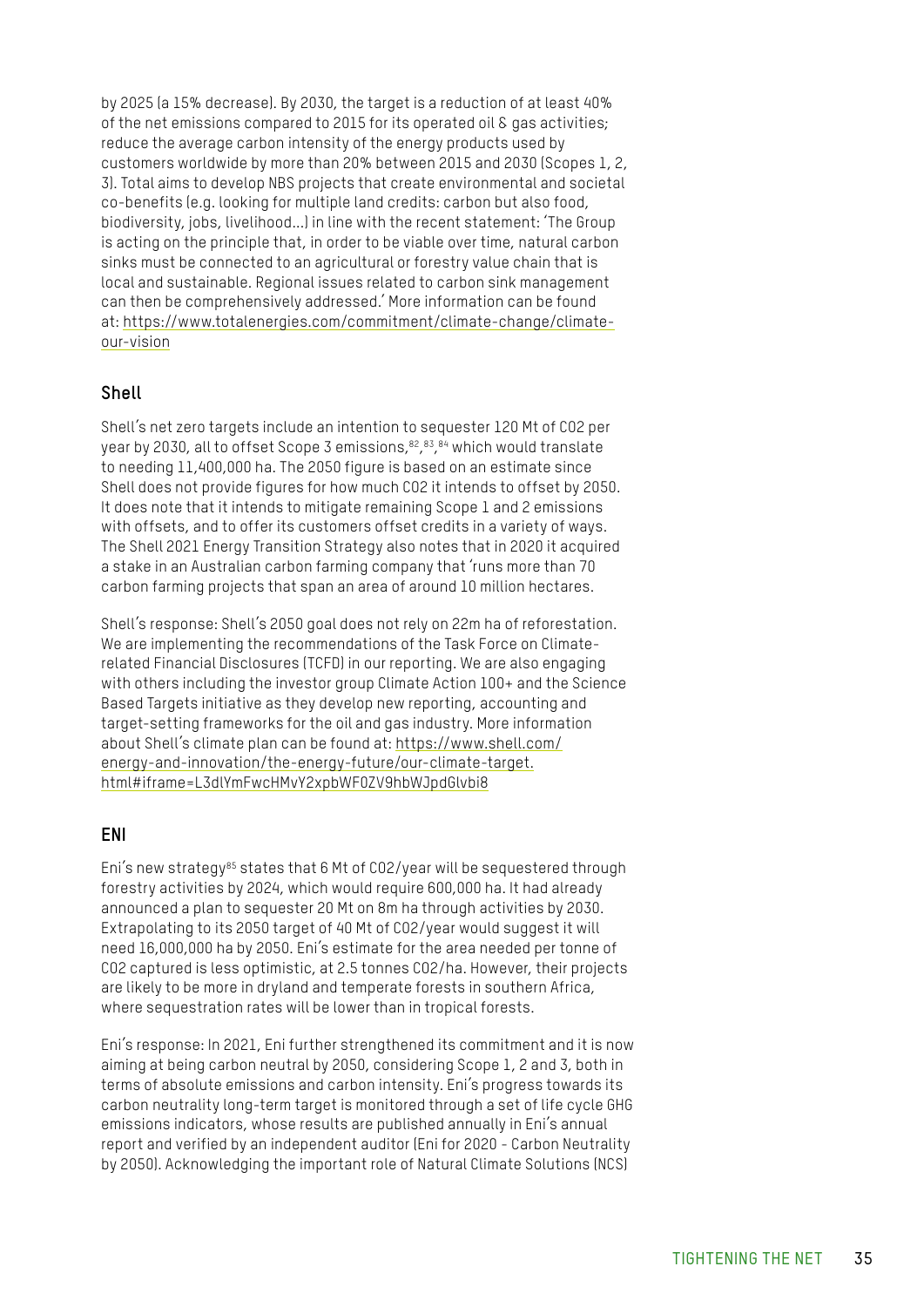in limiting global warming to 1.5°C, as envisaged by the more ambitious goals of the Paris Agreement, Eni considers as crucial the inclusion of such solutions in its strategy to achieve global carbon neutrality goals in the long term.

### **BP**

BP released details on its net zero strategy in August 2020.<sup>86</sup> Given that very little information is provided on its intended use of offsets, this analysis has used certain conservative assumptions to arrive at estimates. Although BP has not set any target for use of offsets in meeting net zero commitments, we estimate here the impact of BP offsetting 15% of total emissions with landbased removals to get the estimates for tonnes of CO2 removed by 2030 and 2050 (15% is the median proportion of reductions achieved through offsets of other progressive energy companies). BP does say in its 2020 sustainability report that it does not intend to rely on offsets to meet Scopes 1 and 2 net zero targets to 2030, and that it will work to be net zero in part of its Scope 3 emissions by 2050, which would require reducing or offsetting 361 Mt of CO2/year (it will reduce by 30–40% by 2030, which would mean reducing or offsetting 126.4 Mt/year of CO2.87 Further, BP has indicated support for nature-based solutions as a means to achieving net zero emissions on numerous occasions.88 In December 2020, BP announced that it had gained a majority stake in Finite Carbon, a US-based carbon offset developer focused on forest carbon offsets.<sup>89</sup> If we estimate that 15% of BP's offsets will come from land-based removals, then we get the estimates for tonnes of CO2 removed by 2030 and 2050. A wide range of land area needed reflects the variation in using tropical versus temperate forests. BP's investment in Finite Carbon suggests that some offsets will be in temperate forests, and thus the estimates of the high end of the area needed might be more likely.

BP's response: We do not intend to rely on offsets to meet our own 2030 emission reduction targets or aims, we see offsets potentially helping us to go beyond them if possible. Details of our absolute emission reduction targets across Scopes 1, 2 and 3 are included in [https://www.bp.com/](https://www.bp.com/content/dam/bp/business-sites/en/global/corporate/pdfs/investors/bp-annual-report-and-form-20f-2020.pdf) [content/dam/bp/business-sites/en/global/corporate/pdfs/investors/bp](https://www.bp.com/content/dam/bp/business-sites/en/global/corporate/pdfs/investors/bp-annual-report-and-form-20f-2020.pdf)[annual-report-and-form-20f-2020.pdf](https://www.bp.com/content/dam/bp/business-sites/en/global/corporate/pdfs/investors/bp-annual-report-and-form-20f-2020.pdf)

### **Estimating land required for carbon removal**

Currently, roughly 1.6bn ha of land is cropland (1.4bn ha is arable land and another 0.2bn ha is permanent crops),<sup>90</sup> and another 3.2bn is used for grazing. Any combination of these lands could theoretically be used for land-based climate mitigation strategies, and specifically for planting trees/ forests. Figures from the IPCC Special Report on Climate Change and Land, <sup>91</sup> CLARA,92 and Griscom et al. (2017)93 suggest the following potential:

- Removal on existing forest land: with 1.2-2.7bn ha (30-80% of the existing 3.3bn ha of forest land), 2.9 to 3.8 Gt CO2e/year could be removed.
- Removal on multifunctional cropland: with 300-770mha (20-50% of the 1.6bn ha current cropland) 1.0 to 2.8 Gt CO2e/year could be removed.
- Removal on multifunctional grazing land: 786m ha (25% of the current 3.2bn ha of grazing land) could remove 0.3 Gt CO2e/year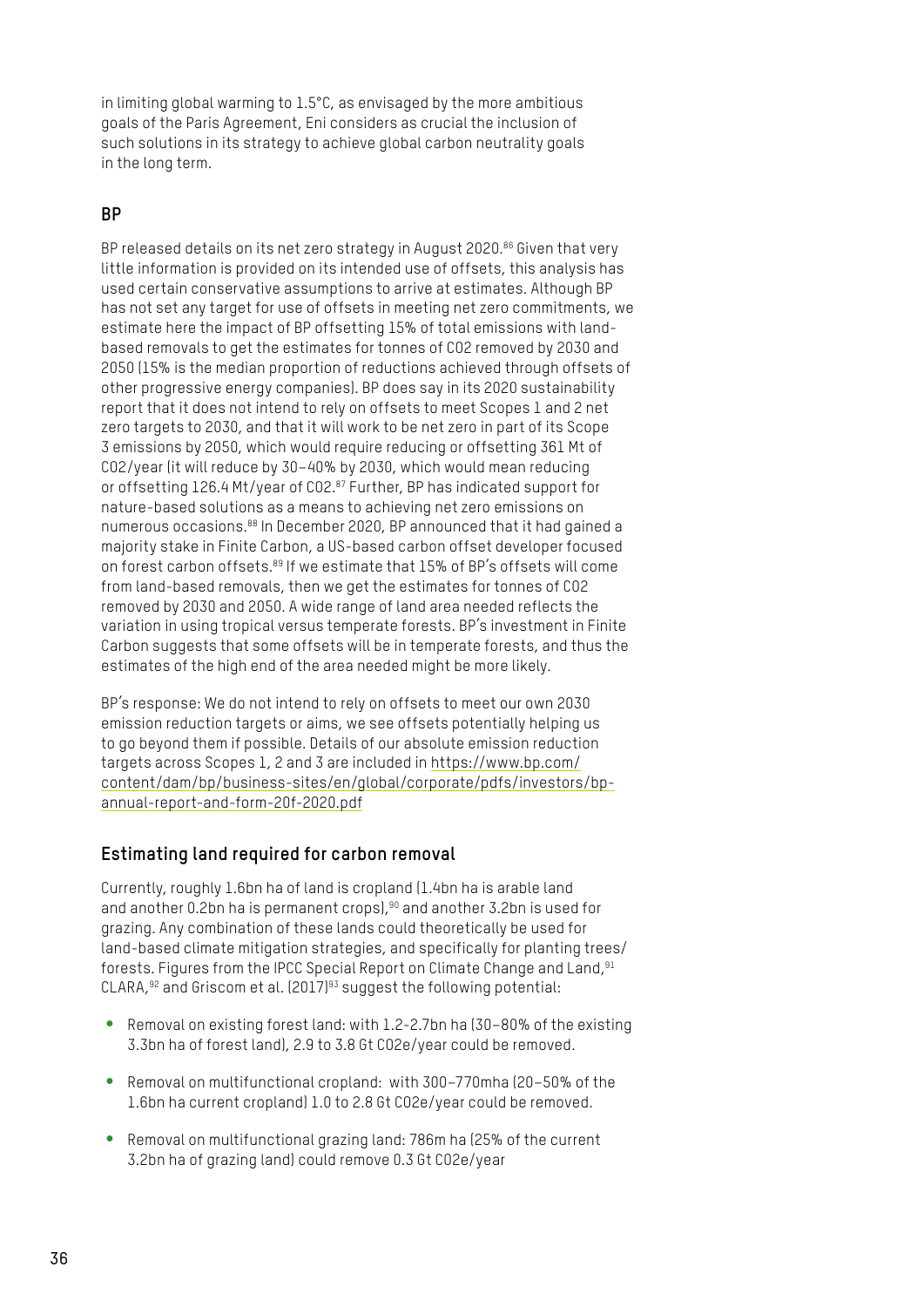- Soil carbon: 0.4–8.6 Gt CO2e
- y Afforestation/reforestation: 0.5–10.1 Gt CO2e, 48–962m ha
- y BECCS: 0.5–5 Gt CO2e, 380–700m ha

Land used exclusively for removal that could compete with food production could range from 428m ha to 1.62bn ha (afforestation, reforestation and BECCS), which would remove 1–15 Gt CO2e/year. Total multifunctional land use with removal activities could remove 4.6–15 Gt CO2e/year. CLARA estimates that there are roughly 350m ha available for land-based removals that would not compete with crop production. Griscom et al. (2017) estimate that there are roughly 687m ha available for land-based removals in total.

### **Methodology for assessing zero hunger, zero emission approaches to land-based mitigation**

The research draws on the synthesis provided in the two IPCC reports released in 2018 and 2019 (IPCC 2018,94 2019a95) and focuses on the gaps left by these and other similar global analyses of the relationships between climate, land use and land management, and multidimensional equity outcomes. The numbers in the figure all come from the IPCC special report on Climate Change and Land (Shukla et al. (2019).<sup>96</sup> We used a modified systematic review process to gather relevant recent empirical literature focused on the observed and predicted impacts of land-based climate change mitigation strategies on food security, gender equity, economic equity and climate equity. We developed a list of search terms associated with each mitigation strategy and each dimension of equity and used them in combination in both open-access search engines (Google and Google Scholar) and proprietary search engines (Web of Science). We defined recent as anything from 2010 onwards, and we conducted a separate search of the period 2018–19 to ensure that key findings from recent research were not lost in the search algorithms that prioritize citation numbers and thus privilege work that has been available for longer. This process is considered a modified systematic review because we did not review every paper returned with the above-defined search criteria. Instead, we included in our review those papers with a large number of citations, those supported by global research institutions, and those that cover under-studied aspects of climate change mitigation or equity. A full description of the underlying research is available in Oxfam's research backgrounder Zero Hunger, Zero Emissions: Land-based climate change mitigation, food security, and equity.<sup>97</sup>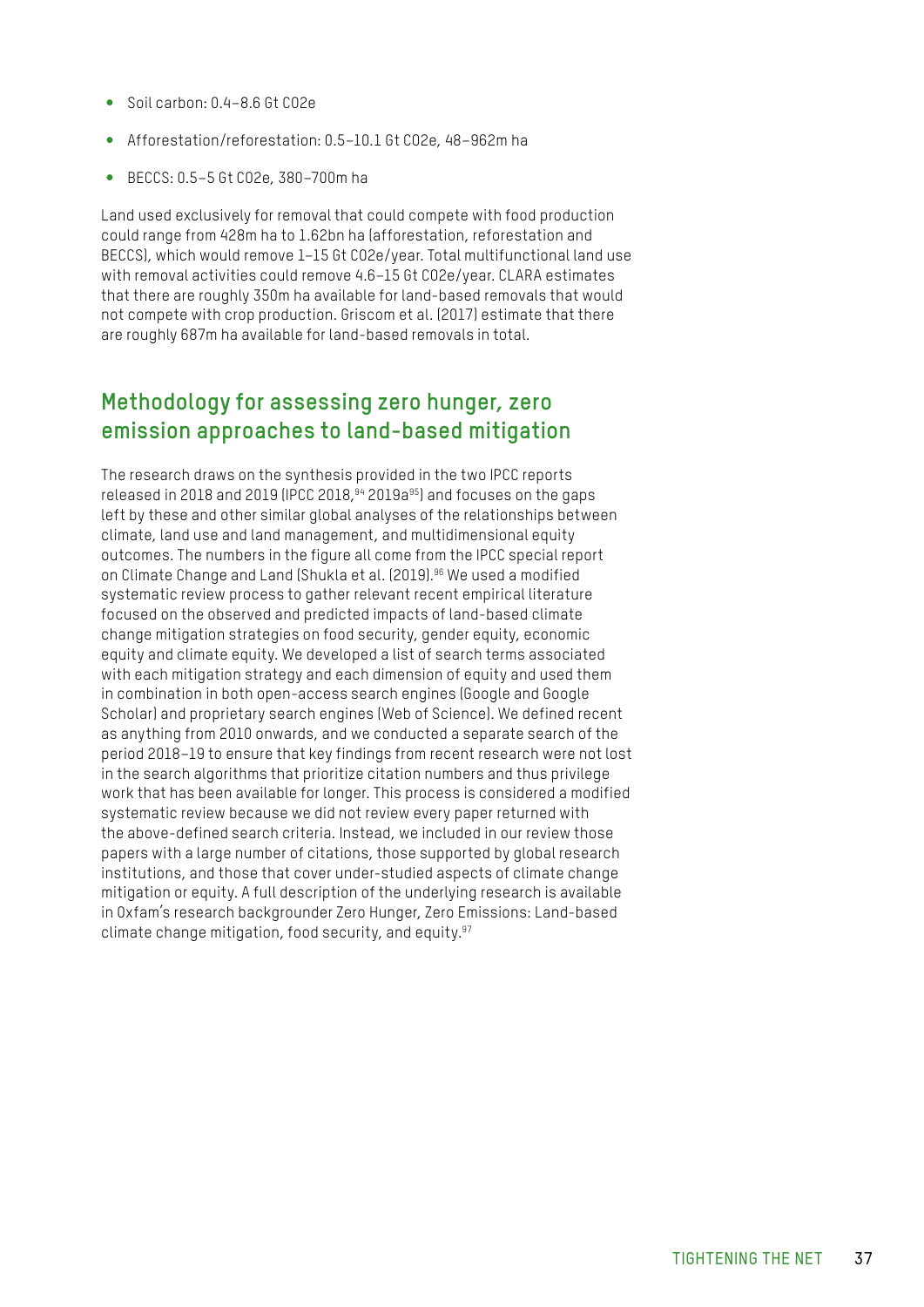### <span id="page-37-0"></span>NOTES

- 1 Energy & Climate Intelligence Unit (ECIU) and Oxford Net Zero. (2021). *Taking Stock: A global assessment of net zero targets*. [https://ca1-eci.edcdn.com/](https://ca1-eci.edcdn.com/reports/ECIU-Oxford_Taking_Stock.pdf?mtime=20210323005817&focal=none) [reports/ECIU-Oxford\\_Taking\\_Stock.pdf?m](https://ca1-eci.edcdn.com/reports/ECIU-Oxford_Taking_Stock.pdf?mtime=20210323005817&focal=none)[time=20210323005817&focal=none](https://ca1-eci.edcdn.com/reports/ECIU-Oxford_Taking_Stock.pdf?mtime=20210323005817&focal=none)
- 2 This is based on the UN NDC synthesis report published in February 2021: [https://unfccc.int/news/great](https://unfccc.int/news/greater-climate-ambition-urged-as-initial-ndc-synthesis-report-is-published)[er-climate-ambition-urged-as-initial-ndc-synthesis](https://unfccc.int/news/greater-climate-ambition-urged-as-initial-ndc-synthesis-report-is-published)[report-is-published](https://unfccc.int/news/greater-climate-ambition-urged-as-initial-ndc-synthesis-report-is-published)
- 3 Friends of the Earth Scotland, Global Witness and Tyndall Centre. (2021). *A Review of the Role of Fossil Fuel Based Carbon Capture and Storage in the Energy System*. Research summary briefing. [https://foe.scot/](https://foe.scot/wp-content/uploads/2021/01/CCS-Research-Summary-Briefing.pdf) [wp-content/uploads/2021/01/CCS-Research-](https://foe.scot/wp-content/uploads/2021/01/CCS-Research-Summary-Briefing.pdf)[Summary-Briefing.pdf](https://foe.scot/wp-content/uploads/2021/01/CCS-Research-Summary-Briefing.pdf)
- 4 Land used exclusively for carbon removal that could compete with food production could range up to 1.62bn ha, which is more than the total existing cropland. The size of India is 328.7m ha.
- 5 Factors for calculation: temperate forest has the capacity to remove between 2.5 and 7.5 tonnes of CO2 per hectare.
- 6 Shell, TotalEnergies, Eni and BP will need an estimated 50,362,000 to 69,400,000 ha of land for carbon removal. This is twice the size of the UK (24m ha).
- 7 We estimate the oil and gas sector as a whole will likely require around 500m ha of land – half the size of the US (983m ha), or one-third of the world's farmland (1.62 bn ha).
- 8 T. Worsdell and K. Sambhav. (2020). *Locating the Breach: Mapping the nature of land conflicts in India*. Land Conflict Watch, Rights and Resources Initiative, and Oxfam India. [https://www.oxfamindia.org/](https://www.oxfamindia.org/knowledgehub/workingpaper/locating-breach-mapping-nature-land-conflicts-india) [knowledgehub/workingpaper/locating-breach](https://www.oxfamindia.org/knowledgehub/workingpaper/locating-breach-mapping-nature-land-conflicts-india)[mapping-nature-land-conflicts-india](https://www.oxfamindia.org/knowledgehub/workingpaper/locating-breach-mapping-nature-land-conflicts-india)
- 9 J. Magrath. (2020). *Regreening the Sahel: A quiet agroecology revolution*. Oxfam GB. [https://](https://policy-practice.oxfam.org/resources/regreening-the-sahel-a-quiet-agroecological-evolution-621091/) [policy-practice.oxfam.org/resources/regreening-the](https://policy-practice.oxfam.org/resources/regreening-the-sahel-a-quiet-agroecological-evolution-621091/)[sahel-a-quiet-agroecological-evolution-621091/](https://policy-practice.oxfam.org/resources/regreening-the-sahel-a-quiet-agroecological-evolution-621091/)
- 10 IPCC. (2018). *Special Report on Global Warming of 1.5°C*. <https://www.ipcc.ch/sr15/>
- 11 Energy & Climate Intelligence Unit (ECIU) and Oxford Net Zero. (2021). *Taking Stock: A global assessment of net zero target*s, op. cit.
- 12 See:

[https://mediacentre.britishairways.com/](https://mediacentre.britishairways.com/pressrelease/details/86/0/11944) [pressrelease/details/86/0/11944;](https://mediacentre.britishairways.com/pressrelease/details/86/0/11944)

[https://blogs.microsoft.com/blog/2020/01/16/](https://blogs.microsoft.com/blog/2020/01/16/microsoft-will-be-carbon-negative-by-2030/) [microsoft-will-be-carbon-negative-by-2030/](https://blogs.microsoft.com/blog/2020/01/16/microsoft-will-be-carbon-negative-by-2030/);

[https://www.unilever.com/planet-and-society/](https://www.unilever.com/planet-and-society/climate-action/) [climate-action/](https://www.unilever.com/planet-and-society/climate-action/);

[https://blog.citigroup.com/2021/03/citis](https://blog.citigroup.com/2021/03/citis-commitment-to-net-zero-by-2050/)[commitment-to-net-zero-by-2050/;](https://blog.citigroup.com/2021/03/citis-commitment-to-net-zero-by-2050/)

[https://www.blackrock.com/us/individual/about-us/](https://www.blackrock.com/us/individual/about-us/road-to-net-zero) [road-to-net-zero](https://www.blackrock.com/us/individual/about-us/road-to-net-zero);

[https://www.shell.com/energy-and-innovation/](https://www.shell.com/energy-and-innovation/the-energy-future/our-climate-target.html#iframe=L3dlYmF) [the-energy-future/our-climate-target.html#iframe=L](https://www.shell.com/energy-and-innovation/the-energy-future/our-climate-target.html#iframe=L3dlYmF) [3dlYmFwcHMvY2xpbWF0ZV9hbWJpdGlvbi8;](https://www.shell.com/energy-and-innovation/the-energy-future/our-climate-target.html#iframe=L3dlYmF)

[https://www.bp.com/en/global/corporate/](https://www.bp.com/en/global/corporate/sustainability/getting-to-net-zero.html) [sustainability/getting-to-net-zero.html](https://www.bp.com/en/global/corporate/sustainability/getting-to-net-zero.html)

- 13 Ibid.
- 14 IPCC. (2018). *Special Report on Global Warming of 1.5°C*, op. cit.
- 15 Ibid. See also G. Peters. (2019). *A Hard Look at Negative Emissions.* Kleinman Center for Energy Policy, University of Pennsylvania. [https://kleinmanenergy.](https://kleinmanenergy.upenn.edu/energy-policy-now/hard-look-negative-emissions) [upenn.edu/energy-policy-now/hard-look-negative](https://kleinmanenergy.upenn.edu/energy-policy-now/hard-look-negative-emissions)[emissions](https://kleinmanenergy.upenn.edu/energy-policy-now/hard-look-negative-emissions)
- 16 According to the UNEP Emissions Gap Report 2020, 'collectively, these goals [net zero] could further lower the temperature projections consistent with unconditional NDCs [nationally determined contributions] by about half a degree Celsius to around 2.7°C'. UN Environment Programme. (2020). *Emissions Gap Report 2020*. [https://www.unep.org/interactive/](https://www.unep.org/interactive/emissions-gap-report/2020/) [emissions-gap-report/2020/](https://www.unep.org/interactive/emissions-gap-report/2020/)
- 17 Energy & Climate Intelligence Unit (ECIU) and Oxford Net Zero. (2021). *Taking Stock: A global assessment of net zero targets*, op. cit.
- 18 UNFCCC. (2021). *NDC Synthesis Report 2021*. [https://unfccc.int/process-and-meetings/](https://unfccc.int/process-and-meetings/the-paris-agreement/nationally-determined-contributions-ndcs/nationally-determined-contributions-ndcs/ndc-synthesis-report#eq-5) [the-paris-agreement/nationally-determined](https://unfccc.int/process-and-meetings/the-paris-agreement/nationally-determined-contributions-ndcs/nationally-determined-contributions-ndcs/ndc-synthesis-report#eq-5)[contributions-ndcs/nationally-determined](https://unfccc.int/process-and-meetings/the-paris-agreement/nationally-determined-contributions-ndcs/nationally-determined-contributions-ndcs/ndc-synthesis-report#eq-5)[contributions-ndcs/ndc-synthesis-report#eq-5](https://unfccc.int/process-and-meetings/the-paris-agreement/nationally-determined-contributions-ndcs/nationally-determined-contributions-ndcs/ndc-synthesis-report#eq-5)
- 19 Terrer, C., et al. (2021). *A trade-off between plant and soil carbon storage under elevated CO2. Nature*. 591, p.p. 599–603. [https://doi.org/10.1038/](https://doi.org/10.1038/s41586-021-03306-8) [s41586-021-03306-8](https://doi.org/10.1038/s41586-021-03306-8)
- 20 According to a report by Global Witness, in 2019 over 200 land defenders, 40% of whom were from Indigenous communities, were killed as they sought to protect their territories from incursions by mining interests, agribusiness, timber companies and oil and gas corporations. Global Witness (2020). Defending Tomorrow: The climate crisis and threats against land and environmental defenders. [https://www.](https://www.globalwitness.org/en/campaigns/environmental-activists/defending-tomorrow/) [globalwitness.org/en/campaigns/environmental](https://www.globalwitness.org/en/campaigns/environmental-activists/defending-tomorrow/)[activists/defending-tomorrow/](https://www.globalwitness.org/en/campaigns/environmental-activists/defending-tomorrow/)
- 21 International Land Coalition. (2020). *Uneven Ground: Land inequalities at the heart of unequal societies*. <https://www.landcoalition.org/en/uneven-ground/>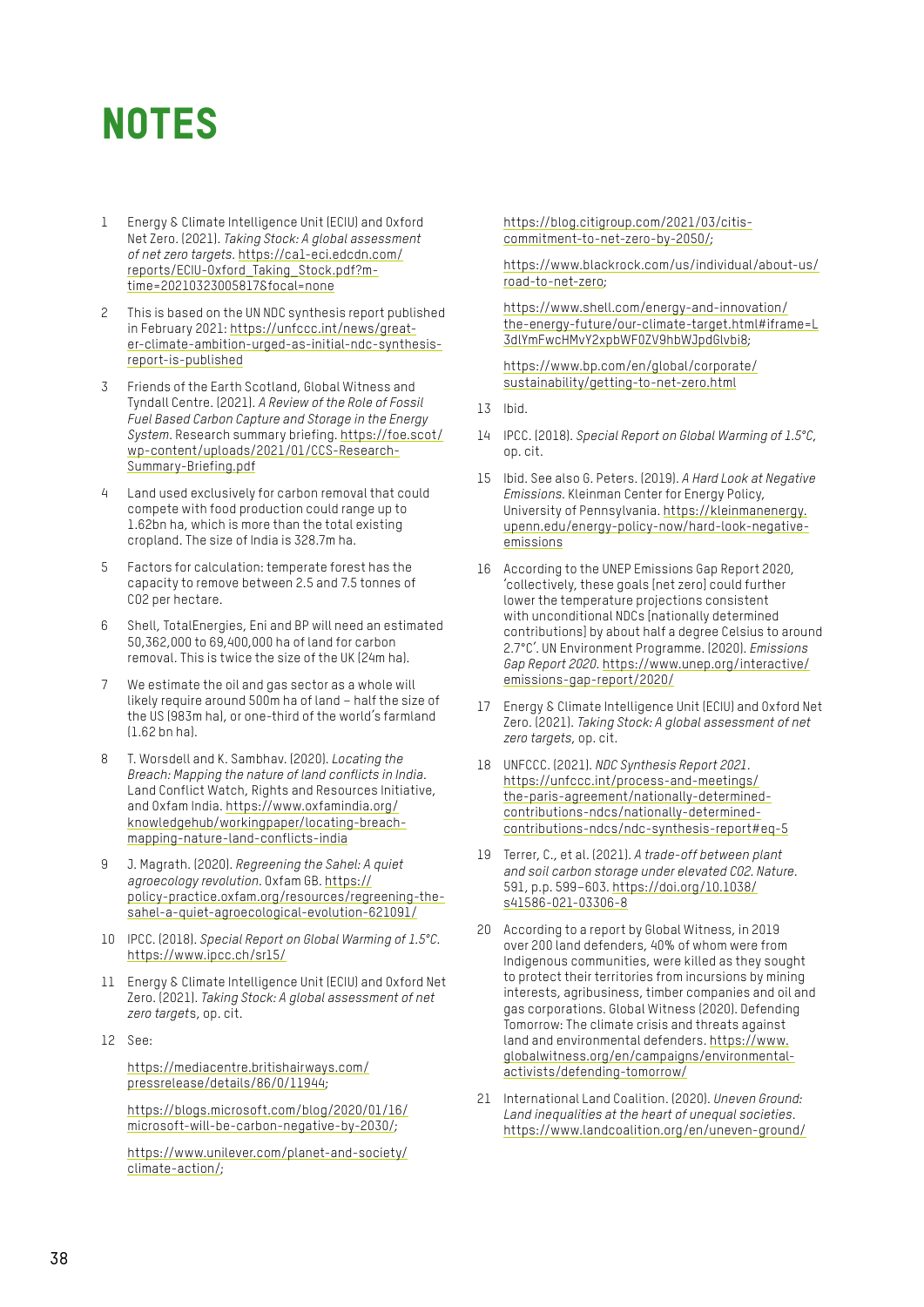- 22 K. Nolte, W. Chamberlain and M. Giger. (2018). International Land Deals for Agriculture – Fresh insights from the Land Matrix: Analytical Report II. The Land Matrix. [https://landmatrix.org/resources/](https://landmatrix.org/resources/international-land-deals-agriculture-fresh-insights-land-matrix-analytical-report-ii/) [international-land-deals-agriculture-fresh-insights](https://landmatrix.org/resources/international-land-deals-agriculture-fresh-insights-land-matrix-analytical-report-ii/)[land-matrix-analytical-report-ii/](https://landmatrix.org/resources/international-land-deals-agriculture-fresh-insights-land-matrix-analytical-report-ii/)
- 23 FAOSTAT, 2018.
- 24 IPCC SR L, IPCC 1.5°C report. IPCC. (2018). *Special Report on Global Warming of 1.5°C*, op. cit
- 25 D.R. Morrow, H.J. Buck, W.C.G. Burns, S. Nicholson and C. Turkaly. (2018). *Why Talk about Carbon Removal?*  Washington, DC: Institute for Carbon Removal Law and Policy, American University. [https://doi.org/10.17606/](https://doi.org/10.17606/M6H66H) [M6H66H](https://doi.org/10.17606/M6H66H)
- 26 IPCC. (2019). *Climate Change and Land: Summary for Policymakers*. [https://www.ipcc.ch/site/assets/](https://www.ipcc.ch/site/assets/uploads/2019/08/4.-SPM_Approved_Microsite_FINAL.pdf) [uploads/2019/08/4.-SPM\\_Approved\\_Microsite\\_](https://www.ipcc.ch/site/assets/uploads/2019/08/4.-SPM_Approved_Microsite_FINAL.pdf) [FINAL.pdf](https://www.ipcc.ch/site/assets/uploads/2019/08/4.-SPM_Approved_Microsite_FINAL.pdf)
- 27 Ibid.
- 28 Global Forest Coalition. (2020). *The impacts of tree plantations on women and women-led resistance to monocultures*. [https://globalforestcoalition.org/](https://globalforestcoalition.org/wp-content/uploads/2020/09/forestcover-62-EN-low.pdf) [wp-content/uploads/2020/09/forestcover-](https://globalforestcoalition.org/wp-content/uploads/2020/09/forestcover-62-EN-low.pdf)[62-EN-low.pdf](https://globalforestcoalition.org/wp-content/uploads/2020/09/forestcover-62-EN-low.pdf)
- 29 Press Information Bureau. (2019). *Centre Releases Rs. 47,436 Crores for Afforestation to Various States*. Government of India. Available at: [https://pib.gov.](https://pib.gov.in/PressReleaseIframePage.aspx?PRID=1583452) [in/PressReleaseIframePage.aspx?PRID=1583452](https://pib.gov.in/PressReleaseIframePage.aspx?PRID=1583452) [Accessed 18 February 2020].
- 30 T. Worsdell and K. Sambhav. (2020). Locating the Breach: *Mapping the nature of land conflicts in India*, op. cit.
- 31 IPCC. (2019). *Climate Change and Land: Summary for Policymakers*, op. cit.
- 32 Ibid.
- 33 CLARA. (2018). *Missing Pathways to 1.5°C: The role of the land sector in ambitious climate action*. [https://static1.squarespace.com/static/5b22a-](https://static1.squarespace.com/static/5b22a4b170e802e32273e68c/t/5bef947f4fa51adec11bfa69/1542427787745/MissingPathwaysCLARAreport_2018r2.pdf)[4b170e802e32273e68c/t/5bef947f4fa51a](https://static1.squarespace.com/static/5b22a4b170e802e32273e68c/t/5bef947f4fa51adec11bfa69/1542427787745/MissingPathwaysCLARAreport_2018r2.pdf)[dec11bfa69/1542427787745/MissingPathway](https://static1.squarespace.com/static/5b22a4b170e802e32273e68c/t/5bef947f4fa51adec11bfa69/1542427787745/MissingPathwaysCLARAreport_2018r2.pdf)[sCLARAreport\\_2018r2.pdf](https://static1.squarespace.com/static/5b22a4b170e802e32273e68c/t/5bef947f4fa51adec11bfa69/1542427787745/MissingPathwaysCLARAreport_2018r2.pdf)
- 34 D. Tong. (2020). *Big Oil Reality Check: Assessing Oil and Gas Company Climate Plans*. Oil Change International. [http://priceofoil.org/content/uploads/2020/09/OCI-](http://priceofoil.org/content/uploads/2020/09/OCI-Big-Oil-Reality-Check-vF.pdf)[Big-Oil-Reality-Check-vF.pdf;](http://priceofoil.org/content/uploads/2020/09/OCI-Big-Oil-Reality-Check-vF.pdf) and C. Avan. (2021). *Total et le Climat : Les ressorts du greenwashing du géant pétrolier*. Oxfam France. [https://www.oxfamfrance.](https://www.oxfamfrance.org/wp-content/uploads/2021/05/Rapport-long_Oxfam_Total_climat_260521.pdf) [org/wp-content/uploads/2021/05/Rapport-long\\_](https://www.oxfamfrance.org/wp-content/uploads/2021/05/Rapport-long_Oxfam_Total_climat_260521.pdf) [Oxfam\\_Total\\_climat\\_260521.pdf](https://www.oxfamfrance.org/wp-content/uploads/2021/05/Rapport-long_Oxfam_Total_climat_260521.pdf)
- 35 BP has said that it is not part of its current plans to include land-based removal, but we have based our estimate on one projected possible future if BP's current plans do not prove feasible.
- 36 IEA. (2021). *Net zero by 2050: a roadmap for the global energy sector*. [https://www.iea.org/reports/](https://www.iea.org/reports/net-zero-by-2050) [net-zero-by-2050](https://www.iea.org/reports/net-zero-by-2050)
- 37 E. Fawcett and S. Zweben. (2021). *Shining a Spotlight: A critical assessment of food and beverage companies' delivery of sustainability commitments*. Oxfam. [https://](https://policy-practice.oxfam.org/resources/shining-a-spotlight-a-critical-assessment-of-food-and-beverage-companies-delive-621163/) [policy-practice.oxfam.org/resources/shining-a](https://policy-practice.oxfam.org/resources/shining-a-spotlight-a-critical-assessment-of-food-and-beverage-companies-delive-621163/)[spotlight-a-critical-assessment-of-food-and](https://policy-practice.oxfam.org/resources/shining-a-spotlight-a-critical-assessment-of-food-and-beverage-companies-delive-621163/)[beverage-companies-delive-621163/](https://policy-practice.oxfam.org/resources/shining-a-spotlight-a-critical-assessment-of-food-and-beverage-companies-delive-621163/). DOI: 10.21201/2021.7307.
- 38 Mars website [https://www.mars.com/](https://www.mars.com/sustainability-plan/healthy-planet/climate-action) [sustainability-plan/healthy-planet/climate-action](https://www.mars.com/sustainability-plan/healthy-planet/climate-action)
- 39 Apple Newsroom. (2020, July 21). *Apple commits to be 100 percent carbon neutral for its supply chain and products by 2030*. Press release. [https://www.apple.](https://www.apple.com/newsroom/2020/07/apple-commits-to-be-100-percent-carbon-neutral-for-its-supply-chain-and-products-by-2030/) [com/newsroom/2020/07/apple-commits-to-be-100](https://www.apple.com/newsroom/2020/07/apple-commits-to-be-100-percent-carbon-neutral-for-its-supply-chain-and-products-by-2030/) [percent-carbon-neutral-for-its-supply-chain-and](https://www.apple.com/newsroom/2020/07/apple-commits-to-be-100-percent-carbon-neutral-for-its-supply-chain-and-products-by-2030/)[products-by-2030/](https://www.apple.com/newsroom/2020/07/apple-commits-to-be-100-percent-carbon-neutral-for-its-supply-chain-and-products-by-2030/)
- 40 Apple Newsroom. (2021, April 15). *Apple and partners launch first-ever \$200 million Restore Fund to accelerate natural solutions to climate change*. Press release. [https://www.apple.com/newsroom/2021/04/](https://www.apple.com/newsroom/2021/04/apple-and-partners-launch-first-ever-200-million-restore-fund/) [apple-and-partners-launch-first-ever-200-million](https://www.apple.com/newsroom/2021/04/apple-and-partners-launch-first-ever-200-million-restore-fund/)[restore-fund/](https://www.apple.com/newsroom/2021/04/apple-and-partners-launch-first-ever-200-million-restore-fund/)
- 41 Delta News Hub. (2021, April 22). *Delta spotlights ambitious carbon neutrality plan on path to zero-impact aviation this Earth Month*. Press release. [https://news.](https://news.delta.com/delta-spotlights-ambitious-carbon-neutrality-plan-path-zero-impact-aviation-earth-month) [delta.com/delta-spotlights-ambitious-carbon](https://news.delta.com/delta-spotlights-ambitious-carbon-neutrality-plan-path-zero-impact-aviation-earth-month)[neutrality-plan-path-zero-impact-aviation](https://news.delta.com/delta-spotlights-ambitious-carbon-neutrality-plan-path-zero-impact-aviation-earth-month)[earth-month](https://news.delta.com/delta-spotlights-ambitious-carbon-neutrality-plan-path-zero-impact-aviation-earth-month)
- 42 Climate Action Tracker. (2020). *CAT Climate Target Update Tracker: Colombia*. [https://climateactiontracker.](https://climateactiontracker.org/climate-target-update-tracker/colombia/) [org/climate-target-update-tracker/colombia/](https://climateactiontracker.org/climate-target-update-tracker/colombia/)
- 43 Government of Colombia. (n.d.). *Intended Nationally Determined Contribution*. [https://www4.unfccc.](https://www4.unfccc.int/sites/ndcstaging/PublishedDocuments/Colombia%20First/Colombia%20iNDC%20Unofficial%20translation%20Eng.pdf) [int/sites/ndcstaging/PublishedDocuments/](https://www4.unfccc.int/sites/ndcstaging/PublishedDocuments/Colombia%20First/Colombia%20iNDC%20Unofficial%20translation%20Eng.pdf) [Colombia%20First/Colombia%20iNDC%20](https://www4.unfccc.int/sites/ndcstaging/PublishedDocuments/Colombia%20First/Colombia%20iNDC%20Unofficial%20translation%20Eng.pdf) [Unofficial%20translation%20Eng.pdf](https://www4.unfccc.int/sites/ndcstaging/PublishedDocuments/Colombia%20First/Colombia%20iNDC%20Unofficial%20translation%20Eng.pdf)
- 44 National Planning Department, Government of Colombia. (2018). *Colombia Productiva y Sostenible: Un Propósito de Todos*. [https://colaboracion.dnp.gov.co/](https://colaboracion.dnp.gov.co/CDT/Prensa/Colombia) [CDT/Prensa/Colombia](https://colaboracion.dnp.gov.co/CDT/Prensa/Colombia) productiva Actulización.pdf
- 45 Contraloría General de la República. (2020). *Informe sobre el estado de los recursos naturales y del ambiente*. [https://www.contraloria.gov.co/](https://www.contraloria.gov.co/documents/20181/1853952/Informe+sobre+el+estado+de+los+recursos+naturales+y+del+ambiente+2019.pdf) [documents/20181/1853952/Informe+](https://www.contraloria.gov.co/documents/20181/1853952/Informe+sobre+el+estado+de+los+recursos+naturales+y+del+ambiente+2019.pdf) [sobre+el+estado+de+los+recursos+naturales+](https://www.contraloria.gov.co/documents/20181/1853952/Informe+sobre+el+estado+de+los+recursos+naturales+y+del+ambiente+2019.pdf) [y+del+ambiente+2019.pdf](https://www.contraloria.gov.co/documents/20181/1853952/Informe+sobre+el+estado+de+los+recursos+naturales+y+del+ambiente+2019.pdf)
- 46 W. Vergara et al. (2021). *Colombia Shows Leadership in the Race Against Climate Change*. World Resources Institute. [https://www.wri.org/insights/colombia](https://www.wri.org/insights/colombia-shows-leadership-race-against-climate-change)[shows-leadership-race-against-climate-change](https://www.wri.org/insights/colombia-shows-leadership-race-against-climate-change)
- 47 [Mongabay.com.](https://www.mongabay.com) (2021, April 8). *Colombia: cuatro claves para entender la política contra la deforestación*. [https://es.mongabay.com/2021/04/colombia](https://es.mongabay.com/2021/04/colombia-cuatro-claves-para-entender-la-politica-contra-la-deforestacion/)[cuatro-claves-para-entender-la-politica-contra](https://es.mongabay.com/2021/04/colombia-cuatro-claves-para-entender-la-politica-contra-la-deforestacion/)[la-deforestacion/](https://es.mongabay.com/2021/04/colombia-cuatro-claves-para-entender-la-politica-contra-la-deforestacion/)
- 48 Federal Democratic Republic of Ethiopia. (n.d.). *Intended Nationally Determined Contribution (INDC) of the Federal Democratic Republic of Ethiopia*. [https://www4.unfccc.int/sites/ndcstaging/](https://www4.unfccc.int/sites/ndcstaging/PublishedDocuments/Ethiopia%20First/INDC-Ethiopia-100615.pdf) [PublishedDocuments/Ethiopia First/INDC-Ethiopia-](https://www4.unfccc.int/sites/ndcstaging/PublishedDocuments/Ethiopia%20First/INDC-Ethiopia-100615.pdf)[100615.pdf](https://www4.unfccc.int/sites/ndcstaging/PublishedDocuments/Ethiopia%20First/INDC-Ethiopia-100615.pdf)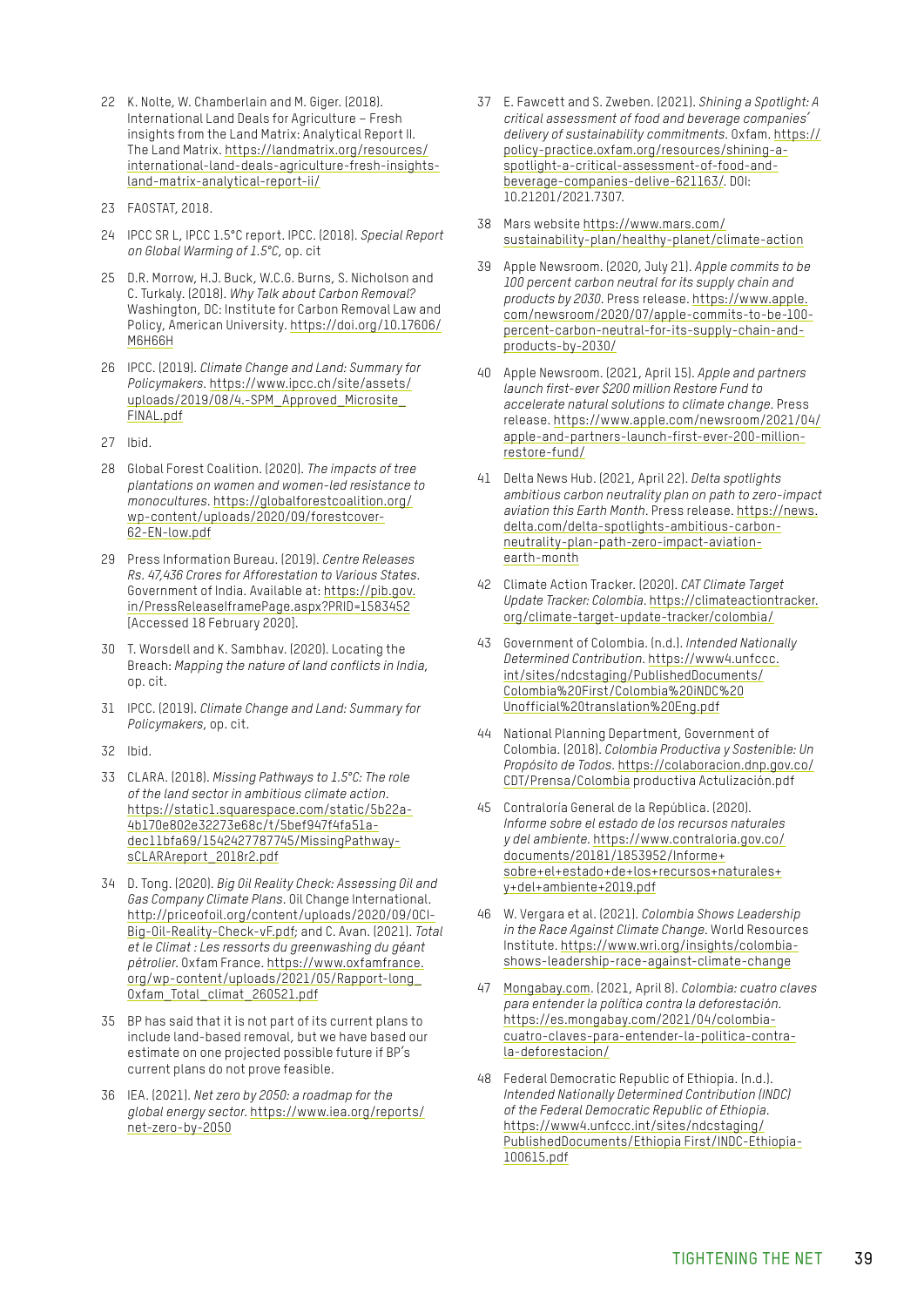- 49 Ibid.
- 50 E. Getahun. (2020). *Ethiopia to grow 5 billion trees in the Second Green Legacy Campaign. World Agroforestry*. [https://www.worldagroforestry.org/blog/2020/06/09/](https://www.worldagroforestry.org/blog/2020/06/09/ethiopia-grow-5-billion-trees-second-green-legacy-campaign) [ethiopia-grow-5-billion-trees-second-green-legacy](https://www.worldagroforestry.org/blog/2020/06/09/ethiopia-grow-5-billion-trees-second-green-legacy-campaign)[campaign](https://www.worldagroforestry.org/blog/2020/06/09/ethiopia-grow-5-billion-trees-second-green-legacy-campaign)
- 51 KliK Foundation for Climate Protection and Carbon Offset.<https://www.international.klik.ch/en>
- 52 Base year (1990): 53.3m tonnes.
- 53 The EU is expected to release updated plans on natural carbon sinks. The information in this report is based on plans released before June 30, 2021.
- 54 Factors for calculation: temperate forest has the capacity to remove between 2.5 and 7.5 tonnes of CO2 per hectare.
- 55 FAO. (2019). *The State of Food Security and Nutrition in the World*. [http://www.fao.org/state-of-food](http://www.fao.org/state-of-food-security-nutrition)[security-nutrition](http://www.fao.org/state-of-food-security-nutrition)
- 56 United Nations Convention to Combat Desertification (UNCCD). (2018). *Worsening Worldwide Land Degradation Now 'Critical', Undermining Well-Being of 3.2 Billion People*. [https://knowledge.unccd.int/publications/](https://knowledge.unccd.int/publications/worsening-worldwide-land-degradation-now-critical-undermining-well-being-32-billion) [worsening-worldwide-land-degradation-now](https://knowledge.unccd.int/publications/worsening-worldwide-land-degradation-now-critical-undermining-well-being-32-billion)[critical-undermining-well-being-32-billion](https://knowledge.unccd.int/publications/worsening-worldwide-land-degradation-now-critical-undermining-well-being-32-billion)
- 57 M. Weisse and E. Goldman. (2021). *Primary Rainforest Destruction Increased 12% from 2019 to 2020*. Forest Pulse: World Resources Institute. [https://research.](https://research.wri.org/gfr/forest-pulse) [wri.org/gfr/forest-pulse](https://research.wri.org/gfr/forest-pulse)
- 58 Hubau, W. et al. (2020). *Asynchronous carbon sink saturation in African and Amazonian tropical forests*. Nature. 579, p.p. 80–87. [https://doi.org/10.1038/](https://doi.org/10.1038/s41586-020-2035-0) [s41586-020-2035-0](https://doi.org/10.1038/s41586-020-2035-0)
- 59 IPBES. (2019). *Summary for policymakers of the global assessment report on biodiversity and ecosystem services of the Intergovernmental Science-Policy Platform on Biodiversity and Ecosystem Services*. [https://ipbes.net/document-library-catalogue/](https://ipbes.net/document-library-catalogue/summary-policymakers-global-assessment-laid-out) [summary-policymakers-global-assessment-laid-out](https://ipbes.net/document-library-catalogue/summary-policymakers-global-assessment-laid-out)
- 60 K. Baragwanath and E. Bayi. (2020). *Collective property rights reduce deforestation in the Brazilian Amazon. Proceedings of the National Academy of Sciences*  (PNAS), 117 (34) 20495-20502. [https://doi.org/10.1073/](https://doi.org/10.1073/pnas.1917874117) [pnas.1917874117](https://doi.org/10.1073/pnas.1917874117)
- 61 Reytar K. et al. (2018). *Safeguarding the Carbon Stored in Indigenous and Community Lands is Essential to Meeting Climate Goals*. World Resources Institute. [https://www.wri.org/insights/safeguarding](https://www.wri.org/insights/safeguarding-carbon-stored-indigenous-and-community-lands-essential-meeting-climate-goals)[carbon-stored-indigenous-and-community](https://www.wri.org/insights/safeguarding-carbon-stored-indigenous-and-community-lands-essential-meeting-climate-goals)[lands-essential-meeting-climate-goals](https://www.wri.org/insights/safeguarding-carbon-stored-indigenous-and-community-lands-essential-meeting-climate-goals)
- 62 Rights and Resources Initiative. (2018). *A Global Baseline of Carbon Storage in Collective Lands: Indigenous and local community contributions to climate change mitigation*. [https://](https://rightsandresources.org/wp-content/uploads/2018/09/A-Global-Baseline_RRI_Sept-2018.pdf) [rightsandresources.org/wp-content/uploads/](https://rightsandresources.org/wp-content/uploads/2018/09/A-Global-Baseline_RRI_Sept-2018.pdf) [2018/09/A-Global-Baseline\\_RRI\\_Sept-2018.pdf](https://rightsandresources.org/wp-content/uploads/2018/09/A-Global-Baseline_RRI_Sept-2018.pdf)
- 63 Rights and Resources Initiative. (2015). *Who Owns the World's Land? A global baseline of formally recognized indigenous and community land rights*. [https://](https://rightsandresources.org/wp-content/uploads/GlobalBaseline_web.pdf) [rightsandresources.org/wp-content/uploads/](https://rightsandresources.org/wp-content/uploads/GlobalBaseline_web.pdf) [GlobalBaseline\\_web.pdf](https://rightsandresources.org/wp-content/uploads/GlobalBaseline_web.pdf)
- 64 Jones, Kristal. (2020). *Zero Hunger, Zero Emissions: Land-Based Climate Change Mitigation, Food Security, and Equity*. Oxfam Research Backgrounder series. [https://www.oxfamamerica.org/explore/re](https://www.oxfamamerica.org/explore/research-publications/zerohunger-zero-emissions/)[search-publications/zerohunger-zero-emissions/](https://www.oxfamamerica.org/explore/research-publications/zerohunger-zero-emissions/).
- 65 Ota, L. [et.al](http://et.al). (2018). *Smallholder reforestation and livelihoods in the humid tropics: A systematic mapping study. Agroforestry Systems*, 92 (6): 1597–1609. <https://doi.org/10.1007/s10457-017-0107-4>.
- 66 Adidja, M.W.; Mwine, J.; Majaliwa, J.G.M.; and Ssekandi, J. (2019). *The contribution of agro-ecology as a solution to hunger in the world: A review. Asian Journal of Agricultural Extension, Economics and Sociology*, 33 (2): 1–22. [https://doi.org/10.9734/ajaees/2019/](https://doi.org/10.9734/ajaees/2019/v33i230170) [v33i230170](https://doi.org/10.9734/ajaees/2019/v33i230170)
- 67 Ramos, H.M.N.; Vasconcelos, S.S.; Kato, O.R.; and Castellani, D.C. (2018). *Above- and belowground carbon stocks of two organic, agroforestry-based oil palm production systems in eastern Amazonia*. Agroforestry Systems, 92 (2): 221–237. [https://doi.org/10.1007/](https://doi.org/10.1007/s10457-017-0131-4) [s10457-017-0131-4.](https://doi.org/10.1007/s10457-017-0131-4)
- 68 Jones, Kristal. (2020). *Zero Hunger, Zero Emissions*, op. cit.
- 69 See CLARA. (2018). *Missing Pathways to 1.5°C*, op. cit. and supplementary table: [https://](https://static1.squarespace.com/static/5b22a4b170e802e32273e68c/t/5e62c5bc7a0c620ace0076ed/1583531453635/CLARA+supplementary+table_final-updated+jan+2020.pdf) [static1.squarespace.com/static/5b22a-](https://static1.squarespace.com/static/5b22a4b170e802e32273e68c/t/5e62c5bc7a0c620ace0076ed/1583531453635/CLARA+supplementary+table_final-updated+jan+2020.pdf)[4b170e802e32273e68c/t/5e62c5bc7a0c620](https://static1.squarespace.com/static/5b22a4b170e802e32273e68c/t/5e62c5bc7a0c620ace0076ed/1583531453635/CLARA+supplementary+table_final-updated+jan+2020.pdf) [ace0076ed/1583531453635/CLARA+supplementary](https://static1.squarespace.com/static/5b22a4b170e802e32273e68c/t/5e62c5bc7a0c620ace0076ed/1583531453635/CLARA+supplementary+table_final-updated+jan+2020.pdf) [+table\\_final-updated+jan+2020.pdf](https://static1.squarespace.com/static/5b22a4b170e802e32273e68c/t/5e62c5bc7a0c620ace0076ed/1583531453635/CLARA+supplementary+table_final-updated+jan+2020.pdf)
- 70 Kartha, S. and Dooley, K. (2016). *The Risks of Relying on Tomorrow's 'Negative Emissions' to Guide Today's Mitigation Action*. Working Paper 2016-08. Stockholm Environment Institute, Stockholm
- 71 CLARA. (2018) op. cit. and Griscom et. al. (2017). *Natural climate solutions. Proceedings of the National Academy of Sciences* (PNAS). 114 (44) 11645-11650. [https://doi.](https://doi.org/10.1073/pnas.1710465114) [org/10.1073/pnas.1710465114](https://doi.org/10.1073/pnas.1710465114).
- 72 IPCC. (2019). IPCC SR on land.
- 73 Science Based Targets initiative. (2021). *SBTi Criteria and Recommendations* (Version 4.2, April 2021). [https://sciencebasedtargets.org/resources/](https://sciencebasedtargets.org/resources/legacy/2019/03/SBTi-criteria.pdf) [legacy/2019/03/SBTi-criteria.pdf](https://sciencebasedtargets.org/resources/legacy/2019/03/SBTi-criteria.pdf)
- 74 All of these estimates include a high degree of uncertainty and a relatively large range (upper and lower estimate). However, the central estimates across several meta-analyses and synthesis studies over the past ten years are fairly consistent, and can be taken as a reasonable starting point while recognizing the large degree of uncertainty that exists.
- 75 Pan, Y., Birdsey, R.A., Fang, J., Houghton, R., Kauppi, P.E., Kurz, W.A., Phillips, W.A., et al. (2011). A large and persistent carbon sink in the world's forests. Science 333(6045): 988-993.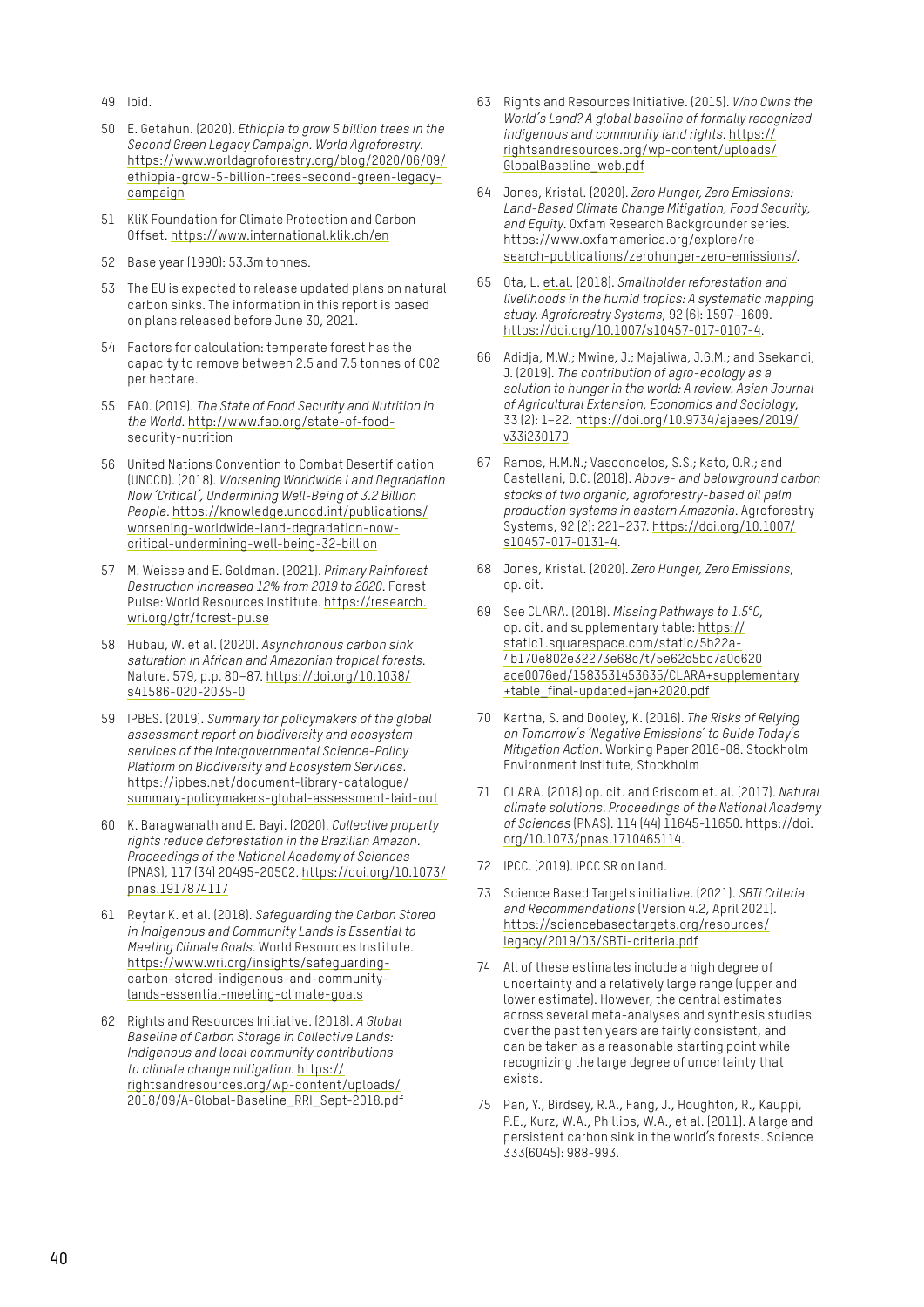- 76 Goodman, R.C. and Herold, M. (2014). Why maintaining tropical forests is essential and urgent for a stable climate. CGD Climate and Forest Paper Series #11, Working Paper 385. Center for Global Development. Available at: [https://www.files.ethz.ch/isn/185370/](https://www.files.ethz.ch/isn/185370/CGD-Climate-Forest-Paper-Series-11-Goodman-Herold-Maintaining-Tropical-Forests.pdf) [CGD-Climate-Forest-Paper-Series-11-Goodman-](https://www.files.ethz.ch/isn/185370/CGD-Climate-Forest-Paper-Series-11-Goodman-Herold-Maintaining-Tropical-Forests.pdf)[Herold-Maintaining-Tropical-Forests.pdf](https://www.files.ethz.ch/isn/185370/CGD-Climate-Forest-Paper-Series-11-Goodman-Herold-Maintaining-Tropical-Forests.pdf).
- 77 Harris, N.L., Gibbs, D.A., Baccini, A., Birdsey, R.A., de Bruin, S., Farina, M. et al. (2021). *Global maps of twenty-first century forest carbon fluxes. Nature Climate Change* 11: 234-240. DOI: 10.1038/s41558-020- 00976-6.
- 78 TotalEnergies. (2020). *Getting to Net Zero*. [https://](https://www.total.com/sites/g/files/nytnzq111/files/documents/2020-10/total-climate-report-2020.pdf) [www.total.com/sites/g/files/nytnzq111/files/](https://www.total.com/sites/g/files/nytnzq111/files/documents/2020-10/total-climate-report-2020.pdf) [documents/2020-10/total-climate-report-2020.pdf,](https://www.total.com/sites/g/files/nytnzq111/files/documents/2020-10/total-climate-report-2020.pdf) p. 6
- 79 TotalEnergies. (2021, March 11). *Total and Microsoft partner to drive digital innovation and Net Zero goals*. Press release. [https://www.total.com/media/](https://www.total.com/media/news/press-releases/total-and-microsoft-partner-drive-digital-innovation-and-net-zero-goals#) [news/press-releases/total-and-microsoft](https://www.total.com/media/news/press-releases/total-and-microsoft-partner-drive-digital-innovation-and-net-zero-goals#)[partner-drive-digital-innovation-and-net](https://www.total.com/media/news/press-releases/total-and-microsoft-partner-drive-digital-innovation-and-net-zero-goals#)[zero-goals#:](https://www.total.com/media/news/press-releases/total-and-microsoft-partner-drive-digital-innovation-and-net-zero-goals#)~:text=As%20part%20of%20its%20 ambition,7%20GW%20of%20renewable%20energy
- 80 TotalEnergies. (2019). *Integrating Climate Into Our Strategy*. [https://new-publications.total.com/](https://new-publications.total.com/Fluidbook/Total-integrating-Climate-Into-Our-Strategy-November-2019/#/page/48) [Fluidbook/Total-integrating-Climate-Into-Our-](https://new-publications.total.com/Fluidbook/Total-integrating-Climate-Into-Our-Strategy-November-2019/#/page/48)[Strategy-November-2019/#/page/48](https://new-publications.total.com/Fluidbook/Total-integrating-Climate-Into-Our-Strategy-November-2019/#/page/48)
- 81 Shell. (n.d.). *Our Climate Target: Frequently Asked Questions*. [https://www.shell.com/energy-and](https://www.shell.com/energy-and-innovation/the-energy-future/what-is-shells-net-carbon-footprint-ambition.html)[innovation/the-energy-future/what-is-shells-net](https://www.shell.com/energy-and-innovation/the-energy-future/what-is-shells-net-carbon-footprint-ambition.html)[carbon-footprint-ambition.html.](https://www.shell.com/energy-and-innovation/the-energy-future/what-is-shells-net-carbon-footprint-ambition.html) Please note: we have used Shell's global scenarios that include a modelled estimate of increased demand for energy, as a way to estimate how much more energy each company will need to produce.
- 82 Ibid., page 16.
- 83 Shell. (2021, February 11). *Shell accelerates drive for net-zero emissions with customer-first strategy*. Press release. [https://www.shell.com/media/](https://www.shell.com/media/news-and-media-releases/2021/shell-accelerates-drive-for-net-zero-emissions-with-customer-first-strategy.html) [news-and-media-releases/2021/shell-accelerates](https://www.shell.com/media/news-and-media-releases/2021/shell-accelerates-drive-for-net-zero-emissions-with-customer-first-strategy.html)[drive-for-net-zero-emissions-with-customer-first](https://www.shell.com/media/news-and-media-releases/2021/shell-accelerates-drive-for-net-zero-emissions-with-customer-first-strategy.html)[strategy.html](https://www.shell.com/media/news-and-media-releases/2021/shell-accelerates-drive-for-net-zero-emissions-with-customer-first-strategy.html)
- 84 Shell. (2021). *Shell Energy Transition Strategy*. [https://](https://www.shell.com/promos/energy-and-innovation/shell-energy-transition-strategy/_jcr_content.stream/1618407326759/7c3d5b317351891d2383b3e9f1e511997e516639/shell-energy-transition-strategy-2021.pdf) [www.shell.com/promos/energy-and-innovation/](https://www.shell.com/promos/energy-and-innovation/shell-energy-transition-strategy/_jcr_content.stream/1618407326759/7c3d5b317351891d2383b3e9f1e511997e516639/shell-energy-transition-strategy-2021.pdf) [shell-energy-transition-strategy/\\_jcr\\_content.](https://www.shell.com/promos/energy-and-innovation/shell-energy-transition-strategy/_jcr_content.stream/1618407326759/7c3d5b317351891d2383b3e9f1e511997e516639/shell-energy-transition-strategy-2021.pdf) [stream/1618407326759/7c3d5b317351891d2383b3e-](https://www.shell.com/promos/energy-and-innovation/shell-energy-transition-strategy/_jcr_content.stream/1618407326759/7c3d5b317351891d2383b3e9f1e511997e516639/shell-energy-transition-strategy-2021.pdf)[9f1e511997e516639/shell-energy-transition](https://www.shell.com/promos/energy-and-innovation/shell-energy-transition-strategy/_jcr_content.stream/1618407326759/7c3d5b317351891d2383b3e9f1e511997e516639/shell-energy-transition-strategy-2021.pdf)[strategy-2021.pdf](https://www.shell.com/promos/energy-and-innovation/shell-energy-transition-strategy/_jcr_content.stream/1618407326759/7c3d5b317351891d2383b3e9f1e511997e516639/shell-energy-transition-strategy-2021.pdf)
- 85 Eni. (2021). *Boosting Our Transformation. Strategy Presentation 2021–2024*. 19 February 2021. [https://www.eni.com/assets/documents/eng/](https://www.eni.com/assets/documents/eng/investor/presentations/2021/strategy-4q-2020/strategy-2021-2024.pdf) [investor/presentations/2021/strategy-4q-2020/](https://www.eni.com/assets/documents/eng/investor/presentations/2021/strategy-4q-2020/strategy-2021-2024.pdf) [strategy-2021-2024.pdf](https://www.eni.com/assets/documents/eng/investor/presentations/2021/strategy-4q-2020/strategy-2021-2024.pdf) (data on website being updated)
- 86 BP. (2020, August 4). *From International Oil Company to Integrated Energy Company: bp sets out strategy for decade of delivery towards net zero*. Press release. [https://www.bp.com/en/global/corporate/](https://www.bp.com/en/global/corporate/news-and-insights/press-releases/from-international-oil-company-to-integrated-energy-company-bp-sets-out-strategy-for-decade-of-delivery-towards-net-zero-ambition.html) [news-and-insights/press-releases/from](https://www.bp.com/en/global/corporate/news-and-insights/press-releases/from-international-oil-company-to-integrated-energy-company-bp-sets-out-strategy-for-decade-of-delivery-towards-net-zero-ambition.html)[international-oil-company-to-integrated](https://www.bp.com/en/global/corporate/news-and-insights/press-releases/from-international-oil-company-to-integrated-energy-company-bp-sets-out-strategy-for-decade-of-delivery-towards-net-zero-ambition.html)[energy-company-bp-sets-out-strategy-for](https://www.bp.com/en/global/corporate/news-and-insights/press-releases/from-international-oil-company-to-integrated-energy-company-bp-sets-out-strategy-for-decade-of-delivery-towards-net-zero-ambition.html)[decade-of-delivery-towards-net-zero-ambition.html](https://www.bp.com/en/global/corporate/news-and-insights/press-releases/from-international-oil-company-to-integrated-energy-company-bp-sets-out-strategy-for-decade-of-delivery-towards-net-zero-ambition.html)
- 87 BP. (2020). *Reimagining energy: for people and our planet*. BP sustainability report 2020. [https://www.](https://www.bp.com/content/dam/bp/business-sites/en/global/corporate/pdfs/sustainability/group-reports/bp-sustainability-report-2020.pdf) [bp.com/content/dam/bp/business-sites/en/global/](https://www.bp.com/content/dam/bp/business-sites/en/global/corporate/pdfs/sustainability/group-reports/bp-sustainability-report-2020.pdf) [corporate/pdfs/sustainability/group-reports/bp](https://www.bp.com/content/dam/bp/business-sites/en/global/corporate/pdfs/sustainability/group-reports/bp-sustainability-report-2020.pdf)[sustainability-report-2020.pdf](https://www.bp.com/content/dam/bp/business-sites/en/global/corporate/pdfs/sustainability/group-reports/bp-sustainability-report-2020.pdf), p. 36
- 88 BP. (2019, September 23). *Oil and Gas Climate Initiative announces progress towards methane target and new CCUS initiative to scale up actions towards climate goals*. Press release. [https://www.bp.com/en/global/](https://www.bp.com/en/global/corporate/news-and-insights/press-releases/oil-and-gas-climate-initiative-announces-progress-towards-methane-target-and-new-ccus-initiative.html) [corporate/news-and-insights/press-releases/](https://www.bp.com/en/global/corporate/news-and-insights/press-releases/oil-and-gas-climate-initiative-announces-progress-towards-methane-target-and-new-ccus-initiative.html) [oil-and-gas-climate-initiative-announces-progress](https://www.bp.com/en/global/corporate/news-and-insights/press-releases/oil-and-gas-climate-initiative-announces-progress-towards-methane-target-and-new-ccus-initiative.html)[towards-methane-target-and-new-ccus-initiative.](https://www.bp.com/en/global/corporate/news-and-insights/press-releases/oil-and-gas-climate-initiative-announces-progress-towards-methane-target-and-new-ccus-initiative.html) [html](https://www.bp.com/en/global/corporate/news-and-insights/press-releases/oil-and-gas-climate-initiative-announces-progress-towards-methane-target-and-new-ccus-initiative.html)
- 89 BP. (2020, December 16). *bp acquires majority stake in largest US forest carbon offset developer Finite Carbon*. Press release. [https://www.bp.com/en/global/](https://www.bp.com/en/global/corporate/news-and-insights/press-releases/bp-acquires-majority-stake-in-largest-us-forest-carbon-offset-developer-finite-carbon.html) [corporate/news-and-insights/press-releases/bp](https://www.bp.com/en/global/corporate/news-and-insights/press-releases/bp-acquires-majority-stake-in-largest-us-forest-carbon-offset-developer-finite-carbon.html)[acquires-majority-stake-in-largest-us-forest](https://www.bp.com/en/global/corporate/news-and-insights/press-releases/bp-acquires-majority-stake-in-largest-us-forest-carbon-offset-developer-finite-carbon.html)[carbon-offset-developer-finite-carbon.html](https://www.bp.com/en/global/corporate/news-and-insights/press-releases/bp-acquires-majority-stake-in-largest-us-forest-carbon-offset-developer-finite-carbon.html)
- 90 Food and Agriculture Organization of the United Nations. FAOSTAT Statistical Database. 2018
- 91 IPCC. (2019). *Climate Change and Land: an IPCC special report on climate change, desertification, land degradation, sustainable land management, food security, and greenhouse gas fluxes in terrestrial ecosystems*.<https://www.ipcc.ch/srccl/>
- 92 CLARA. (2018). *Missing Pathways to 1.5°C*, op. cit.
- 93 Griscom et al. (2017). *Natural climate solutions*, op. cit.
- 94 IPCC. (2018). *Global Warming of 1.5°C. An IPCC special report on the impacts of global warming of 1.5 °C above pre-industrial levels and related global greenhouse gas emission pathways, in the context of strengthening the global response to the threat of climate change, sustainable development, and efforts to eradicate poverty*. [https://www.ipcc.ch/sr15/.](https://www.ipcc.ch/sr15/)
- 95 IPCC. (2019). *Climate Change and Land*, op. cit.
- 96 Ibid., *Technical summary*.
- 97 Jones, Kristal. (2020). *Zero Hunger, Zero Emissions*, op. cit.